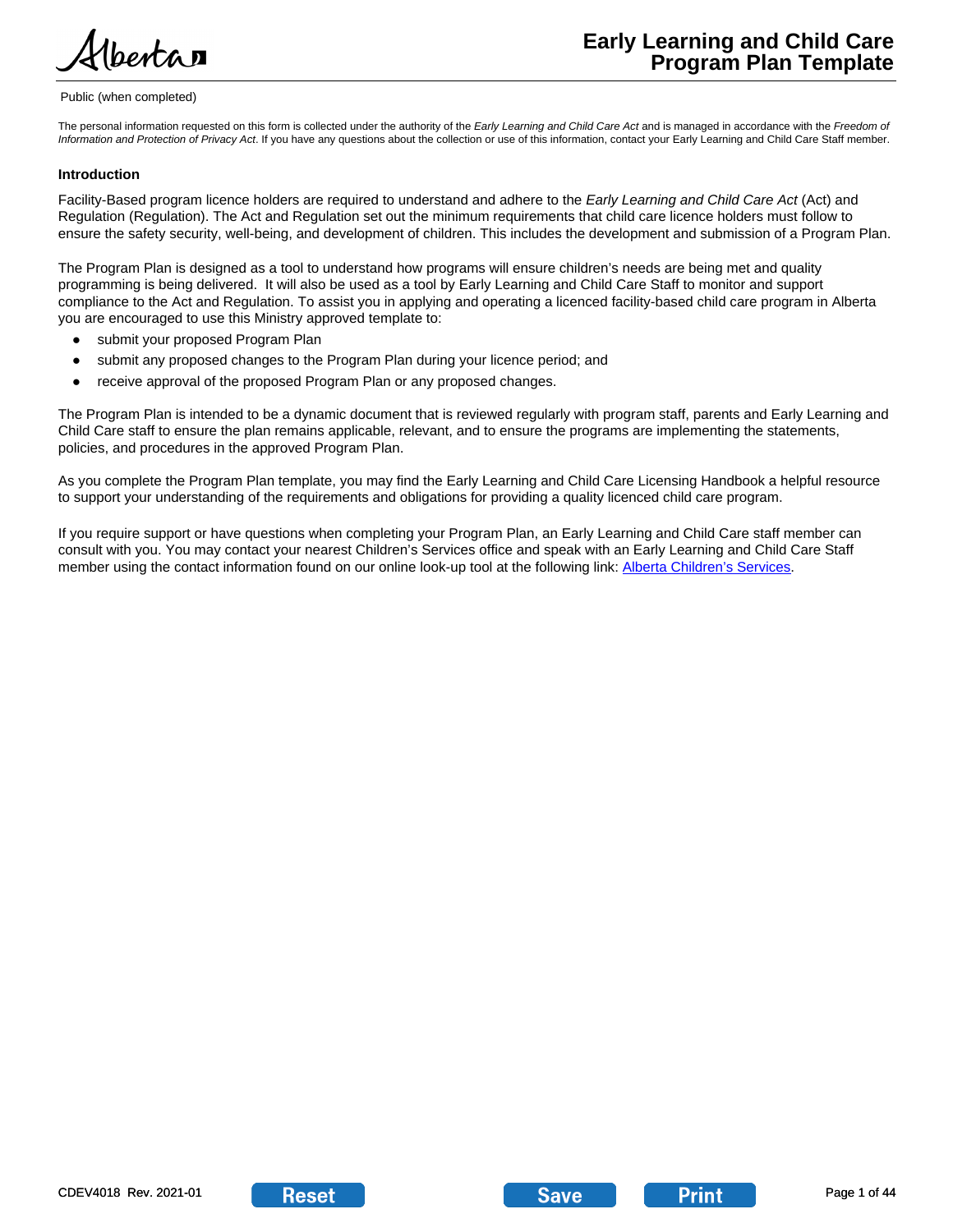bertan

Public (when completed)

The personal information requested on this form is collected under the authority of the *Early Learning and Child Care Act* and is managed in accordance with the *Freedom of Information and Protection of Privacy Act*. If you have any questions about the collection or use of this information, contact your early learning and child care staff member.

|                                                    | Name of Licence Holder                         |    |       |             |              |                   |  | Name of Licence Holder Representative |           |                |
|----------------------------------------------------|------------------------------------------------|----|-------|-------------|--------------|-------------------|--|---------------------------------------|-----------|----------------|
|                                                    | <b>Edmonton Region Child Care Association</b>  |    |       |             |              | <b>Irene Wood</b> |  |                                       |           |                |
|                                                    | Program Name                                   |    |       |             |              |                   |  |                                       |           |                |
|                                                    | Edmonton Region Child Care Association (Malmo) |    |       |             |              |                   |  |                                       |           |                |
| Program Address                                    |                                                |    |       |             | City or Town |                   |  |                                       | Province  | Postal Code    |
|                                                    | 4716 115 Street NW                             |    |       |             | Edmonton     |                   |  |                                       | <b>AB</b> | <b>T6H 3N8</b> |
|                                                    | <b>Program Hours of Operation</b>              |    |       |             |              |                   |  |                                       |           |                |
| Sunday                                             |                                                | To |       | +           |              |                   |  |                                       |           |                |
| Monday                                             | 07:00                                          | To | 18:00 | +           |              |                   |  |                                       |           |                |
| Tuesday                                            | 07:00                                          | To | 18:00 | +           |              |                   |  |                                       |           |                |
| Wednesday                                          | 07:00                                          | To | 18:00 | +           |              |                   |  |                                       |           |                |
| Thursday                                           | 07:00                                          | To | 18:00 | +           |              |                   |  |                                       |           |                |
| Friday                                             | 07:00                                          | To | 18:00 | +           |              |                   |  |                                       |           |                |
| Saturday                                           |                                                | To |       | +           |              |                   |  |                                       |           |                |
| <b>Period of Operation</b>                         |                                                |    |       |             |              |                   |  |                                       |           |                |
| From Date                                          |                                                |    |       | To Date     |              |                   |  |                                       |           |                |
| January 1                                          |                                                |    |       | December 31 |              |                   |  |                                       |           |                |
| Does your program have planned/scheduled closures? |                                                |    |       |             |              |                   |  |                                       |           |                |
| ⊙ Yes                                              | No                                             |    |       |             |              |                   |  |                                       |           |                |

List closures. example: we follow the local school board calendar and do not operate on days schools are closed (i.e. summer, holidays, PD days)

We are closed for stat holidays, Easter Monday, and the Thursday before Good Friday, yearly for our educator PD day.

Do you provide a nap or rest period?  $\bigcirc$  Yes  $\bigcirc$  No

|  | D) No |
|--|-------|
|  |       |

| From |  |
|------|--|
|      |  |
|      |  |



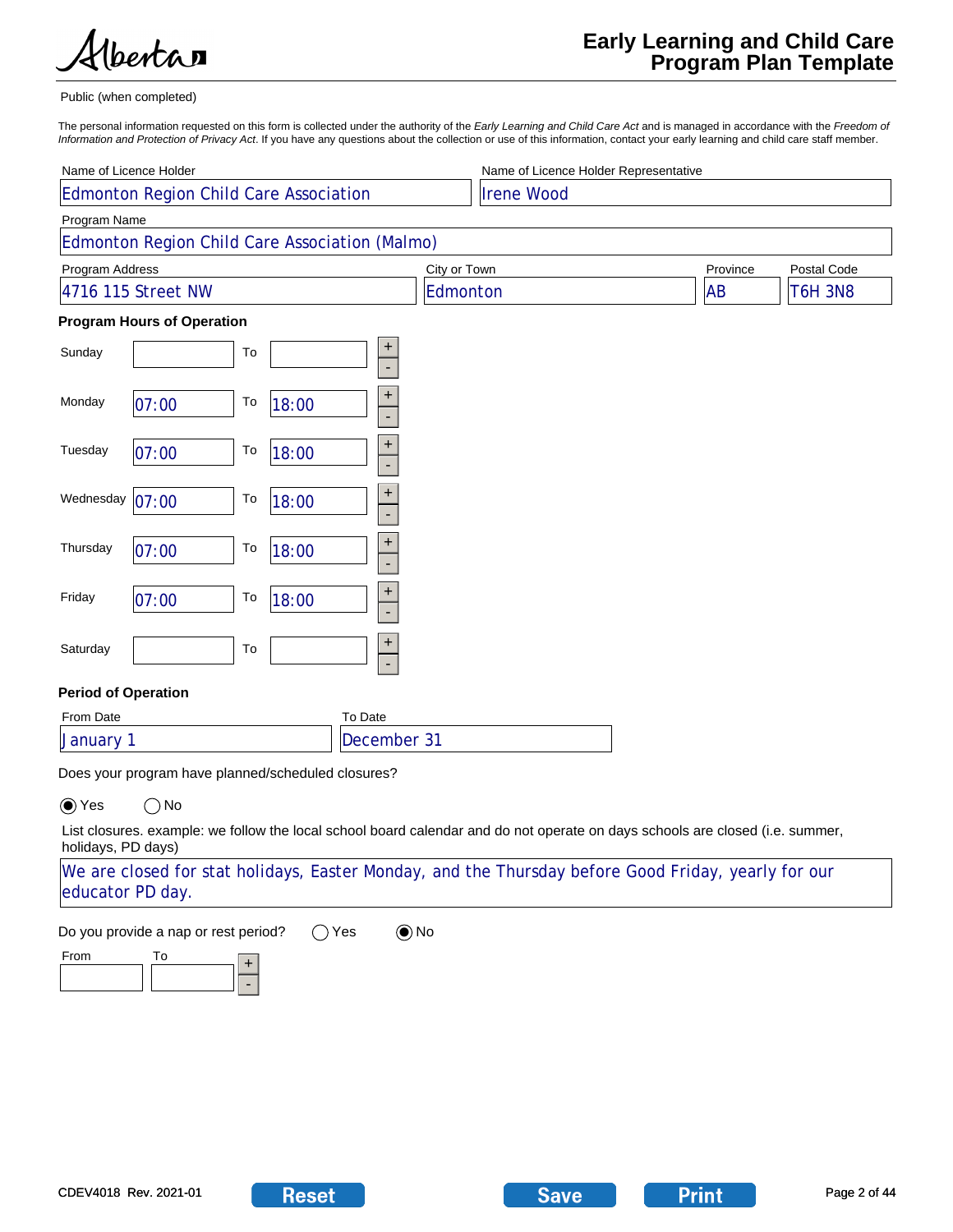# **Early Learning and Child Care**

## **1) Describe the early learning and child care philosophy your facility-based child care program is based on.**

Best Practice Examples:

- The program implements Flight- Alberta's Early Learning and Care Framework Curriculum Framework, Reggio Emilia, Waldorf or Montessori.
- The philosophy is connected to the Principles and Matters to Be Considered stated in the *Early Learning and Child Care Act*.

Edmonton Region Child Care Association (ERCCA) follow a philosophy of learning through play. We express that philosophy through many concepts, ideologies and curricula. They are a daily guidance for our practice. We see philosophy and curriculum as two separate pieces.

Our program uses the Flight - Alberta's Early Learning and Child Care Curriculum Framework, as our primary curriculum and program guide. We also have implemented program wide use of the ASaP Pyramid Model of social/emotional development. While these are our two main models for program implementation, we also implement certain aspects of the Reggio Emilia model and Loris Malaguzzi's 100 languages/voices of children and we value the importance of the environment as third educator.

We believe that Flight & all other pieces of curriculum that we implement, reflect the Principles of quality in childcare. Well-Being, for example is a goal for the Flight Framework. It also is a flexible tool which allows each child, and their families to hold space within our program.

#### **2) Please describe how your philosophy will be applied to encourage care and play experiences that support children's development and early learning in your program.**

Best Practice Examples:

- Ensure that routines address children's daily care needs.
- Children participate within open, engaging, and responsive environments where exploration and play are encouraged and purposefully planned.
- Reflection using a Learning Story is used to document children's dispositions to learn within daily experiences of care, play, learning, and development.
- School-aged children are provided with the ability to learn and explore based on their age.
- Preschool children will be supported to build skills that will assist them when they go to school.

Our program aims to create Responsive Environments which encourage participation from Educators, Children and Families (creating places of vitality); practice of relationships as co-learner, co-researcher, co-imgainer of possibilities. We have considerations for Time, Space, Materials and Participation. Educators are encouraged to reflect of their own work, interactions, responses and play experiences provided to scaffold children's learning and development. We use Learning Stories and educators are provided with scheduled, consistent time to ensure that they are being created.

4 hrs per month per educator - learning story time

4 hrs per month per educator - Program planning

1-2 hrs per month - scheduled reflective practice

Using the Flight Framework, we look at the goals and dispositions for learning and use those to Notice, Name, and Nurture each child's learning and development.

This is a reflection of Matters to be Considered (a). As we Notice, Name, Nurture children's skills, interests, and dispositions, this will have a direct correlation to their supported learning and development. ALL children are provided with the ability to learn and explore based on their age. The program's role of the educator is the same regardless of the age of the child they work with. How that unfolds depends on the children in front of us.

Children have access to a range of open ended materials, which they are allowed to access at their leisure. No play experience is forced, rather, we provide provocations of materials and see where the children will go with them. While we do create planning, it is open ended and children can adapt those plans in anyway they see fit. Our plans are provocation; not an exact determinant of the day.



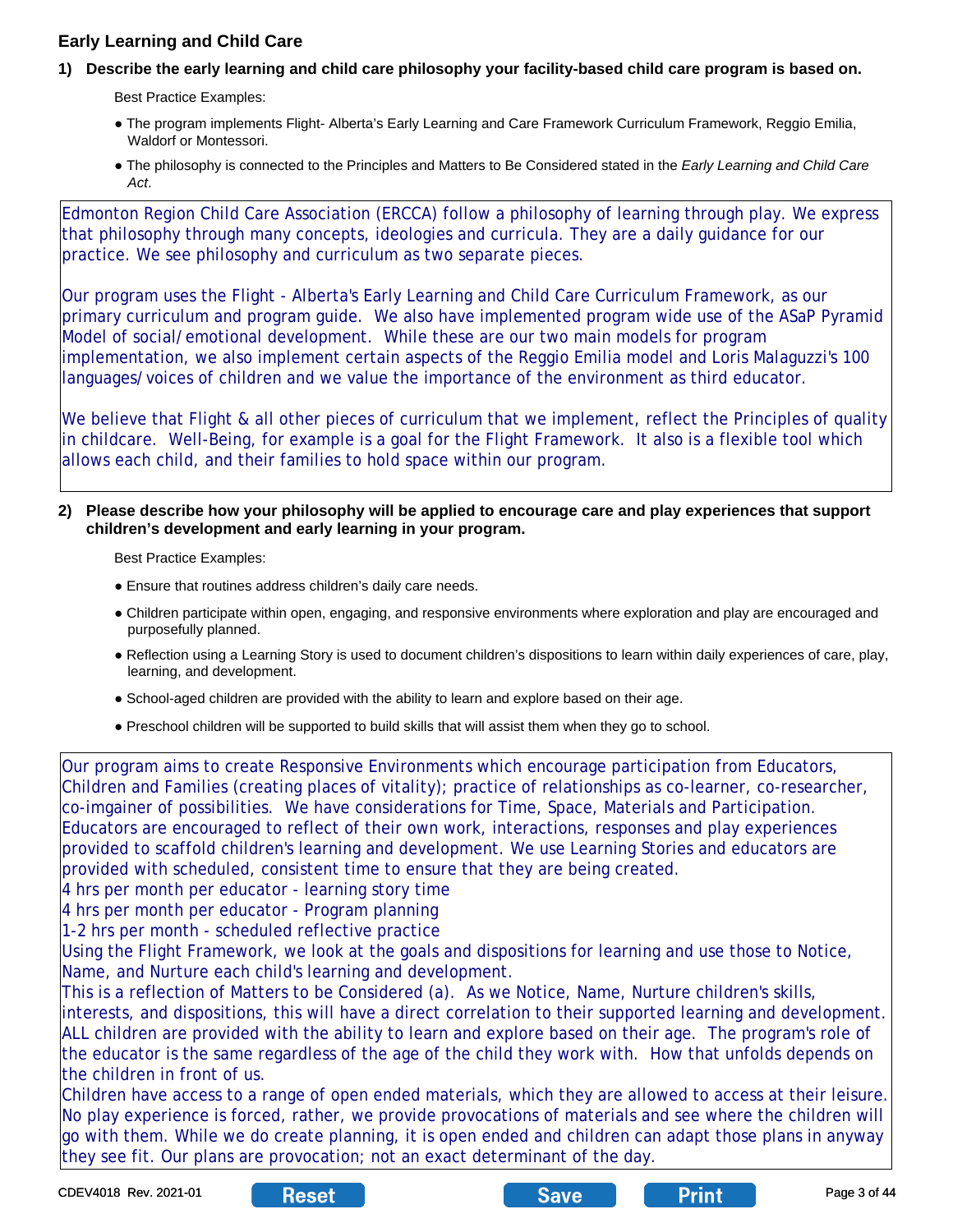Using the ASaP Pyramid Model of social emotional development, we have an ASaP coach who works with a ASaP Key Lead to create program wide implementation of the Site. This Key Lead also works in conjunction with a group of other ERCCA ASaP Key Leads to provide opportunities for learning and reflection. Through this model, we provide opportunities for children to:

Express and regulate their emotions

review a visual daily schedule, which is flexible

engage in open ended conversations about their lives and things that are important to them.

learn and reflect themselves using social stories and other forms of documentation

This model also provides us with with a Teaching Pyramid Observation Tool or, TPOT. This allows us to observe educators and measure growth within the usage of the tools of the program. We have multiple certified TPOT administrators within our Association and conduct these 2ce a year. This is a reflection of matters to be considered (e).

#### **3) Describe how your child care program plans to meet, promote and nurture the developmental needs of children for each of the following needs.**

\*If providing child care to mixed-age groups, please clarify how you will meet the needs of children who may be at different developmental ages and have varying needs. This includes how you will ensure the unique developmental needs of infants are considered.

#### **a) Mental Needs: Describe how you will encourage nurturing relationships, create a safe positive environment, nurture confidence, and provide social opportunities.**

Best Practice Examples:

- Children are co-constructors in developing intellectually by exploring and experimenting with the environment and by sharing ideas and information.
- Children have opportunities to develop thinking skills and language.
- Each child's care, play, learning, and development are nurtured as educators work within a practice of relationships, appreciating family, social, and cultural practices and traditions and embracing a strong capable image of the child, as a mighty learner and citizen.
- Children are supported to develop self-regulation skills- the ability to adapt their behavior, attention, emotions and thoughts in response to what is going on around them (sitting still when appropriate, the ability to defer reward and positive self-talk are a few examples).
- Children are supported to express pro-social behaviour- voluntarily choosing behaviours that help and benefit others, such as sharing and cooperation.

ERCCA Educators consider the mental needs of the children by creating flexible and open environments that invite participation from all. All are not only welcome, but celebrated in our program. Here are some of the ways that we support this. We feel that this area of our program is best reflected within points (a) (c) (i)(ii) and (e) of the matters to be considered.

# At ERCCA we:

Engage in co-inquiry model, involves children in the program. We co-learn along side the children and dive into topics together; learning side by side.

Ask the children open ended questions, provide them with opportunities to provide their input and ideas share documentation and learning stories with them so we can hear their thoughts and ideas.

"solution kit" Children are given time and opportunities to solve problems that arise between them. (turn taking, sharing)

Children are supported to develop self regulation skills

Building relationships with each child and family: learning about their background and family life. Creating environments which are welcome, open, inclusive, to help them feel a sense of belonging.

Provide a variety of materials for possibilities to explore their world.

Encourage them to bring and share items which are reflective of their lives.

Allow for unstructured, uninterrupted time to learn and explore their environment.

Opportunities for learning by doing are provided to the children.

Value the joy of back and fourth play as an important aspect in successful relationships by acknowledging and showing interest in children's play and activities.

Children are supported in their active engagement in multi modal literacies to scaffold their learning & development. This is done by providing children with a range of mediums to work within. Such as recycled materials, molding materials such as clay, and simply allowing children to use materials in unique ways. Books can be moved to the block corner and become ramps. This allows children opportunities to express



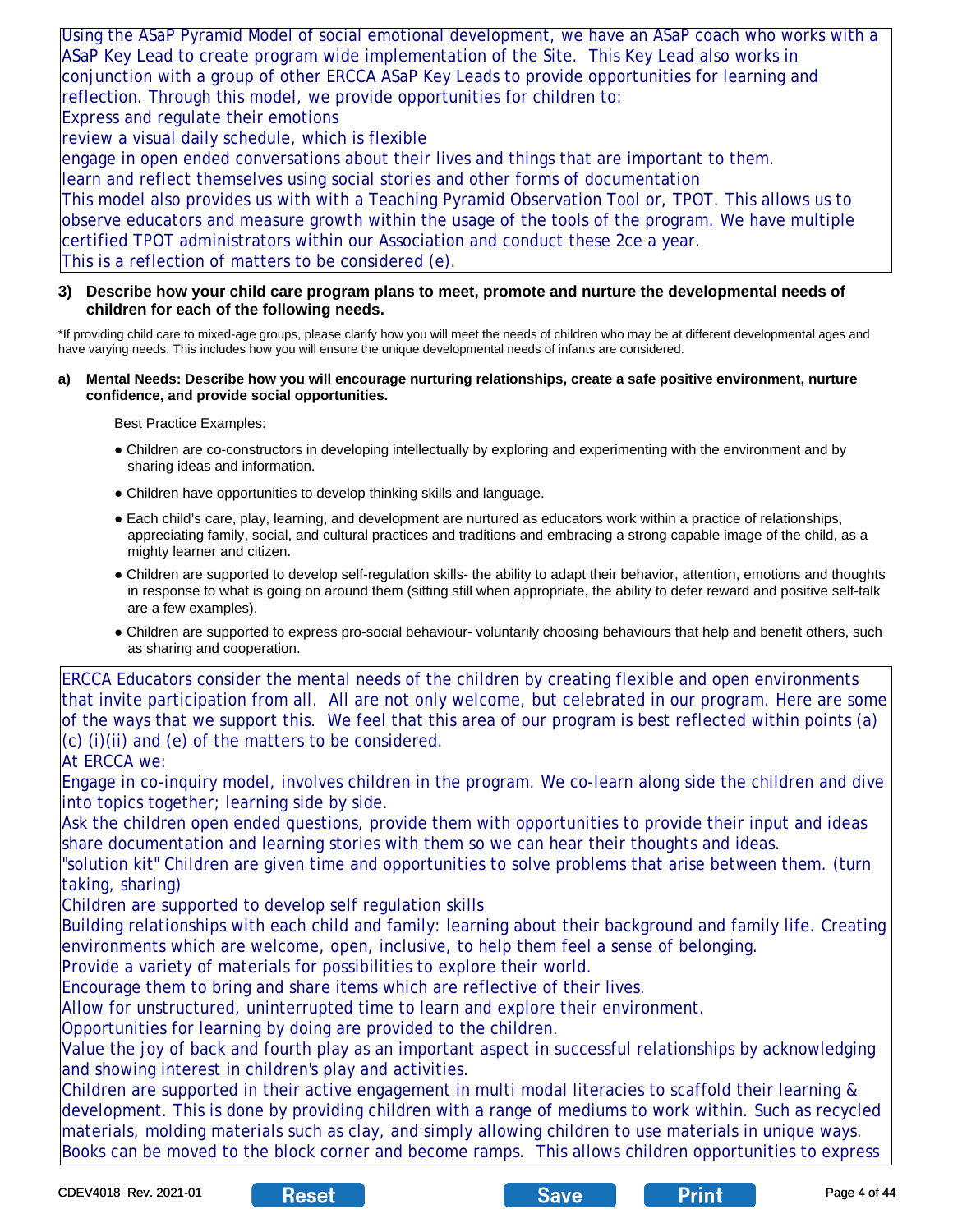their flexible and fluid thinking.

OSC advisory committee, which allows children to develop their leadership skills and reinforce an image of the child as mighty learner and citizen, within a community.

All children are provided with a space to learn and explore based on their age and interests.

Celebrate the benefit of diversity with each individual child and family, allowing children to understand that we are a safe place to be who you are.

Showcase children's dispositions to learn (Notice and name)



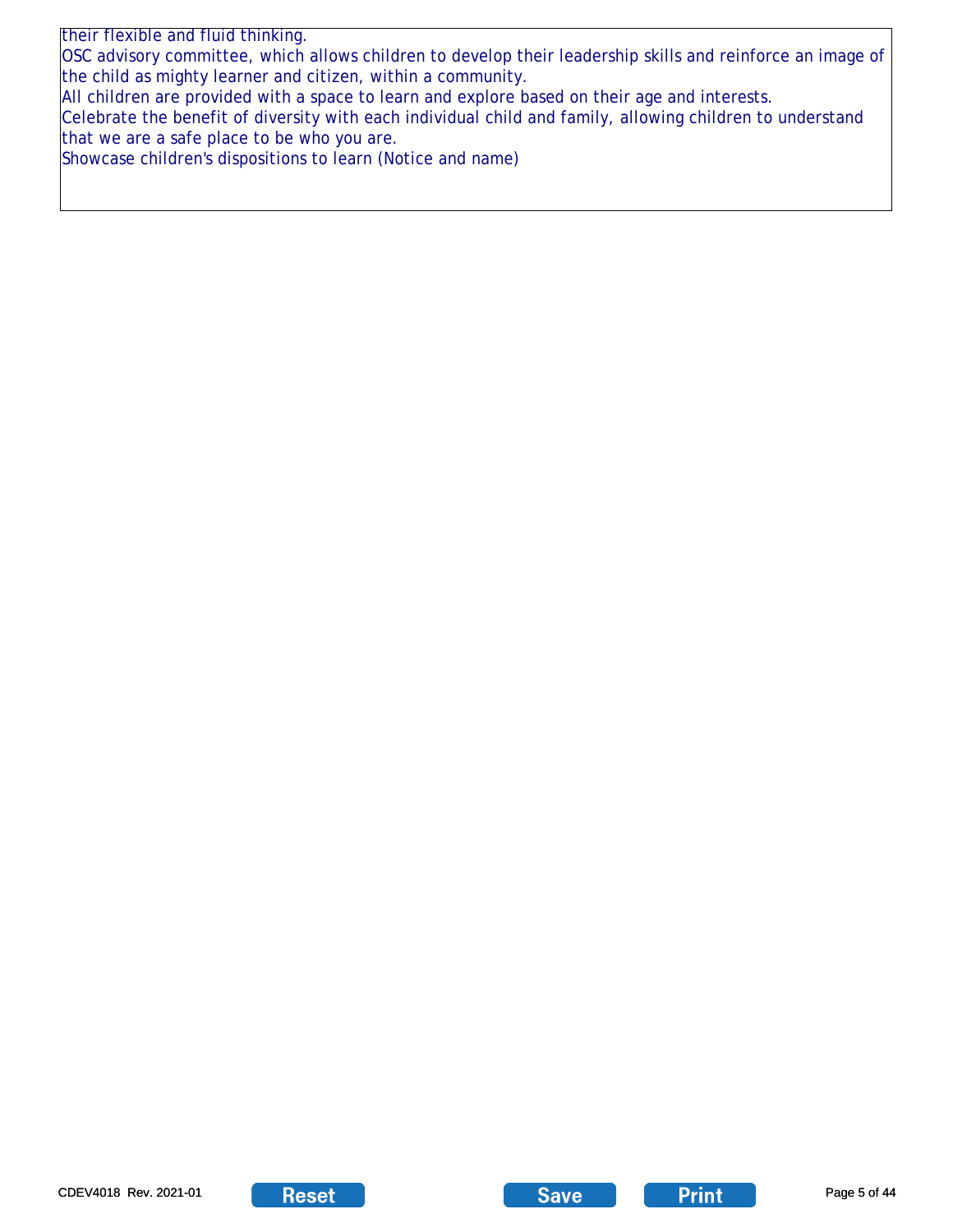**b) Emotional Needs: Describe how you will support the emotional needs of the child (encouraging positive self-esteem, creating a structured environment, being responsive to attention needs, encouraging children to be independent learners, supporting emotional intelligence).**

Best Practice Examples:

- Children's security comes from knowing that the adults they depend on will care for and protect them. Self-esteem means that a child feels both lovable and capable.
- Children should be challenged to master progressively more complex levels of moving, thinking, feeling and creativity.
- School-aged children are supported to build skills in perseverance effort to achieve one's goals even in the face of setbacks. Focus encouragement on effort and perseverance rather than performance and abilities.
- Opportunities are provided for children to be mighty learners and allowed the freedom to express themselves in a safe, secure and non-judgmental environment.
- Based on development and age of the child, programs create an atmosphere that allows children to express their emotions & gives them a sense of belonging.
- Children are supported with opportunities to develop skills for initiating and maintaining healthy relationships with peers and adults in their lives such as awareness, empathy, kindness, and assertiveness.

ERCCA has a large, intentional focus on social/emotional development. This is reflected well in the matters to be considered (e). We have program wide implementation of the pyramid model of S/E development. Educators work with a coach to continually improve their practice and the practice of their teams. The coach is internal within ERCCA. They have regular (bi-monthly) visits where goals are set and reflections are made. This pyramid provides us with the following: Posters and images depicting facial expressions. These express a range of emotions, both comfortable and uncomfortable. Words and feelings to express how these emotions feel in your body. 5 steps to problem solve posted to remind educators what do to in these situations to encourage children to solve their own problems. Teach that all emotions are valid (comfortable & uncomfortable) & how to process/express these emotions. Provide children with strategies with how to cope with uncomfortable emotions. "bucket filling" teaches children how to treat one another with kindness. friendship skills (sharing, turn taking, caring disposition) discussed with books, circle time discussions, intentional pairing and Notice, Name, Nurture. Songs & fingerplays to teach emotion, friendship skills, and names Educators work to reduce their no, stop, don'ts are replace them with thoughtful communication skills such as I-messages and active listening. Zones of regulation & emotion charts Mirrors at children's level

fostering the disposition of persistence

Create a space in our room for children to be alone or have time to themselves as needed to regulate their emotions.

Children are encouraged to express their feelings in acceptable ways to form positive and healthy relationships with peers and adults.

Choosing areas of play, family photos

Notice, Name and Nurture as a tool to promote their self esteem.

Emotional Literacy

Celebrate diversity with visuals and materials which are reflective of children and their families.

Adjust our schedule based on the emotional needs of the children.



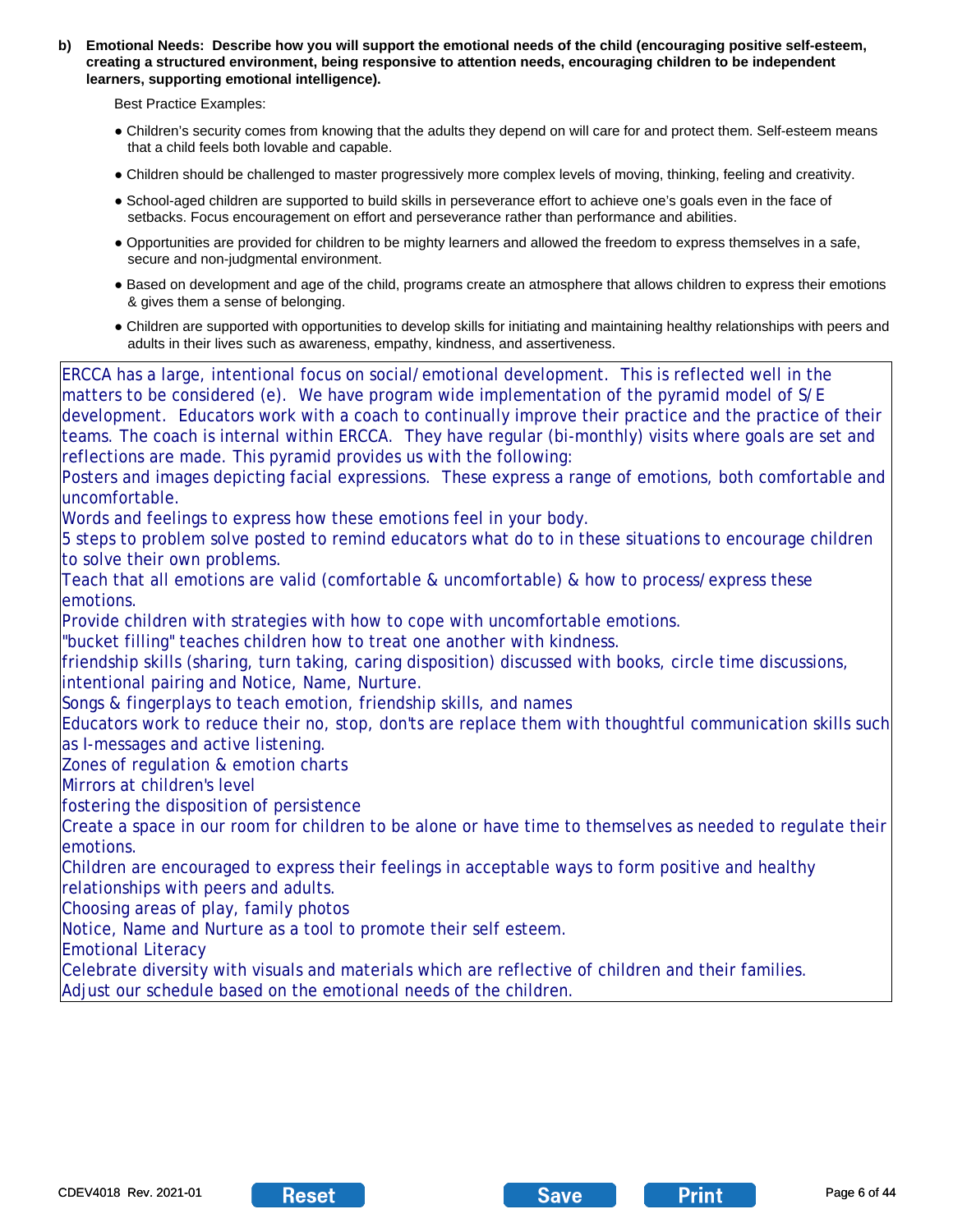**c) Spiritual Needs: Describe how you will support each child's spiritual needs as appropriate (support them in finding meaning, purpose, structure and value in their life).**

Best Practice Examples:

- In consultation with parents, each child will have available opportunities for spiritual development and growth to help support their understanding of the community and world in which they live in.
- Each child will be celebrated for their uniqueness and supported in their spiritual curiosities. Identify and celebrate differences and uniqueness of each child.
- Create a safe, open, welcoming environment for children to explore. Staff ask questions, actively listen, and build upon the information gathered.

It is important that children feel safe, and secure to express their ideas and curiosities within their spiritual well-being. Our program educators ensure that this is supported and preserved. The ways that ERCCA Educators ensure that this happens for children are as follows:

Provide opportunities for open ended conversations about their lives and ideas that are important to them. Encourage them to bring and share items which are reflective of their lives and families.

Celebrate the benefits of diversity of each individual child. Enable them to understand and acknowledge differences.

Create environments which are welcoming, open, inclusive to help children feel a sense of belonging. Provide a variety of materials for possibilities to explore their world. The children's daily schedule is flexible depending on the needs of the children.

Instead of celebrating culturally based holidays such as valentines day, Christmas etc, we celebrate interests and play topics to create togetherness and a sense of belonging.

Encouraging children & families to share aspects of important family traditions and celebrations (Diwali, Eid, Lunar New Year, Christmas, Chanukah)

Will engage families through an "expression of interest" for sharing spiritual and cultural traditions. Using language which is respectful of all cultures/religions.

Being conscientious about cultural norms and traditions

Books which touch on cultural holidays and values

When children present with ideas which are related to spirituality, we acknowledge and engage in the coinquiry process with them.

We feel that our processes are a reflection of matters to be considered (d).

**d) Physical Needs: Describe how you will encourage physical activity, develop age-appropriate skills, support proper nutrition, provide rest, and provide sensory experiences.**

Best Practice Examples:

- Children have opportunities to use large and small muscles and to develop perceptual skills.
- Opportunities for play and playfulness with others in purposefully designed outdoor and indoor environments are constructed and provided.
- Children have space to freely move and explore while taking calculated risks to test the limits of their mind, body and environment.
- Programs provide opportunities for gross motor activities incorporated throughout the day (minimum of 1 hour full body, physical activity).
- Programs provide activities that focus on fine motor activities (minimum of 1 hour/day). Fine motor activities should be available throughout the day so that children may choose an activity that they want to explore.
- Children participate within open, engaging, and responsive environments where exploration and play are encouraged and purposefully planned.
- School-aged children have the opportunity to help plan after-school activities to reflect the things they are interested in participating in, and include ways to foster a sense of autonomy, belonging and competence.

Physical Health and Wellbeing is a large proponent of ERCCA and the Flight Framework. Here are the many ways in which ERCCA ensures that the children's physical needs are met:

Support & encourage children to explore their own boundaries through risky play. For example, we allow the children to wrestle one another, provided everyone was consented to the play, and their is the proper space and play expectations have been set out.

Dizzy play is planned for and encouraged.



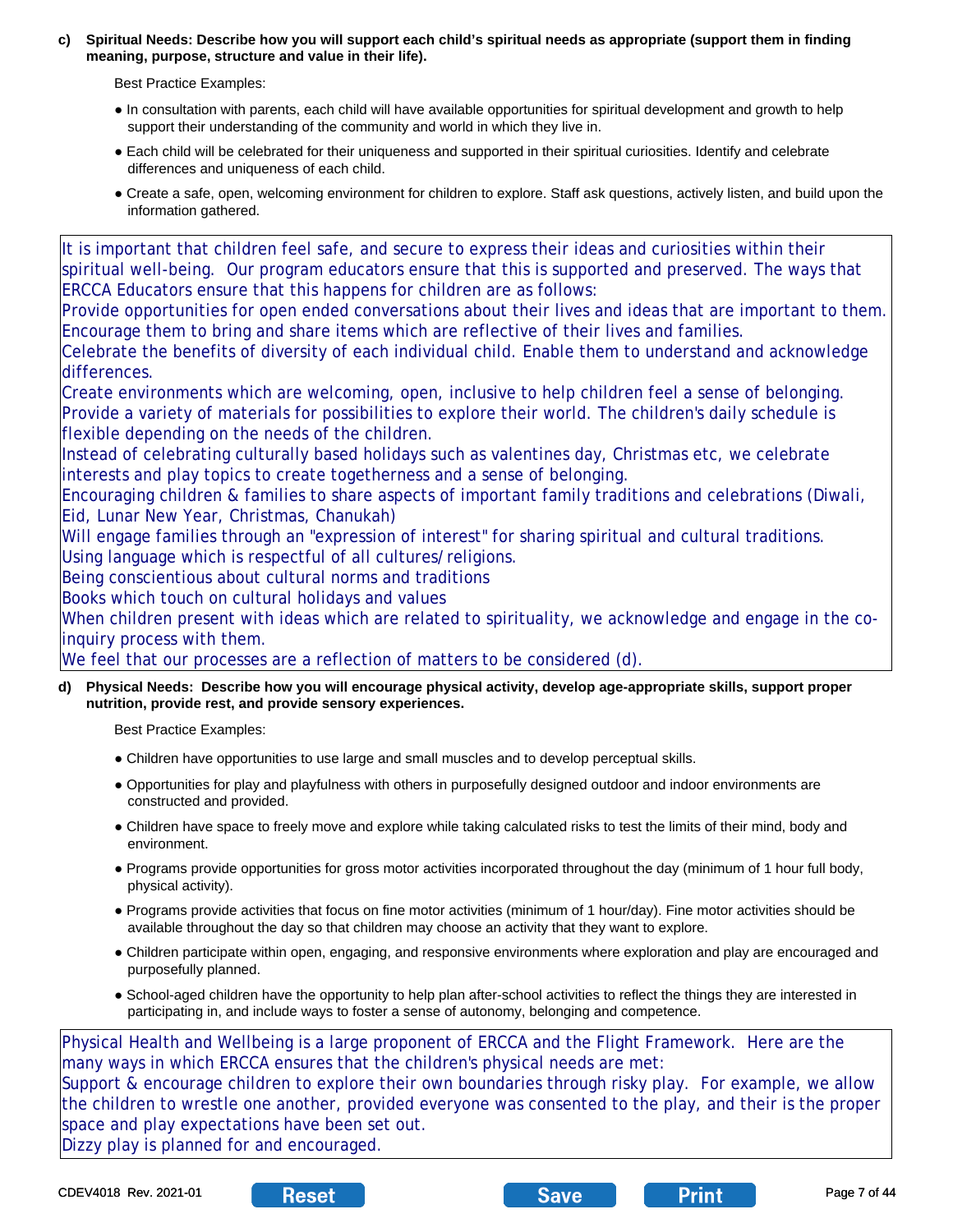Support Children to enjoy the thrill & excitement of the natural world with all of its risk. Provide a variety of gross motor toys for children to engage with.

Outdoor play is included in the daily routine (weather permitting). Novel play experiences as well as comfortable and familiar play experiences are provided for the children to explore.

DAP based on interest and skill level

Music & Movement

A variety of fine motor development materials are available at all times for children to engage with such as art materials, beading, cutting, taping, weaving, cloth&fabrics for manipulation.

Sportball sessions are often provided to the children to teach them fundamental skills required for team sports such as passing, rolling, kicking, stick-handling, running, running with a ball, chasing, catching, and teamwork.

Provide children with opportunities to give their input into what games they want to play

Acknowledge and respond to the importance of physical activity being a proponent of indoor play, as well as outdoor play.

Provide all educators the opportunity to take Physical Activity 101 course to ensure that the value is implemented in all our team members.

rearrange the indoor play space to allow for gross motor play when the weather does not permit outdoor play time.

Develop the child as a whole person

Including physical activities in our program planning

Field Experiences allow children to explore different parts of the city and use muscles in new ways.

Our association owns Snow Shoes (Novel materials for play & engagement)which we also lend to families to encourage healthy physical outdoor winter play for "home time" as well.

Purposefully purchasing materials & equipment that can be moved, making the space more conducive to being rearranged for physical activity.

Not putting out chairs for children to sit/ forcing them to sit (unless eating)

Sleds on site to allow children to sled as a daily available activity in the winter.

Use of technology to engage in physical play experiences such as dance and cardio movement Cooperative games

Along with our ASaP Pyramid model, transition strategies have been implemented to ensure that all children feel prepared for transitions in their days. Items such as daily visual schedules, timers, verbal warnings, songs, clapping, as well as call and response couplets.

Usage of Malmo Schools large playground and field for outdoor play.

Usage of the Malmo School tarmac for messy play and sensory experiences.

Usage of Malmo Schools gym. We bring our own balls and materials to the space.

Program includes time for rest and relaxation in daily schedule. "Quiet time" is meant as a time for the children to do have time for rest each day. Activities at this time are quiet and calm, with many spaces available for the children to rest their bodies without sleeping.

There is a wide variety of sensory experiences available for the children. This includes water tables, sand tables, play dough, moonsand, and more based on the weekly programming.

Food & Nutrition:

Family style dinning, when available is how children are served their meals. Fresh fruit is always available to the children when they are hungry and want a snack.

ERCCA aims to provide a well-balanced and nutritious diet, with an emphasis on introducing children to a wide variety of foods.

Provide a safe and positive eating environment, teaching children about food and nutrition,

communicating with parents about food and nutrition and meeting dietary considerations of the children in care.

Educators ensure all snacks are provided serving two of the four food groups as relayed in Canada Food Guide.

ERCCA will reduce the availability and limit the sugar, sodium, and saturated fat content in foods offered. Baking and cooking experiences planned by ERCCA educators will ensure that they will have less than 15% Daily Value of either sodium, saturated fat, or sugar.

Families are prohibited from providing snacks to the child care program for birthdays or other special



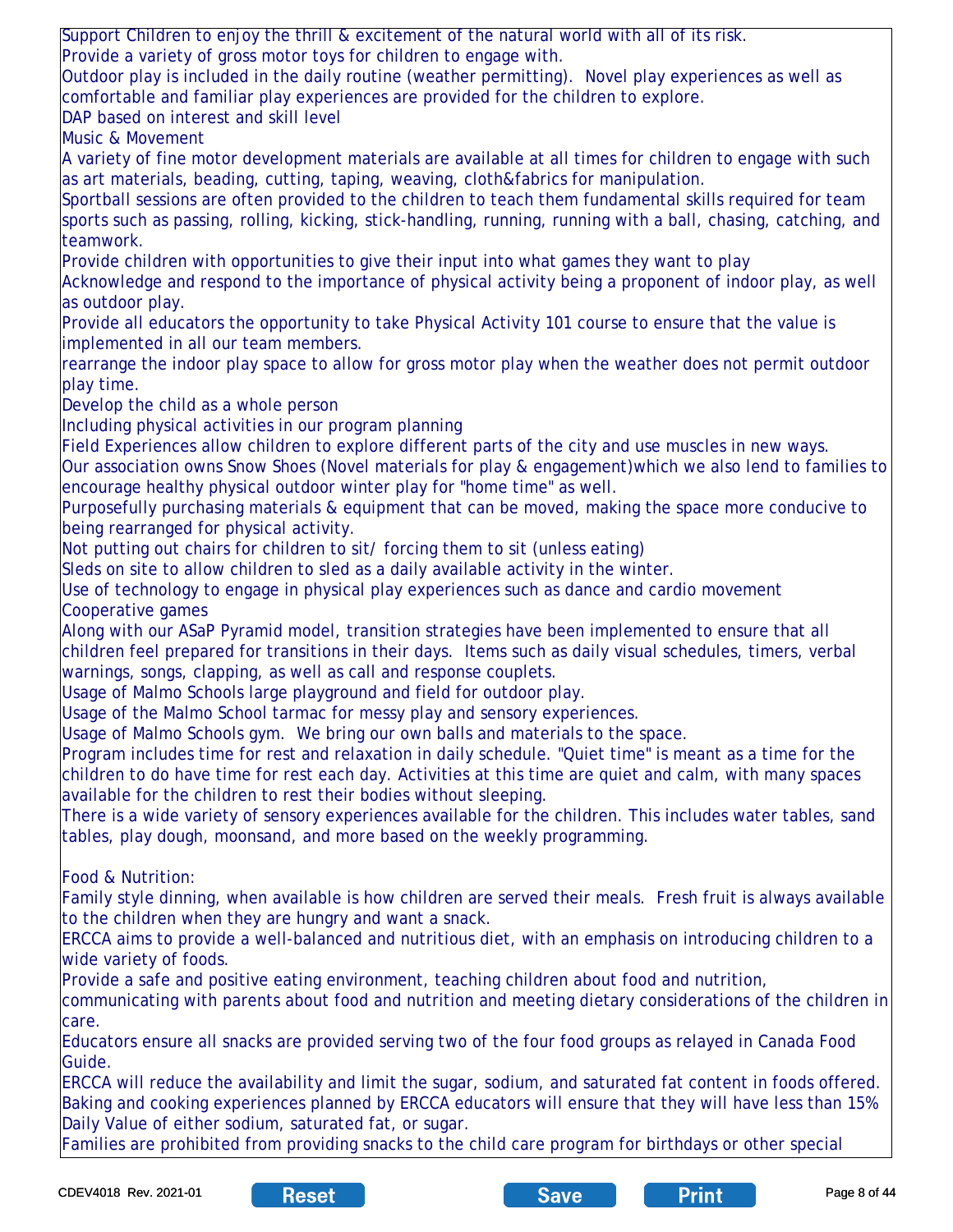events. If they are brought in, educators will not serve them to the children. Families are encouraged to celebrate children in another way, such as bringing in a favourite book, or art experience. Children will only be given foods on the weekly snack schedule, unless families are informed of additional snacks for special occasions such as field trips, or special curriculum activities. ERCCA will ensure that at least one fresh fruit or vegetable is available for every meal served.



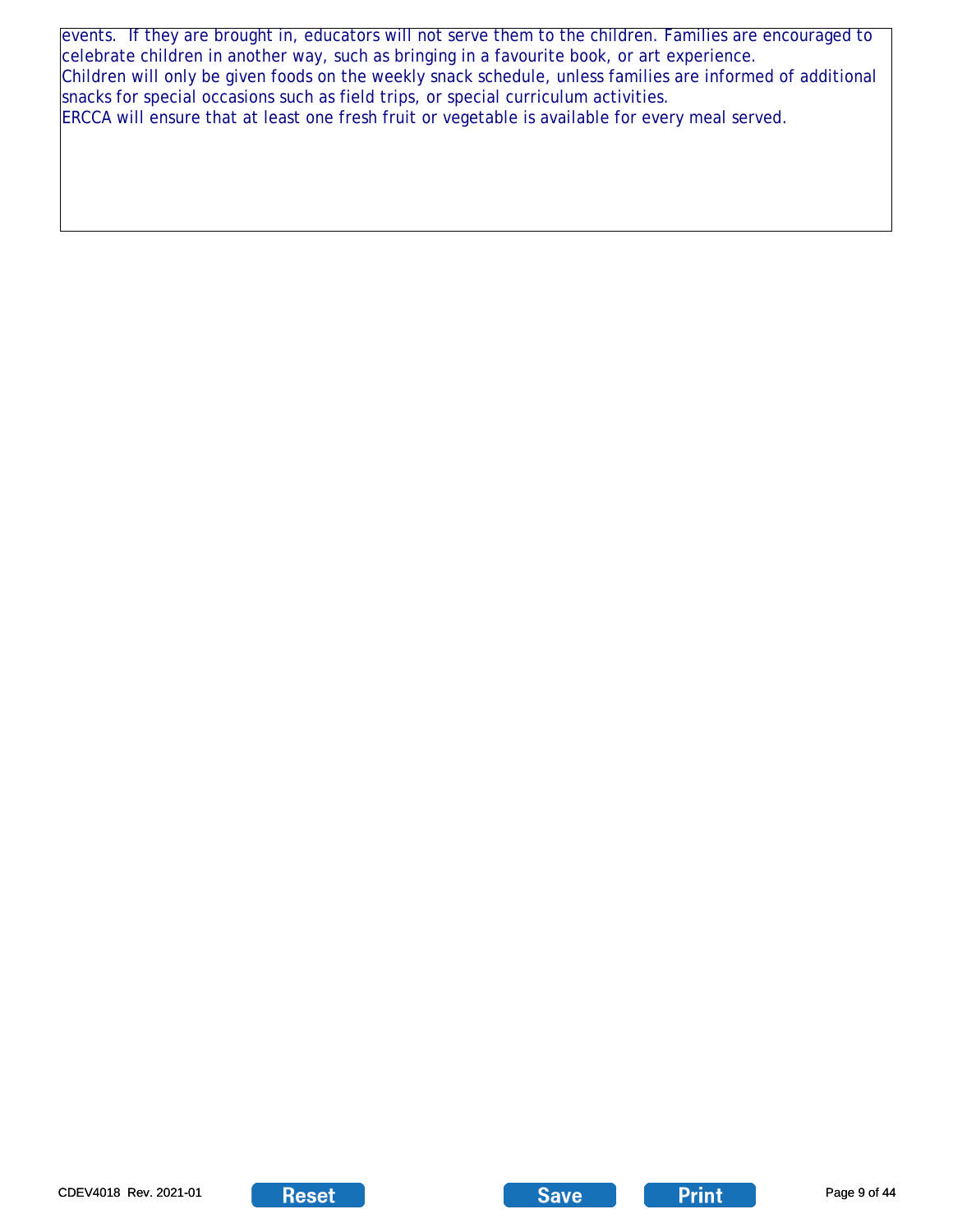## **4) Describe how you will ensure your program will be inclusive and accommodate the needs of all children including children with exceptional needs.**

Best Practice Examples:

- Every child has a unique personality and special skills. The primary focus is on each child's strengths and abilities as you work to make modifications and adjustments to their environment.
- Each staff member comes to learn and understand each child as individuals and what works best for them. Plan ahead to identify and avoid barriers for participation.
- Access support using the Getting Ready for Inclusion Today (GRIT) program, Access, Support & Participation (ASaP), and/ or the Autism Society.

Our Association aims to provide a child care environment which is free from bias and prejudice in which children learn the principles of fairness and respect for the uniqueness of each person. Differences in backgrounds, culture and abilities are valued and families are actively encouraged to share their experiences with educators, staff, carers and other families.

Directors must provide leadership to ensure shared commitment from the childcare team towards achieving equality and anti-discrimination practice in all aspects of the service. Their role will include making sure policies and procedures are implemented and providing the necessary support to create the conditions needed to address diversity and inclusion effectively.

All educators must support all children in their development as active citizens. Educators need the empathy, understanding and skills to help children achieve a positive sense of themselves and of others.

All involved are responsible to protect and value all children in the child care setting, foster empathy and provide accurate information about difference to enable children to think critically about and challenge bias. Executive Director will ensure relevant legislation is considered in the actions of the Association. (Human Rights Legislation)

# Definitions:

Inclusion is involvement and empowerment, where the inherent worth and dignity of all people are recognized. Child Care program that promotes and sustains a sense of belonging; it values and practices respect for the talents, beliefs, backgrounds, and ways of living of its members.

Diversity is the range of human differences, including but not limited to race, ethnicity, gender, gender identity, sexual orientation, age, social class, physical ability or attributes, religious or ethical values system, national origin, and political beliefs.

This can be viewed within ERCCA in the following ways:

Educators will ensure their planning is respectful of the diversity in their child care setting. ASaP - Coaches and Key Leads in the program help with children who are at the "top of the pyramid" to

ensure that supports are in place and children with exceptionalities are successful.

All educators take the ASaP Module 1 & 2 at minimum to support the social/emotional needs in the program.

As long as our program has the capabilities to support a child with exceptionalities, we accept them into our program.

New Family Learning Questionnaire to learn more about individual child needs.

Visual Schedules so all children feel informed about their day.

usage of baby sign as a form of communication and engagement when necessary

Design and re design the room so it fits the needs of the children. Furniture and equipment is mostly child sized and accessible.

Children are included in the program planning. They can write their name next to the plan, take part in planning meanings.

Allow children leadership opportunities: leading play experiences, completing program tasks. Always provide children with at least 2 choices of play



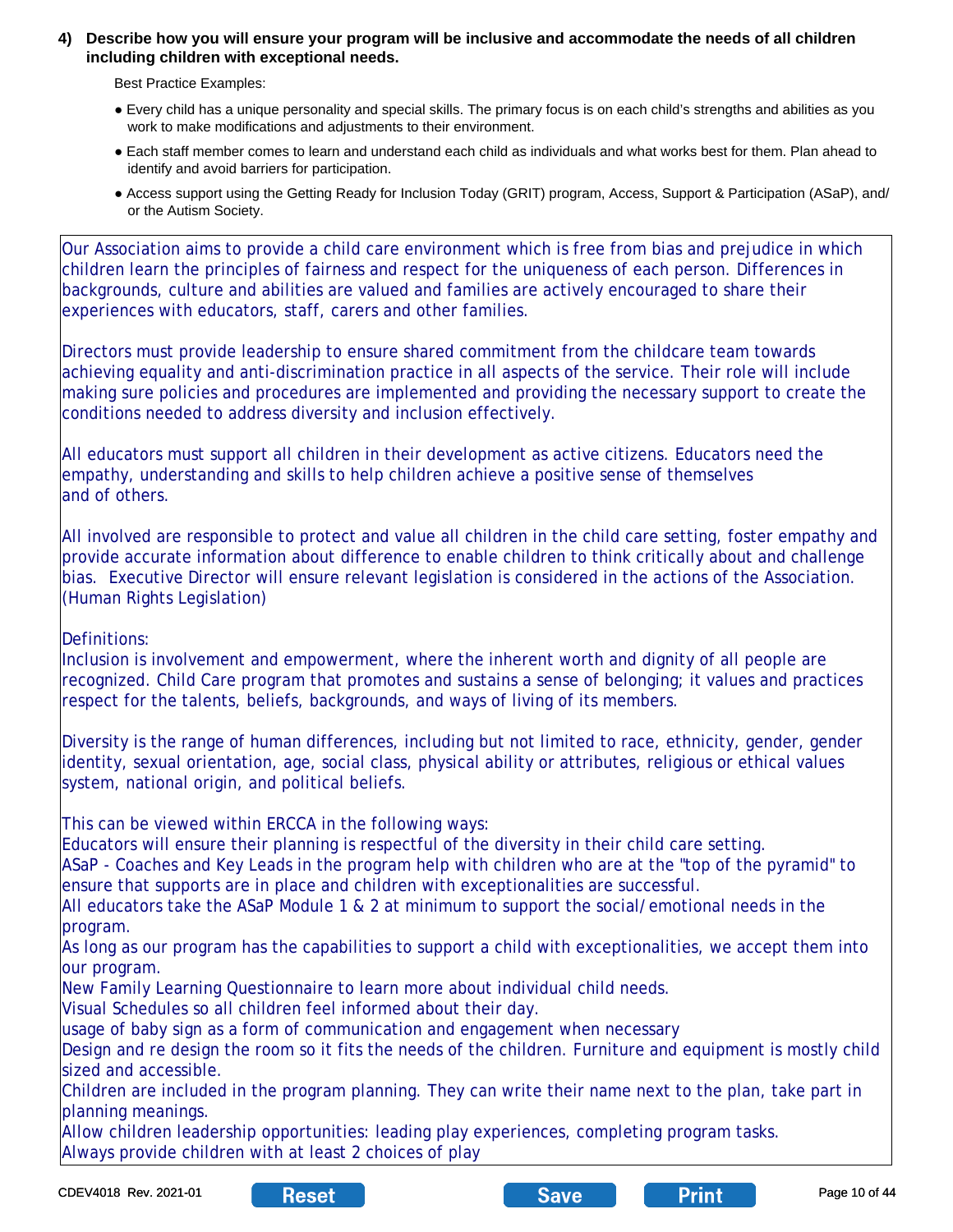### **5) Describe how you will incorporate and support the child's familial, Indigenous or other cultural, social, linguistic and spiritual heritage to ensure it is central to the child's safety, well-being, and development.**

Best Practice Examples:

- Opportunities to learn from elders and community leaders are provided to ensure authentic and meaningful experiences that connect curriculum to living and life.
- All cultures of the program will be supported by books, photos and knowledge of each family.
- Statement of inclusion to focus on all children's backgrounds , family circumstances , including vulnerable children, where families are respected and valued.
- Programs will display pictures and provide access to literature to children and their families that reflect everyday cultural activities such as an eating or going for a walk.
- Children are enabled to grow their awareness of diversity and social responsibility, of their own and others' identities; their responsibility to themselves, one another, and the environment; and their emerging understanding of themselves as citizens.
- Children participate within socially inclusive and culturally sensitive environments in which social responsibility for self, others, and the world is enacted.

ERCCA believes that our programs should be a refelection of the children who participate within them. We follow an ERCCA Code of Ethics which guides our practice in this area. We also have a variety of other strategies to ensure that our program is a socio-cultural reflection of the community in which we service.

In regards to the Children entrusted to ERCCA, Educators will:

• Promote the health and well-being of all children entrusted to the ERCCA.

• Demonstrate care and respect for children in all aspects of their practice.

• Support children as they experience different emotions; model appropriate responses and guide them through proper expression of emotions.

• Respect the Rights of children as laid out in the United National Convention on the Rights of the Child (1991) and commit to endorsing these Rights.

In regards to the Families entrusted to ERCCA, Educators will:

• Respect the Rights of parents/guardians to transmit their values, beliefs, and cultural heritage to their children.

• Provide families with knowledge, skills and support that will enhance their ability to nurture their children.

• Encourage and provide opportunities for families to participate in planning and decision making affecting their children.

• Demonstrate respect and appreciation for diversity of families, by valuing individuality and appreciating diverse characteristics, and perspectives.

• Promote developmentally and culturally appropriate knowledge, and understanding of children, as well as their individual needs.

In regards to professional practice, ERCCA Educators will:

• Work in partnership with other ERCCA employees to support the well-being of children and families.

• Treat all information regarding children, families and other educators as confidential unless failure to disclose would put children at risk.

• Make continued efforts to improve professionally by actively pursuing knowledge regarding developments in the child care field.

• Demonstrate integrity in all their professional relationships.

In regards to the greater community of which ERCCA is a part of, Educators will:

• Advocate for public policies and community services that are supportive of families.

• Allocate community resources which will help enhance families' overall quality of life.



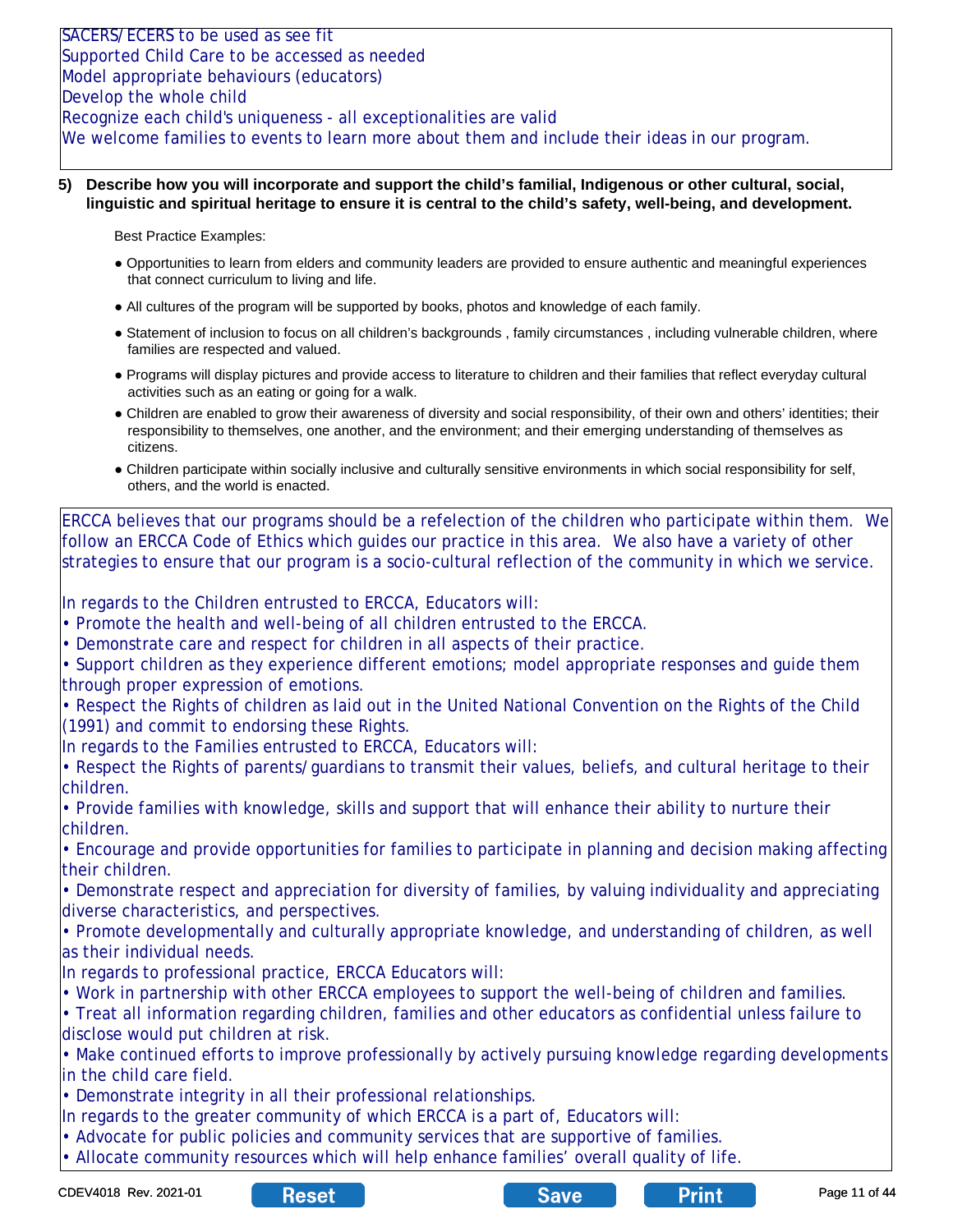• Help children to grow in their roles as responsible citizens. • Be conscientious of biodiversity and environmental responsibility by engaging in environmentally and socially responsible practices. • Support other like-minded programs in providing quality childcare to the community. Other ways that ERCCA ensures that children's socio-cultural background is considered in our programs: Anti oppression workshop & reflective practice in regards to the diverse people living in Canada displaying family photos Celebrate National Child Day Instead of celebrating cultural holidays, celebrate the value behind the holiday (goal) materials of representation Engaging in Reflective Practice to help us consider our work with children and ensure that our practice is meaningful to the children and families we serve. celebrate the benefits of diversity with each individual child - allow them opportunity to acknowledge differences. - learn some words from family home language -social stories in English and home language (when possible) -learn hello in multiple languages -familial names for all members of the family. -recognizing & celebrating children's birthday Singing songs, decorating the space -Earth Day cleaning our community Having an open door policy which allows families to participate in our program at any time. Families are invited to playroom to share experiences as relevant. (Health care workers, etc) Engage in practices of community kindness such as writing cards to health care workers. (appreciating community leaders) Multicultural displays Monthly family connection experiences. Text families updates and share learning stories to celebrate their learning. Participate in fundraisers such as growing smiles to encourage children and families to care for plants Small group projects ASaP Lead on site as a resource when we need support dealing with different challenges We feel our Code of ethics and practice is a reflection of all matters to be considered.

**6) Child care programs should engage with community organizations, members and resources to support the child's optimal development. Describe how your child care program will engage with and access community organizations, resources, and members to promote positive connections.**

Best Practice Examples:

- Programs work with the local public library to promote early literacy during story time once a week.
- Families are aware and connected with Provincial Family Resource Networks.
- Families and the local community are involved in decisions regarding the programs, procedures, and policies.
- Program will seek out other professional supports for children, families and staff to support development.

Promote Community resources and events in our monthly newsletter non related to ERCCA. ERCCA is ran by a volunteer Board of Directors, which is made up of parents of children registered in our program. The families provide us with input and suggestions on ways which we can best support their children.

ERCCA is active within many childcare community organizations such as SACDA and CAFRA. We welcome MacEwan University practicum students into our program.

Accept practicum students into our program from Norquest College & MacEwan University, as well as many other post secondary educational institutions which run ELCC Programs.

Charity Fundraiser each year (food bank etc)

Survey our families yearly for feedback to see where we can improve and what families need from us. Use



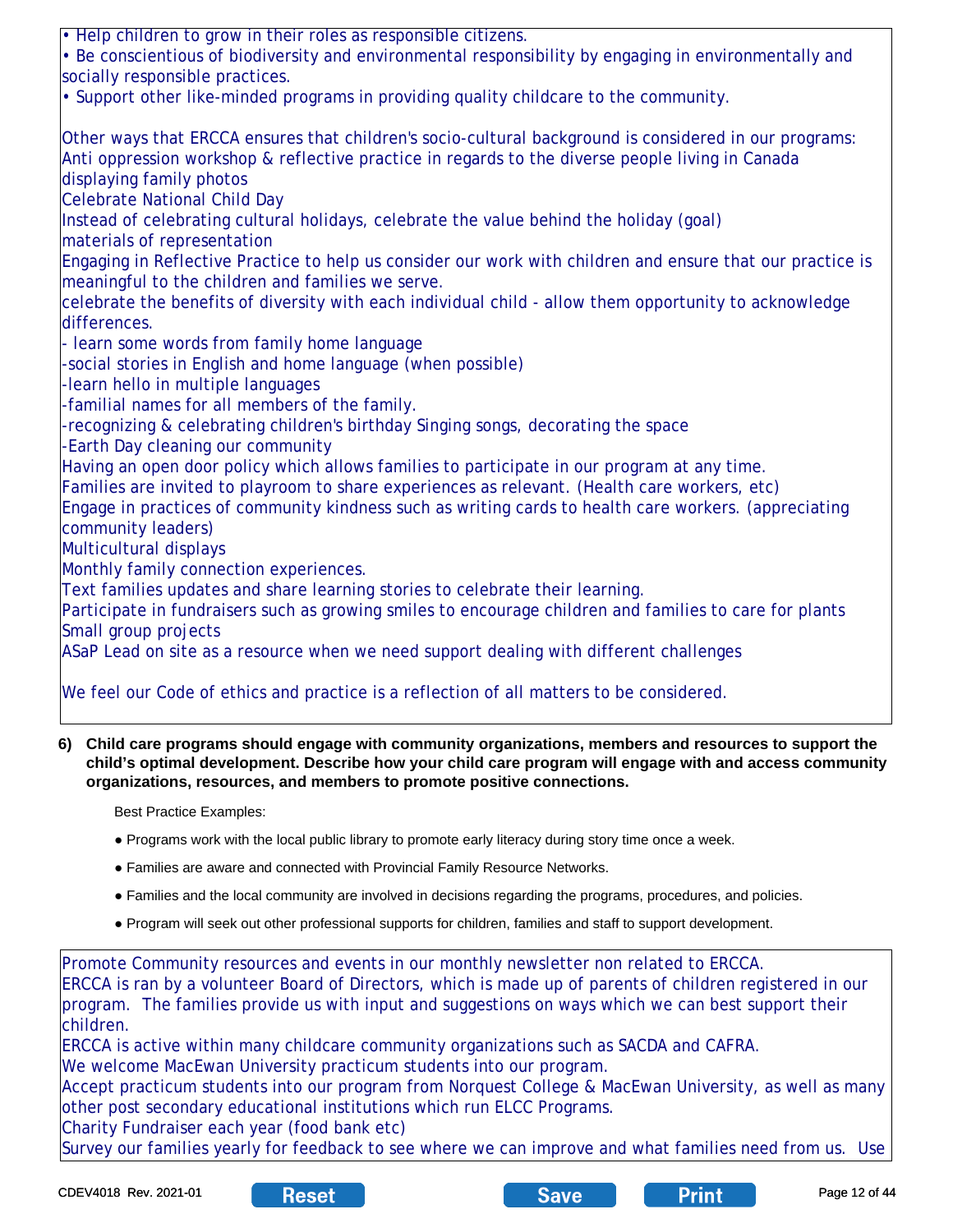the same (or similar) questions yearly to ensure that we can track progress.

Monthly Family activity which help us to create places of vitality which welcome participation from all members.

Visits to local libraries - "travelling library" visits our program.

ERCCA has a positive relationship with AHS, CFS, and Licensing, which we lean on for support in our programs as needed.

GRIT & the ASaP Model are a large part of our program. We are partners in creating emotional supports for children.

Sportball visits to our programs to teach the children refined skills.

Strong positive working relationships with Malmo School teachers, administrative and support staff. Events are planned that give our families the opportunity to connect in a positive way. This includes year end summer parties, parent information nights, and training events.

**7) Relationships with families must be supportive and respectful. Describe the nature and scope of parental involvement in the child care program. The involvement and engagement of parents supports accountability of child care program providers, monitoring of child care programs and maintenance of quality child care programs.**

Best Practice Examples:

- Parents are part of the program planning and provide insight and feedback into the activities that meet the unique/individual needs of their child(ren) – create common/mutual goals.
- Creating a sense of community and partnership between program and family.

ERCCA strives for a family centered practice which values and exemplifies families as the main caregivers of their children. Here are some ways that we live this in our daily practice (matters to be considered (f)): daily activity board so families can see what happened that day.

Board (family) involvement in creation of program plan

posting art work and other creative works outside the rooms.

Texting families pictures and updates about their days.

Our open door policy encourages volunteering in our program. Spot on our field trip form for families to participate

families are invited to provide materials

families are welcome to add their ideas on our planning.

Learning stories are shared with families and they are encouraged to give feedback

ASaP Family Sessions where our educators inform families of the skills that we are using in the program, in case it is of interest.

annual parents survey

family orientation process

inviting families to share their expertise with the children

"meet the teacher" night

Creation of open house videos so families can see the space and have some questions answered. monthly newsletter to families providing association wide updates.

Through interview & recruitment practices, we ensure that family centered practices is valued.

Gift of Time where we offer extra hours of care to families so they have time for themselves.

Yearly parent survey asks families for feedback and ideas. We use this to create goals and improvements in our program. This ensures we are accountable to the families for quality childcare, and that their needs and wishes are met.

**8) Describe your process for ongoing evaluation and improvement of the child care program. Please ensure you describe how you will actively involve and engage parents and guardians to support accountability, monitoring, and maintenance of quality within your child care program.**



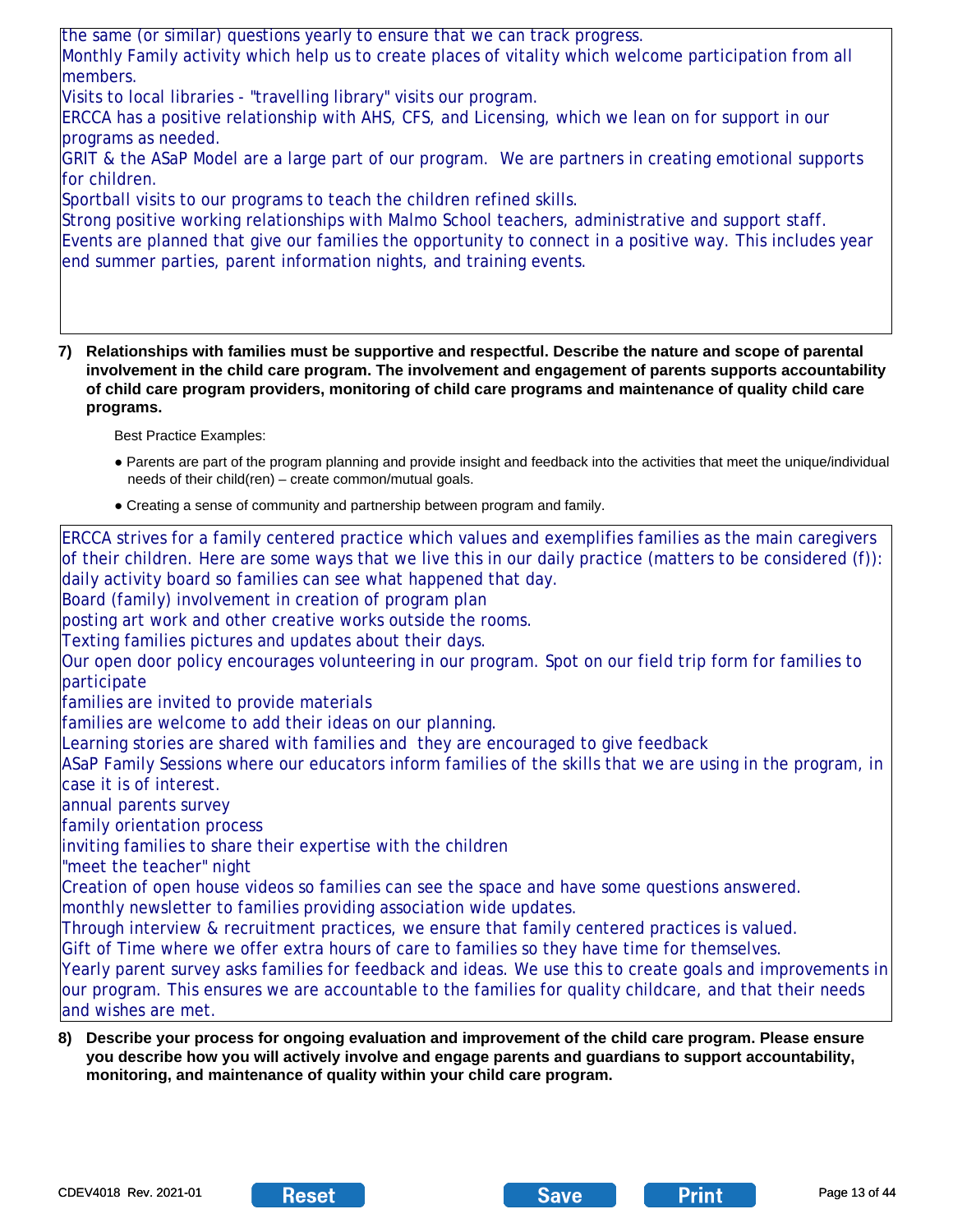Best Practice Examples:

- Creation of a parent board for the facility-based licence or having a parent night once/month to gather ideas and suggestions for improvement.
- Installing a suggestion box, reviewing the suggestions monthly, provide parents and staff with the results of the month's suggestions and clarify how the program will progress based on the feedback.

Ongoing evaluation is imperative for professional growth and to ensure that the needs of our families, children, and educators are continuously being met. This is a big value for us and we meet this in the following ways (matters to be considered (f)):

Pedagogical Coach provides Site Challenges to educators to expand their minds of what quality childcare looks like and to challenge their norms.

We are working on creating an internal accreditation which will help us create a quality enhancement plan.

Our board of directors provide us with feedback

Site audit check list to ensure that all our locations are meeting standards of quality Reflective Practice & educator meetings

annual parent surveys

annual educator surveys

annual child surveys

TPOT - Teaching Pyramid Observation Tool to ensure we are progressing within the Pyramid Model (twice, annually)

AGM- Where families are invited to hear from the board and be updated on our financials, creating increased accountability.

Educator PD Day

Attending workshops and training events

Monthly Director Meetings

Monthly Assistant Director Meetings

Performance Evaluations with educator goal setting and mid point check ins.

Goal: create a system for educators to give suggestions to improve our programs.

# **Staffing Plan**

Child care programs must create a supportive work environment to maintain a qualified team of child care professionals and assist them in providing high quality child care services through its philosophy, policies, procedures, and practices.

**9) Please provide a list of staff positions (including certified Level qualification requirements based on your program) and list related duties and responsibilities.** 

Best Practice Examples:

- This list should include program directors, program supervisor(s), Level 1, 2 and 3 early childhood educator, cook(s) and any other applicable positions.
- Licence holders should refer to the Regulation to understand the requirements for minimum staffing and general supervision.
- Staffing plan must ensure that adequate staff are available to meet children's needs and to meet the minimum regulatory requirements, including relief staff available to cover staff breaks, illness and vacations.

The program will have a Director (Level 3) who will oversee 2 sites, and be there half of the time, as well as an Assistant Director(Level 3) on site on a full time basis. There will be a minimum of one Child Development Supervisor/Worker for every four staff members. We hope to exceed this requirement

Executive Director (Level 3) - Under the authority of the board, the Executive Director assumes complete responsibility for carrying out assigned policies and regulations. The Executive Director has the authority to direct the implementation of the organization's programs and services.

Director & Assistant Director (Level 3)- Management of day to day operations and supervision. Family and Educator communication and overall program approval and development. Ensures health and safety of all children and maintains Licensing Regulations. Administrative responsibilities, including subsidy submissions and staff schedules. Management of snack preparation and kitchen duties are managed by Director and



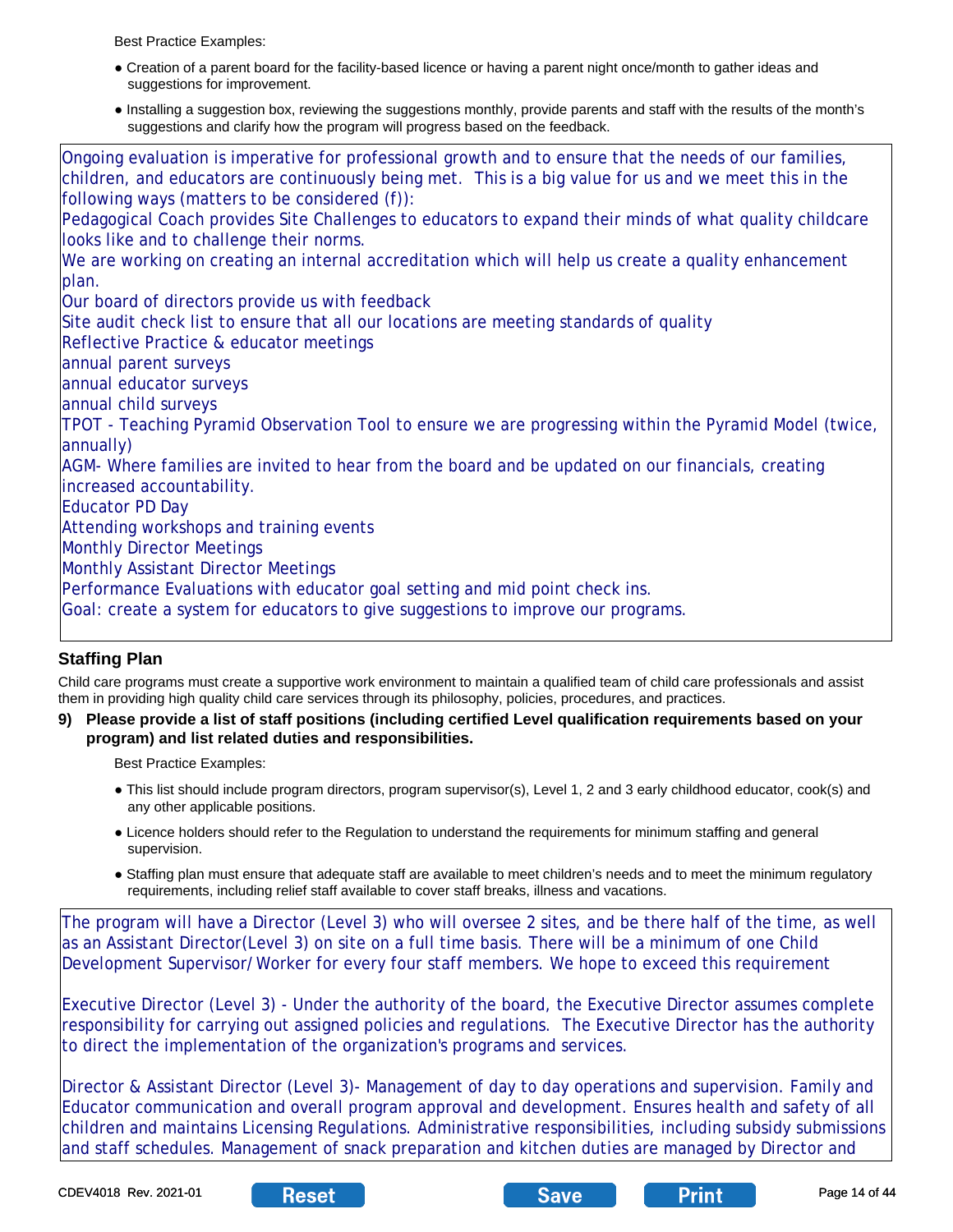educators participate in these duties as ratio allows.

ASaP Coach (minumum Level 2/3)- The Coach is responsible to ensure the focus of the child care educators is on the social emotional development (S/E) of children; primarily that which is promoted in the ASaP Modal of S/E development. This is to be accomplished by working directly with a site lead: conducting observation, documenting observations and through site lead partnerships creating goals for the Site to achieve.

ASaP Site Lead (minimum Level 2/3)- This role implements key concepts, leadership, program delivery, communication, administration practices, and resources from the ASaP model in a child care setting supporting all age groups, whilst continuing in the role of child care educator.

Child Care Educator- (minimum Level 2/3) responsible for the health and safety of the children in their group. Through engagement in the co-inquiry model, responsible to create a plan for play. Communicate with families and work as part of a team of co-workers. Responsible to maintain licensing regulations, health regulations and work within the ERCCA Code of Ethics. Coordinate an implement program for the children with co-workers.

Room Support Educators (minimum Level 1 within 6 months of employment)- responsible to health and safety of the children in their group. Assist program planner with all aspects of program implementation. Works within ERCCA Code of Ethics.

Relief Educators (minimum Level 1) - On call educators who may offer support to our site when to help cover illness/vacations.

## Bus Driver- (minimum Level 1) - a staff member who has a class 2 operator's license will operate the bus.

## **10) Describe how you will ensure all staff and volunteers are screened. Please also provide a description of all other screening methods used (i.e. background checks, reference checks, interviews)**

Best Practice Examples:

- Each staff member and/or each volunteer who has unsupervised access to children will have a current criminal record check which is dated not earlier than 6 months prior to the date of commencement with the program and updated every 3 years, before it expires.
- Written evidence to verify the results of all required criminal record checks and vulnerable sector searches are satisfactory and demonstrate the staff member or volunteer has no criminal history that could impact the well-being of a child.
- All staff and volunteers have had their background checked and confirmed to assess their suitability to care for children.
- All staff and volunteers have provided at least three satisfactory personal references from non-relatives that corroborate the provider's suitability for working with children.
- A physician's note that states the applicant is mentally and physically able to care for children.

All new hire Educators must provide (within 8 weeks) a criminal record check with a vulnerable sector search: which is dated not earlier than 6 months prior to the date of commencement of the program and every 3 years after that date. New Educators can not be left alone with children at any time until a criminal record check including the vulnerable sector search is on file.

Volunteers who are other than parents will provide a criminal record check which is not earlier than 6 months prior to the date of commencement of the volunteer position. All volunteers are not allowed unsupervised access to the children and are directly supervised by staff members at all times. New educators will complete an interview process prior to hiring.

They would also be required to provide (2) reference checks. Reference checks are not required if we are provided with an internal reference. Then, the internal reference check must be completed by the individual who recommended them.

Interview questions are edited and reviewed on a regular basis by the leadership team to ensure they are relevant to the needs of our association and show current trends in ELCC.

All positions within ERCCA require Child Development Certification, Child Care First Aid as well as a Police



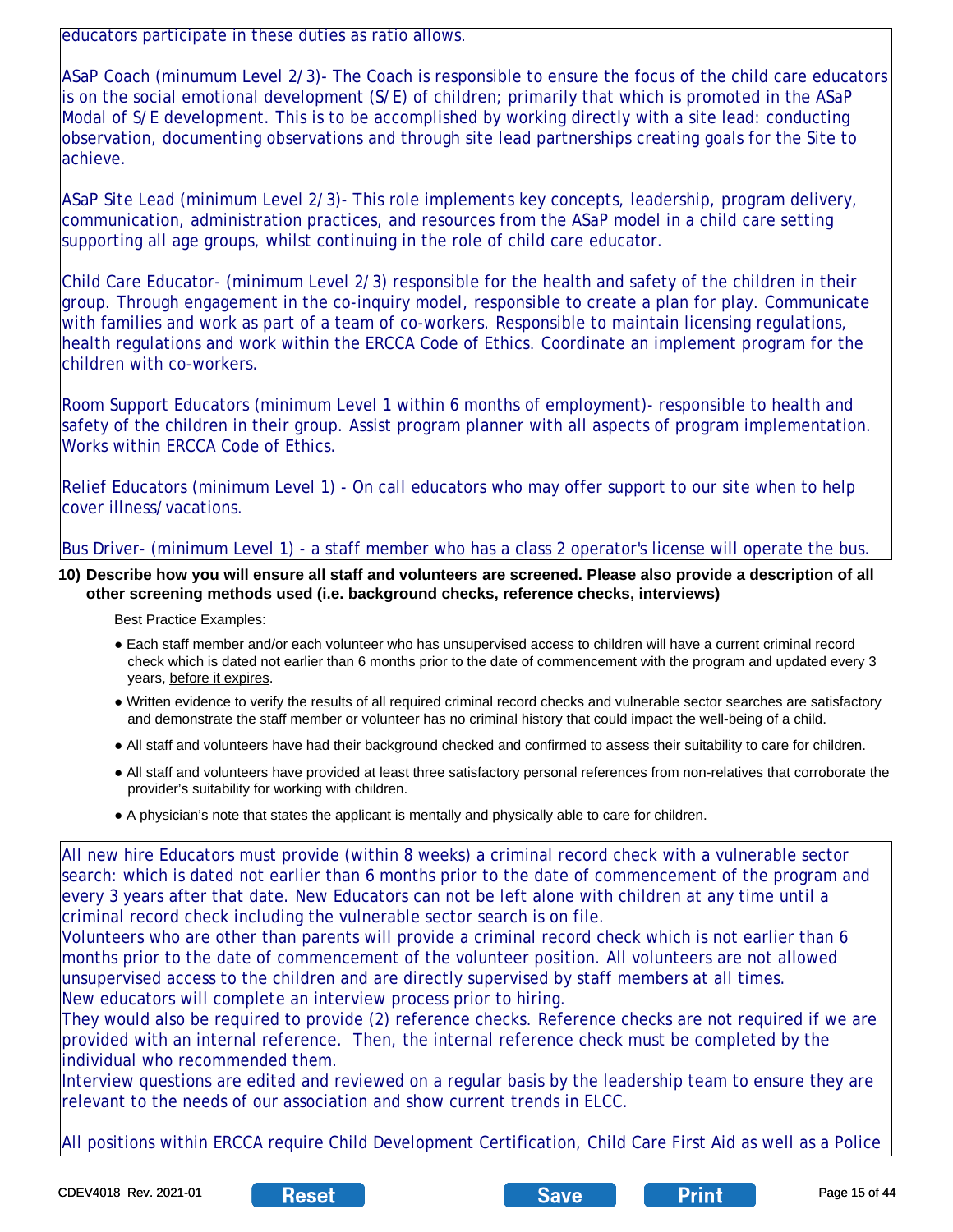Security Clearance, dated within the last six months. The Association will cover the cost of any re-certifications required as part of their employment.

volunteers are given the following screening/job description before commencing:

Our overall goal is to provide you with a quality childcare experience that supports your ongoing learning in early childhood learning. You will view and be a part of a variety of experiences that are planned to enhance the children's development. A special emphasis is placed on social emotional development, communication, conflict resolution and problem-solving skills. The safety and well-being of the children is always your priority!

Here are some guidelines to ensure you experience with us is positive.

1) You must read a copy of this Volunteer Policy Manual and sign a statement indicating they have read it.

2) A Police Security Clearance with vulnerable check must be provided prior to commencement.

3) You should notify via phone call/ text/ email the Director if they are going to be absent on days you have chosen to volunteer.

4) You can share with educators of the director of any concerns you may have regarding the children's well-being or concerns regarding educators or the program.

5) The Association closes its operations on statutory holidays.

6) ERCCA educators will answer all phone calls to the centre. In the event that you are asked to answer the phone you will place the call on hold until the educator is able to attend to the call.

7) You are expected to read and become familiar with the ERCCA policies and procedures along with licensing guidelines, that are provided to them for the purpose of carrying out their volunteer duties with the Association

8) Only ERCCA educators can administer first aid and medications.

9) Parents or guardians must provide any medication brought to the centre directly to ERCCA staff members. You must not accept any medication from parents or guardians.

10) You can share messages from families in the communication books or direct/ verbal or written messages from a parent or guardian to a ERCCA educators.

11) You cannot release or sign-out children.

12) ERCCA educators are responsible for ensuring that the Association's behaviour management policies are followed. You can work with the educator to develop ideas and techniques to work with the children in our care and provide support to challenging behaviours.

# **11) Describe how staff will receive orientation to your program so they are aware of and understand the Act, Regulation, Program Plan and administrative policies and procedures.**

Best Practice Examples:

- Signing and dating an orientation checklist or other documents that ensures they read and fully understand policies and procedures.
- The program supervisor ensures plenty of time is spent with the new staff member so that training and orientation is thorough.

ERCCA is responsible for ensuring that employees are prepared and willing to assume the roles and responsibilities of their position as outlined in the employee letter of offer, and job description. A probation period provides the ERCCA with the opportunity to assess the performance of a newly hired employee to ensure that they can meet the expectations of the position.

At the commencement of employment, the ERCCA is responsible for discussing with a new employee the process that will be used to evaluate the employee's performance during the probationary period. The ERCCA is responsible for completing a thorough educator orientation checklist, over the course of 3 months with all new Program Educators. At the end of 3 months, after the completion of the orientation, program educators will receive a probation review from their direct supervisor, which will either mark their probation as complete, or it will be extended if necessary.

Employment may be terminated at any time during this probationary period. Either party may determine that the employment agreement is not acceptable and it may be terminated immediately without written notice. After each area within the process, educator and supervisor initial.



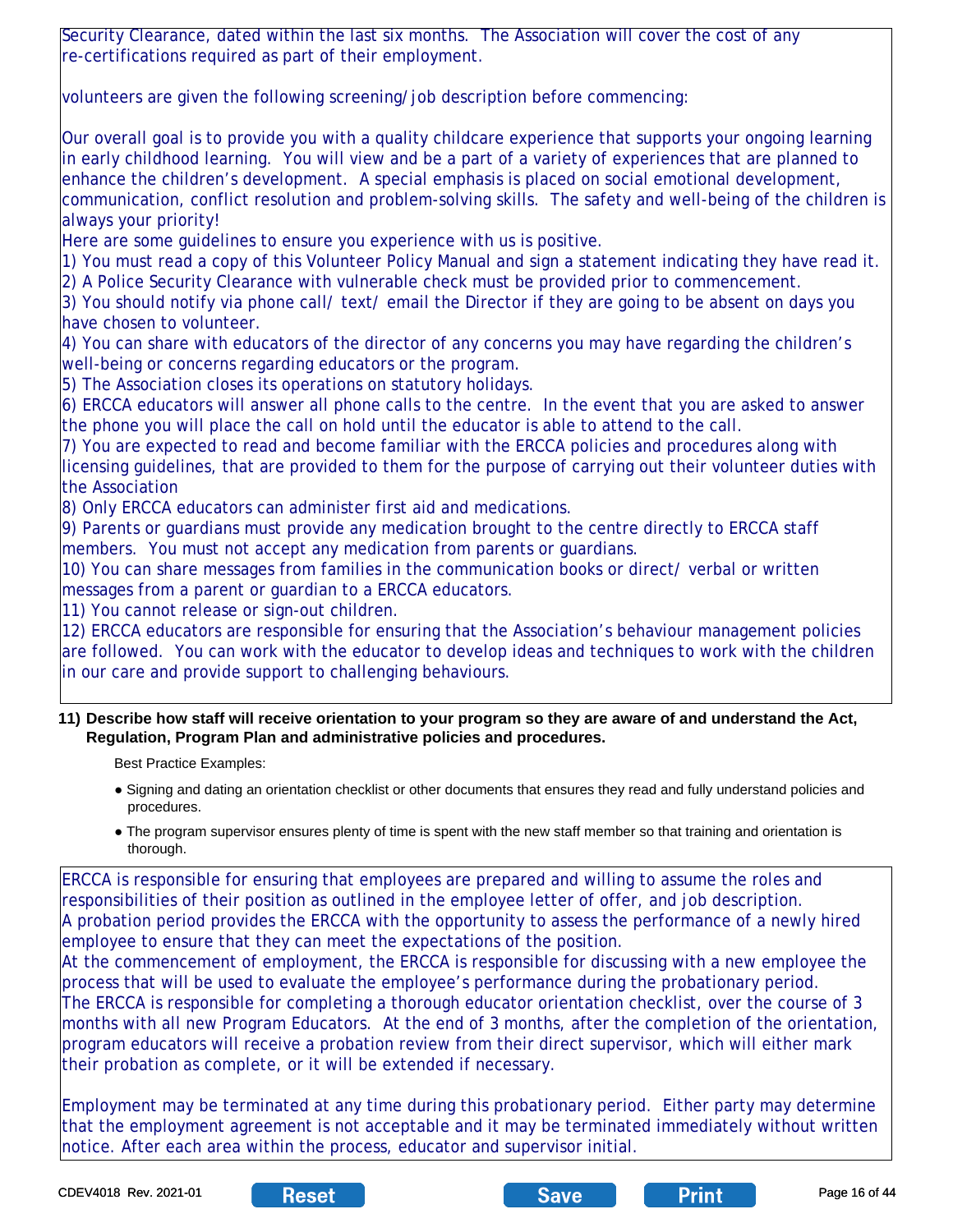Areas of the checklist are broken down into sections:

Day 1

Week 1

Week 2

Month<sub>1</sub>

Month 2

Month<sub>3</sub>

Over this three month period, educators will have many opportunities to read and understand our policies. Prior to starting, they must read and sign off on the following policies:

- Child Protection
- Health & Safety
- Child Guidance
- Technology/Social Media
- Oath of Confidentiality

Educators are shown how to access and review licensing standards, our program plan, and ELCC act. These are kept accessible to educators so they can refer to this as needed.

All changes to program plan, licensing regulations and ELCC act will be shared with educators to ensure understanding. Any updates will be posted for educators to read. Discussions will follow to ensure understanding.

The questionnaire at the end of the three month probation period is as follows:

- 1. How do you see Flight being implemented in our program?
- 2. Do you know that we are part of the ASaP Pyramid Model of S/E development?

a. What do you see being implemented in the program, can you list any skills or tools which are reflective of this?

3. Part of our new Educator Orientation was teaching Notice, Name Nurture. Can you provide me with an example of how you have tried to incorporate this in your practice?

4. How do you encourage independence in our children?

5. Lost Child Procedure – Please Review what you understand to do if you lose a child. Walk me through the process of noticing a child is missing.

6. Medications – Please walk me through the process of administering medication to a child. Start with the point when the parent first brings the medication in.

7. A new person comes in to pick up a child who you have never met. What steps do you take? Additional questions might be added if we feel that their are certain areas of question with specific educators.

# **12) Please list the number of primary staff required to meet the staff-to-child ratios for the desired program capacity proposed.**

Proposed Total Capacity 83

# **Please select what program you provide**

 $\sqrt{\phantom{a}}$  Day Care  $\sqrt{\phantom{a}}$  Out of School  $\sqrt{\phantom{a}}$  Preschool

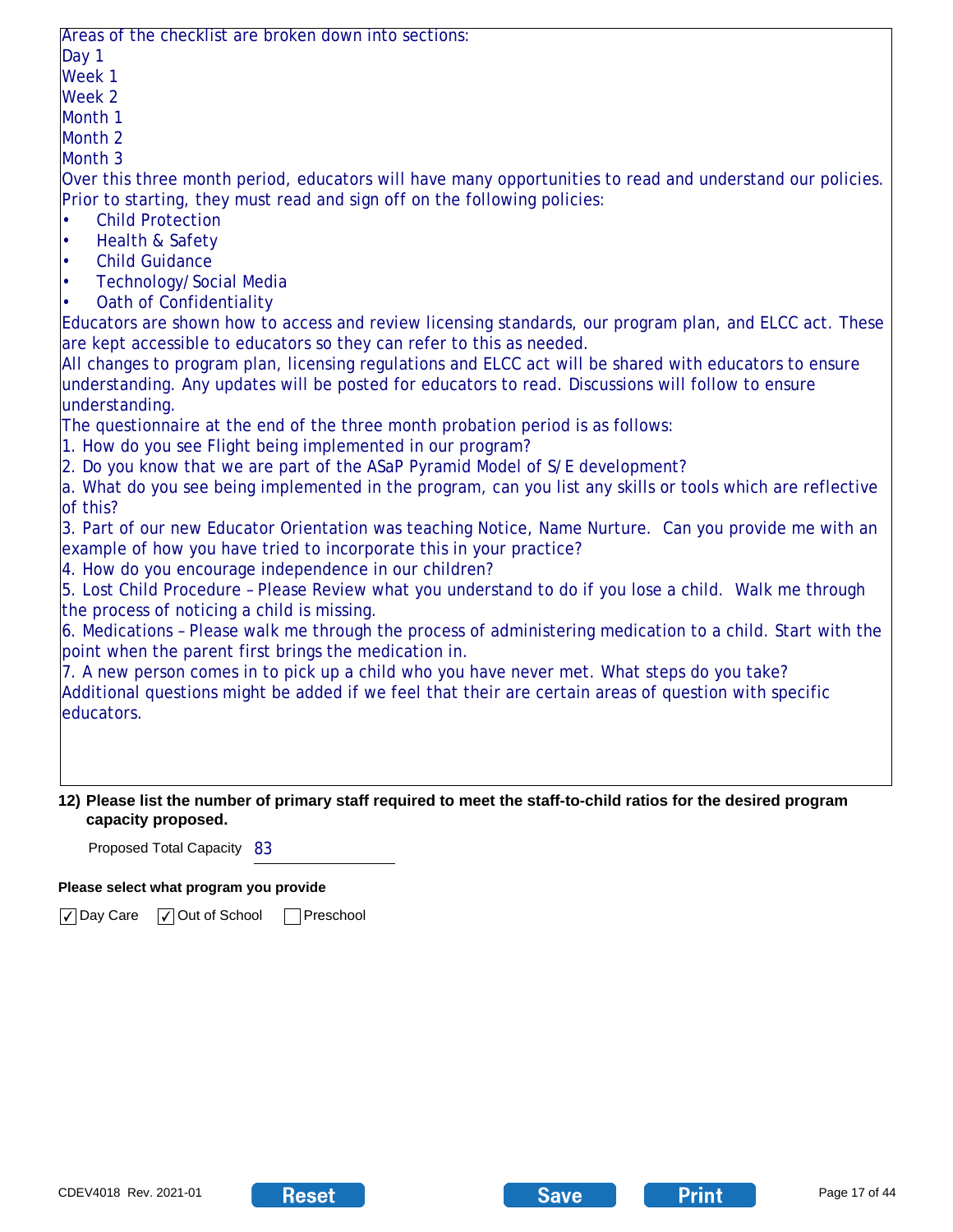#### **Ratio and Group Size - Day Care**

| Age of Children                             | <b>Primary Staff Member to</b><br><b>Children Ration</b> | <b>Maximum Number of</b><br><b>Children in a Group</b> | <b>Number of Children</b><br><b>Cared for in Program</b> | <b>Minimum Primary Staff</b><br><b>Required</b> |
|---------------------------------------------|----------------------------------------------------------|--------------------------------------------------------|----------------------------------------------------------|-------------------------------------------------|
| Infants Less than 12<br>Months              | 1:3                                                      | 6                                                      |                                                          |                                                 |
| Infants 12 Months to Less<br>than 19 Months | 1:4                                                      | 8                                                      |                                                          |                                                 |
| 19 Months to Less than 3<br>Years           | 1:6                                                      | 12                                                     |                                                          |                                                 |
| 3 Years to Less than 4<br>Years             | 1:8                                                      | 16                                                     | 8                                                        |                                                 |
| 4 Years and Older                           | 1:10                                                     | 20                                                     | 10                                                       |                                                 |

#### **Ratio and Group Size - Out of School Care**

| Age of Children                                   | <b>Primary Staff Member to</b> | <b>Maximum Number of</b> | <b>Number of Children</b>   | <b>Minimum Primary Staff</b> |
|---------------------------------------------------|--------------------------------|--------------------------|-----------------------------|------------------------------|
|                                                   | <b>Children Ratio</b>          | Children in a Group      | <b>Cared for in Program</b> | Reauired                     |
| Kindergarten Children and<br>School-Aged Children | 1:15                           | 30                       |                             |                              |

**13) During rest periods, staff must be on premise and available to meet children's needs and in-ratios immediately when the rest period ends and/or children awake from designated sleep time. Outline below how you will continue to meet child ratios during these periods.**

Best Practice Examples:

● Cover-off for staff is available to allow for planned breaks during rest periods.

We don't have a formalized nap time where everyone is forced to nap. We do offer nap mats and space, however we would not staff this time any differently since not all our children nap.

#### **Ratio Group Size - Rest Periods**

| <b>Age of Children</b>                      | <b>Primary Staff Member to</b><br><b>Children Ratio</b> | <b>Maximum Number of</b><br><b>Children in a Group</b> | <b>Number of Children</b><br><b>Cared for in Program</b> | <b>Minimum Primary Staff/</b><br><b>Volunteers Required</b> |
|---------------------------------------------|---------------------------------------------------------|--------------------------------------------------------|----------------------------------------------------------|-------------------------------------------------------------|
| Infants Less than 12<br><b>Months</b>       | 1:6                                                     | 6                                                      |                                                          |                                                             |
| Infants 12 Months to Less<br>than 19 Months | 1:8                                                     | 8                                                      |                                                          |                                                             |
| 19 Months to Less than 3<br>Years           | 1:12                                                    | 12                                                     |                                                          |                                                             |
| 3 Years to Less than 4<br>Years             | 1:16                                                    | 16                                                     |                                                          |                                                             |
| 4 Years and Older                           | 1:20                                                    | 20                                                     |                                                          |                                                             |

## **14) If you intend to provide care for mixed-age groups, please describe how you will align staff to meet the ratio requirements and the needs of the children.**

\*In the case of combined age groupings the majority age of the children in the group will be followed for ratio purposes

## **Administrative Policies and Procedures**



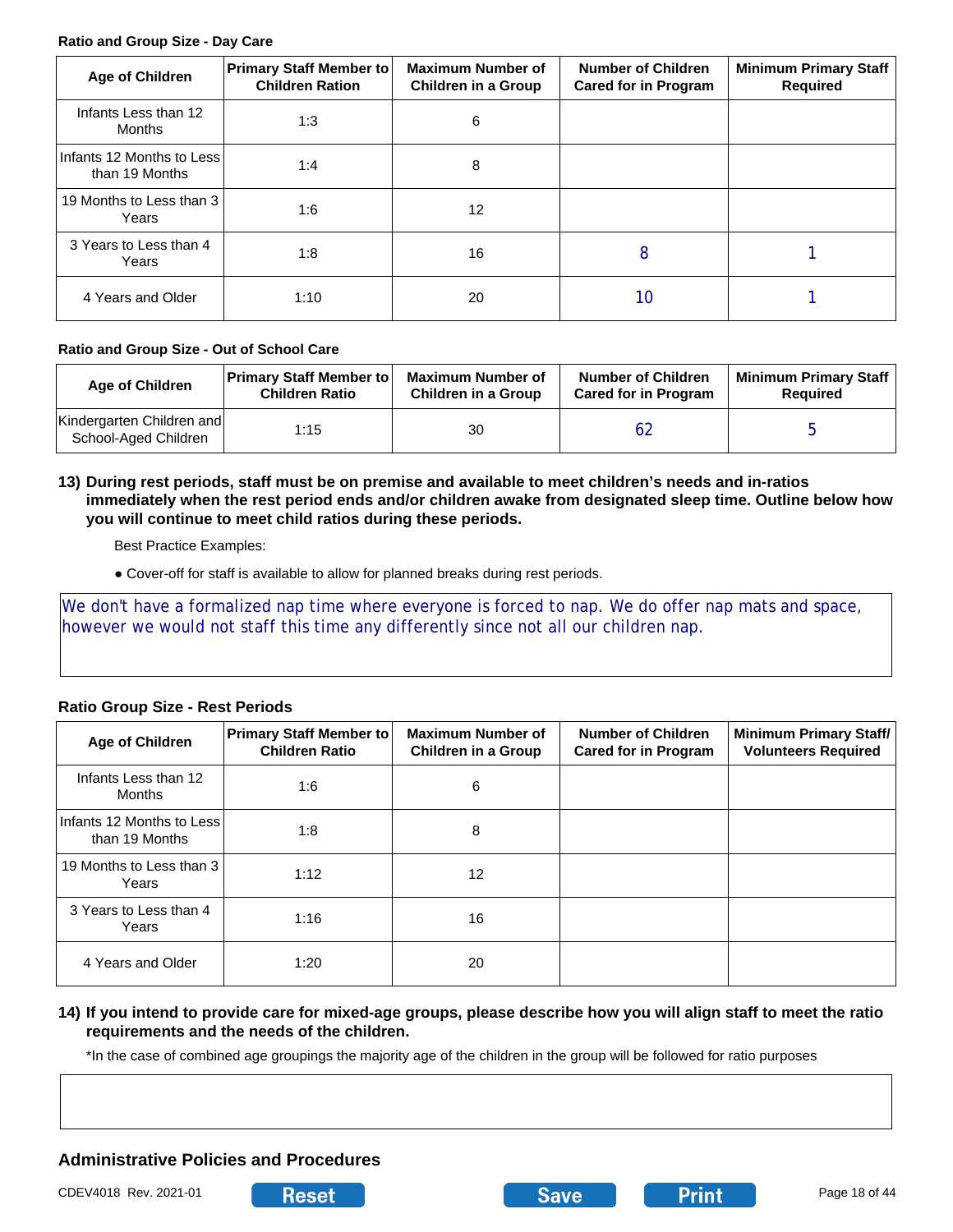# **Child Guidance Policy**

**15) As per the Regulation, please provide your child guidance policy that describes child guidance strategies for all ages of children in care, and your plan for how this policy will be communicated to parents, staff and children where developmentally appropriate.**

Best Practice Examples:

- Positive child guidance
- Problem solving plan
- Appropriate Prevention methods
- Approved Intervention methods

Appropriate child guidance is key to providing a safe and secure childcare environment. At ERCCA we ensure to respect the rights of the child as they develop emotionally, socially, physically, alongside others within the care of ERCCA.

To provide proper guidance and positive environment, educators will ensure that child behaviour expectations are reviewed with children upon enrollment as it is developmentally appropriate and each room staff will involve the children in developing the "rules/ expectations" and these will be posted in the room for the children to refer to.

At ERCCA, we believe that mistakes are learning opportunities. We follow the 5 problem solving steps which has been observed effective to children.

1. Provide each child with the opportunity to voice their concerns: Hear what they deem their problem to be. Avoid using no, stop, don't and simply listen to what they have to say.

2. Repeat the problem back to them in your own words, make sure they know that you are trying to help them through understanding the problem.

" It sounds to me like … am I right?"

3. Provide the children the opportunity to solve the problem for themselves.

"How do you think we could solve this problem?"

4. Repeat the solution to ensure that both children understand the chosen solution.

5. Check back to make sure that the solution is working for both children.

Also guiding us in our practices is Access, Support,and Participation (ASaP).

We sincerely acknowledge children's feeling/emotions for them to gain trust and confidence as they express themselves. Here are the 6 conflict resolutions adapted from adapted from You, Me, Us: Social-Emotional Learning in Preschool by Ann S. Epstein, 2009) which helped our educators to be effective in handling conflicts with children.

1. Approach calmly, stopping any hurtful actions.

- Place yourself between the children, on their level
- Use a calm voice and gentle touch
- Remain neutral rather than take sides

2. Acknowledge children's feelings.

- "You look upset."
- "I see that you look sad."
- "I know you're frustrated. Let's talk about that."



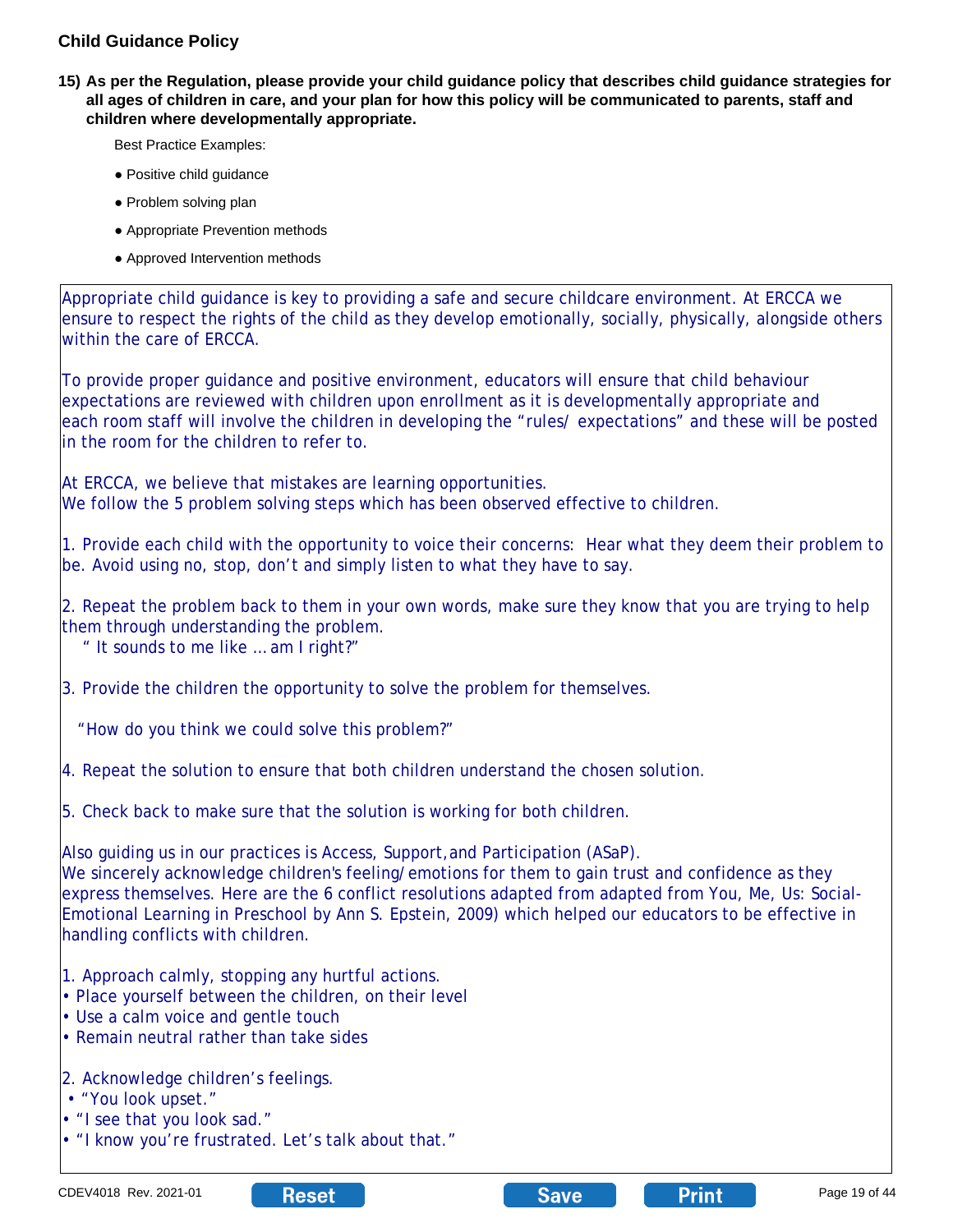# 3. Gather information.

- "What's the problem?"
- "What happened?"

4. Restate the problem.

- "So the problem is, you both want to use this toy."
- "So the problem is, you got bumped, and it hurts."
- 5. Ask for ideas for solutions; choose one together.
- "What can we do to solve this problem?"
- "What can Johnny do to help you feel better?"

6. Give positive feedback and follow-up support.

- "Thanks for helping solve this problem."
- "That's a great idea—let's try it!"
- "Look, now she's happy—you helped her feel better!"

To give children a sense of security, protection and create a positive, safe and appropriate environment the listed prevention strategies are established and followed.

1) Educators will demonstrate respectful, positive interactions and communication with children. Behaviour expectations will be clearly explained to the children.

2) A variety of developmentally appropriate materials and equipment will be available for the children they will have choices of activities throughout the day.

3) Experiences that interest children and keep them actively involved will be planned and implemented by the educators.

4) Educators will actively supervise children.

5) An atmosphere whereby children can interact positively with adults and other children will be promoted.

6) Children are expected to respect the rights and feelings of others, remain in supervised areas and respect personal property and the property of ERCCA and the leased space.

7) Children must be responsible and accountable for their own actions and accept logical consequences that stem from their behaviour.

8) Recurring behavior problems will be brought to the attention of parents or guardians and a meeting with the parents or guardians and the Director or Executive Director will be arranged. Parents are our partners and will be included in developing a plan of action that supports their child. Consistency between the family and the program is stressed.

The Executive Director and Directors are responsible for ensuring all educators have read and signed off on the Child Guidance Policy Review prior to commencing work with ERCCA.

A copy of the child guidance policy is in the parent handbook. A copy of the parent handbook is given to all parents at the time of enrollment. Parents sign an admission agreement stating they agree to all policies contained in the parent handbook.

ERCCA educators are given an employee handbook at the start of employment outlining the child guidance policy. Educators sign an employment agreement stating they agree to all policies.





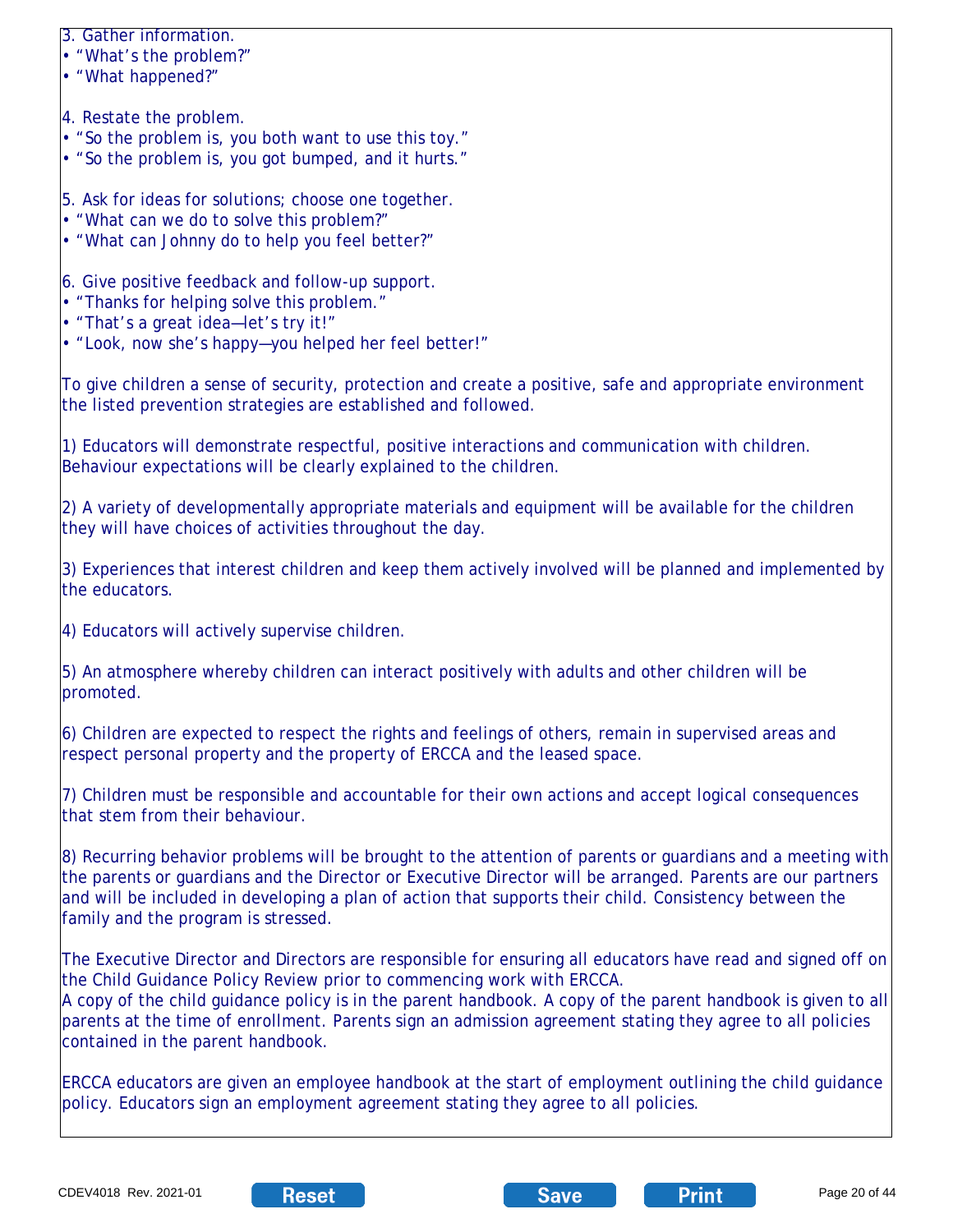# **Off-Site Activity**

## **16) Describe how you will you advise parents of an off-site activity and, collect required parent or guardian consents.**

Best Practice Examples:

- Parents will be provided a consent form at the time of registration for regular occurring off-site activities, (i.e. walking to park, access a sports field, etc.).
- For specific field trips that are not a part of regular programming, parents are required to provide consent for each trip, and submit a signed consent form.
- Parents know the whereabouts of their child at all times and have been adequately informed of all off-site activities they consent to.
- Complete details of the off-site activity are provided, so that parents can make an informed decision: date of activity, (when leaving to and coming back from activity); how staff can be reached when off-site; how many children will be involved; supervision and transportation arrangements specific to the activity are completed before the parent gives written permission.
- Description of how children will be transported to off-site activities, (i.e. Program owned buses/vans, city transit, hired bus services, parents transport, or walking only).

Planning activities and field trips away from ERCCA centre provides fun and rewarding experiences for children. Maintaining a safe and secure environment for children in the care of ERCCA extends to any playtime or excursions that are planned outside each centre, including the use of playground/gym equipment, sand play and field trips.

ERCCA educators follow routine procedures to ensure that children remain safe while engaging in such play or excursions.

ERCCA educators are trained to respond quickly to locating a lost child by following the Lost Child Procedure.

To ensure children remain safe while they receive opportunities for experiences outside of the day to day routines.

ERCCA Educators:

- follow routine procedures to ensure children remain safe.
- incorporate activities into their off site excursions, including the use of the playground.

Director or alternate will ensure that:

- educators have their planning incorporate outdoor play and/or off site activity
- the outdoor checklists are completed on a daily basis

Procedures:

Playground Inspection/Safe Sand Play

1) Prior to providing children access to playground structures and sand play areas, ERCCA educators conduct an inspection of the area to ensure that the equipment is in working order and sand areas are clear of debris and unsafe objects.

2) Children are not permitted to play in the sand without shoes.

Playground/Gym/Excursions/Field Trips

1) By signing the Admission Agreement: Outdoor Play and neighbourhood walks, given at registration, parents give permission to ERCCA educators to supervise their children at the gymnasiums, playgrounds, areas and facilities adjacent to the site they attend as well as any local excursions that may be scheduled within the communities in which the sites are located and have been signed off on. Any activities that might stretch children regular physical limits or be consider more risky. Ie. Skating, do require parental



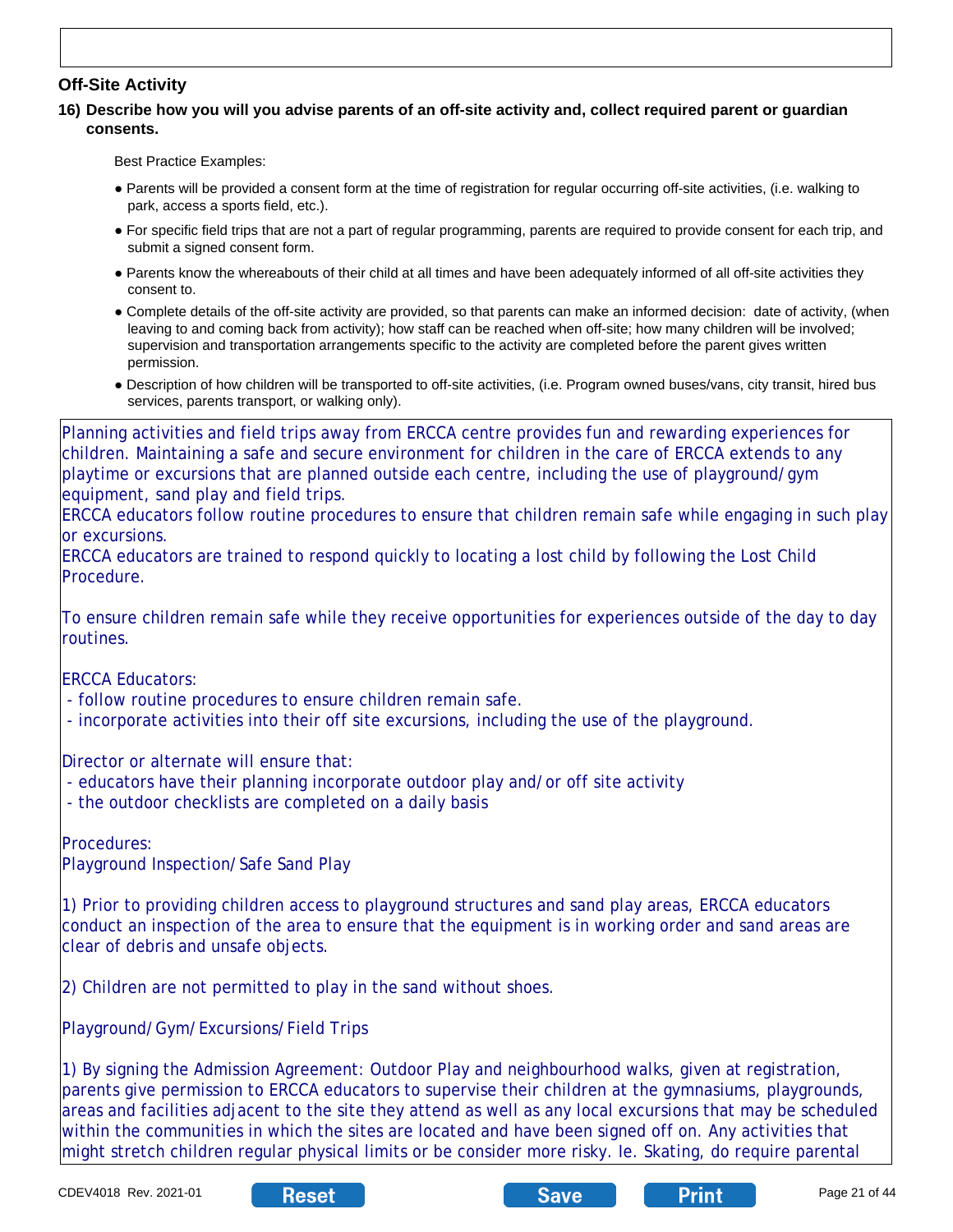2) For planned field trips outside of the communities, ERCCA provides written communication to parents about each field trip. Parents must sign a for giving permission for their children to be transported to (walking, either by a rented bus, local public transit or ERCCA bus) and participate in field trips. 3) Children may not attend a field trip without receiving parental permission. If a parent does not wish to have the child participate in a field trip, they must find alternate care for the day. 4) Prior to departing on a field trip, educators complete a checklist ensuring that they carry with them all the necessary items (including emergency contact information, medication, first aid kits) 5) While on a field trip, children wear pinnies with the ERCCA's emergency phone number for quick lidentification. 6) Field trip ratios will be as follows meeting the minimum ratios of Preschool 1:6 Kindergarten 1:8 School Age 1:12 Cancellation of Field Trips: Field trips may need to be canceled on short notice due to inclement weather or other unforeseen circumstances. Example of field trip form Field Trip Permission Edmonton Region Child Care Association will be taking the children on a field trip from Room: \_\_\_\_\_\_\_\_\_ Location (incl. address): **with any official control** Date:  $_$   $_-$ Departure & Return Times: Transportation: \_\_\_\_\_\_\_\_\_\_\_\_\_\_\_\_\_\_\_\_\_\_ A fee of  $\$\$  is requested. For your child to participate in this field trip, your signature is required. Please indicate if you are able to come. This field trip will be supervised by ERCCA educators in a ratio of  $\qquad$  educator to  $\qquad$  children. Print Child's Name Parent Signature Parent Attending? Field Trip Check List: To be completed prior to leaving program DATE: Field trip confirmation Group lists prepared/ratio has been met Master group list to F.T. supervisor Children and educators have ERCCA field trip pinnies Emergency backpacks Cellphone First aid kits Directions/address Payment / cheque Sunscreen & insect repellent Coolers with lunches/water/cups/snacks Sign posted on door w. cellphone number & return time Toys & equipment Confirm parent permission signed Children used washroom

consent.



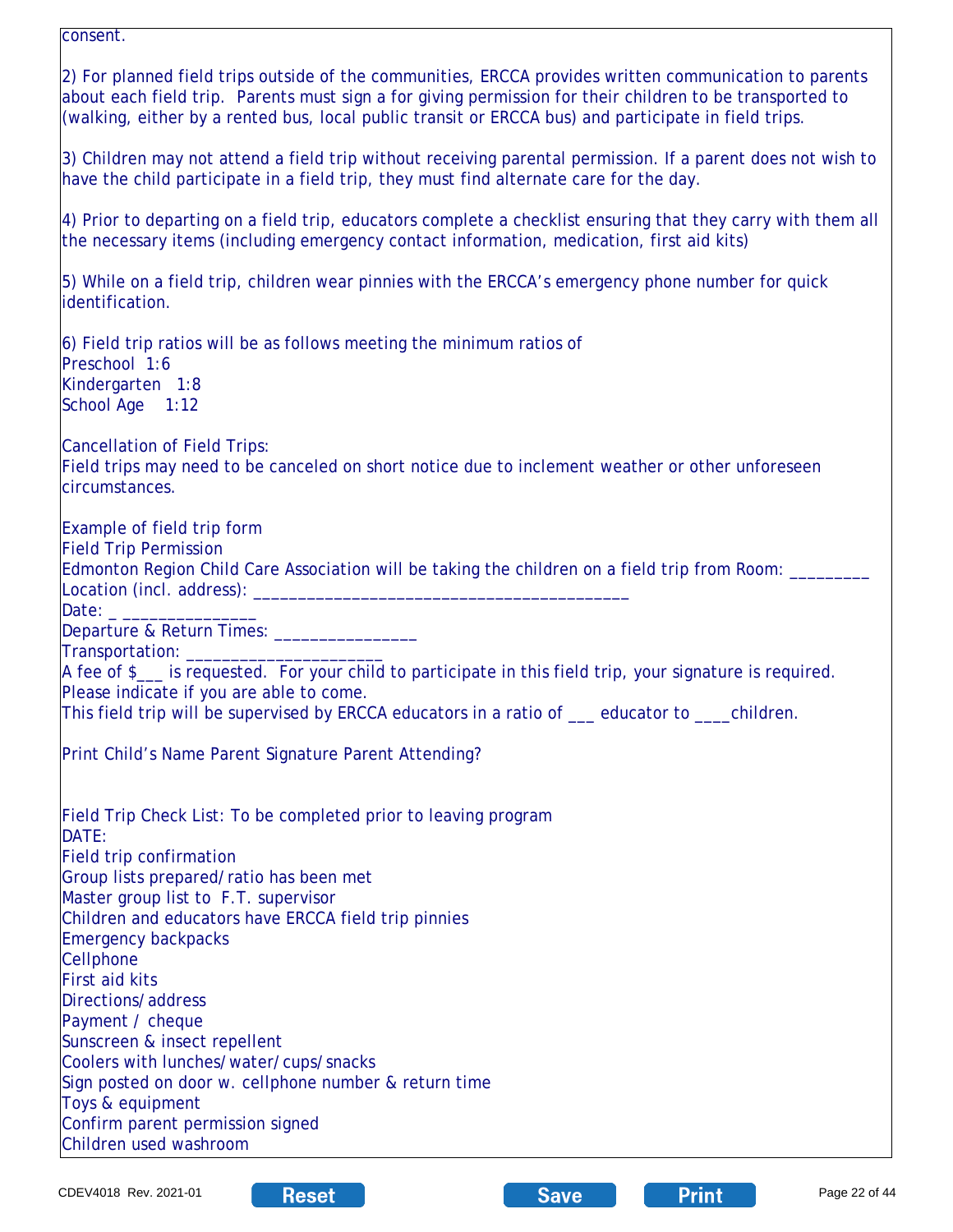Children dressed appropriately Key to get back in Doors locked / alarm turned on Educators review "Lost Child Procedure"

**17) If you utilize an off-site outdoor space, please describe how the children will be adequately supervised, how their safety will be ensured, how safe boundaries will be maintained, and how children will be protected on their way to and from the outdoor play space.**

Children are utilizing the open field and the school's playground for outdoor play space. Children will use the Malmo School Park as off site playground and Educators will make sure to follow Check the playground safety checklist prior using the space.

Educators are responsible to:

- to check weather conditions prior to transitioning to outdoor play

- ensure play experiences are provided to children in our care on a daily basis, weather permitting - ensure outdoor space is inspected daily and safe for the child care centre to use

- provide range of experiences in the outside area from a quiet area where children can sit and reflect about nature and the world around us to resources which encourage gross motor movement. The area may also provide opportunities to dig, grow plants, roll, jump, write, draw, read, crawl, run, skip, hop, role play, paint, pour, fill, empty and climb which all support children's speaking and listening skills - ensure that children have opportunity to access the natural environment through planting, mud, water and sand play

- Focus on children's interests and plan for them outside so children can have continuity in their play

- Recognize that this may be a great environment to extend a child's ability to engage and respond to risk which will in turn provide a sense of achievement and an awareness of how far a child can extend their skills within the bounds of safety

Playground Inspection/Safe Sand Play

1) Prior to providing children access to playground structures and sand play areas, ERCCA educators conduct an inspection of the area to ensure that the equipment is in working order and sand areas are clear of debris and unsafe objects.

2) Children are not permitted to play in the sand without shoes.

3) Boundaries will be discussed with the children when they are outside. There will be landmarks for the children to understand how far they can go in the outdoor space. ERCCA educators will ensure the children stay in a space that allows for supervision and safety.

4)While walking to a space outside of the indoor program, ERCCA educators will ensure there is one educator at the front of the line and one at the back to ensure the children are safe and accounted for. If there is only one educator they will be at the front with frequent checks to ensure the children are safe. Attendance is done before leaving the room, then again once the reach their destination to ensure the children all arrived safely.

Supervision:

1) Educators will ensure they are situated within the playground area ensuring they have clear supervision of the children.

2) Educators will ensure they are moving throughout the play space to ensure children are supervised.

3) Educators will take attendance and take the attendance records with them as they enter the outdoor space. Educators must also take portable records and first aid kit to the outdoor space



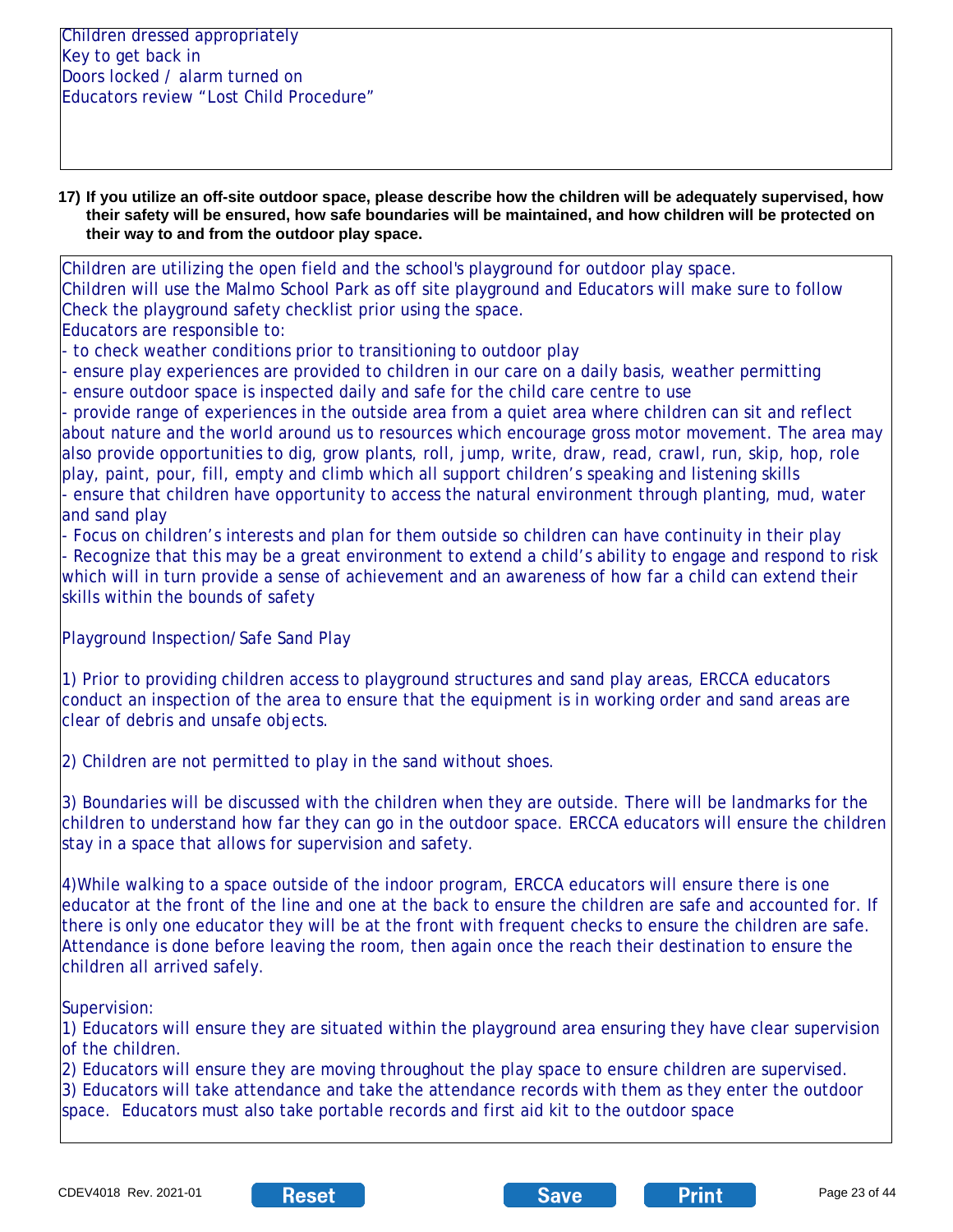## **Medication and Health Care**

**18) Please describe your policy that states that administration of medication to a child can only occur when the written consent of the child's parent is obtained and how you will receive and store these consent records.**

Best Practice Examples:

- Medication is only administered to a child when written consent has been provided by the parent.
- Parental consent for administration of medication is stored in an accessible location that is known to all staff and is portable to bring along on off-site trips.

All educators who has First Aid and administer medication are accountable to ERCCA policy. The Director or designated alternate is responsible on a monthly basis to ensure all medical information on file and in the program is up to date.

A posted list of allergies/medication is also in the room for the educators reference. As an educator attends the program, an orientation is provided and part of it is mentioning the names of children with allergies/medication.

To ensure the safety and the health of the child is maintained, part of the procedures followed in administering medication are:

 • A Medication Administration Form must be completed and signed by the parent or guardian before medication will be administered. The form will contain the full name of the child, name of medication, time and dose to be administered, the name of the medication to be recorded with each administration to ensure proper medication is given, start and end date for the administration of the medication, and parent signature. Educators with first aid training will record the dosage and the date and time the medication was administered, and will sign the form. Educators will wash hands before and after giving medication. Educators will ask parent if medication was already administered prior to coming to the centre. This form will be placed in the medication binder.

• When children move from the designated ERCCA room a designated staff member will bring emergency medications and supplies including, but not limited to, first aid and Epi-pens to the alternate location. Where developmentally appropriate, children may carry their medicine providing parents sign an agreement outlining the responsibilities of the child and parent. -A copy of the medication forms will be kept with all emergency medications, wherever it is stored.

## **19) Please describe how you will ensure medication is stored in a locked container that is inaccessible to children, stored in its original labeled container, and administered according to the labeled directions.**

Best Practice Examples:

- All medication is kept in a cabinet that is inaccessible by children, and in a locked box inside the cabinet
- All medication is in the original labeled container and is administered according to the labeled directions.
- When medication has been administered the name of medication, the time of administration, and the amount administered, and who administered the medicine is recorded.
- Parents or Guardians are notified that the medication was administered and updated on the status of their child as required.

In ERCCA's administration protocol it is emphasized that:

• All medications must be delivered to the centre in original containers with the child's name and directions marked on the prescription label. Prescription labels must contain: the date, the prescribing doctor and the name of the pharmacy. The medication is administered according to the labeled directions.

• Medications must be given directly by ERCCA educators. Families will be given the option to sign consent for their child to administer their own emergency medications, should the family and program feel they are capable to do so. Medications will be placed in a locked box that is inaccessible to children. Emergency medicine can be stored unlocked and must be out of the reach of children.

• Children who require emergency medications (ex epi-pen or asthma inhalers) cannot attend unless the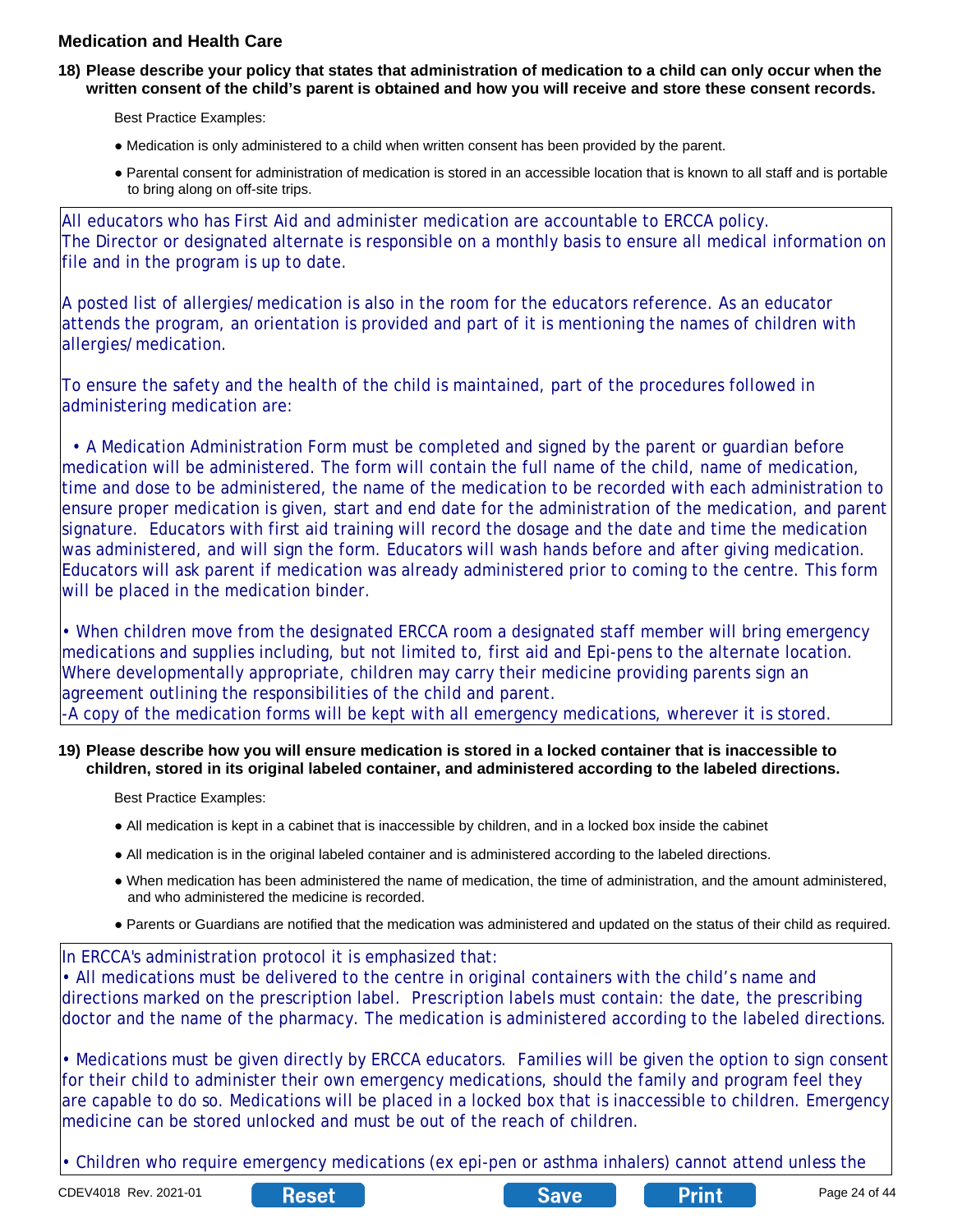medicine is on site with the child.

• Parents or Guardians must be notified after the medication is administered and will be updated on the status of their child.

Only educators with current first-aid certificate will administer medication. Following the administration of medicine, ERCCA educators will observe the child for any signs of allergic reaction.

ERCCA educators will request that parents provide written instructions/information/symptoms regarding medications and health care when required.

If a child requires specialized health care, training will be provided to staff members prior to child starting in the program and this will be recorded in both the child and staff files.

On a monthly basis all medication that is housed in the child care facility will be reviewed for expiry date and quantity of medication. This information will be recorded on a monthly checklist form. ERCCA may provide or allow for the provision of health care to a child only if the written consent of the child's parent has been obtained or the health care is in the nature of first aid.



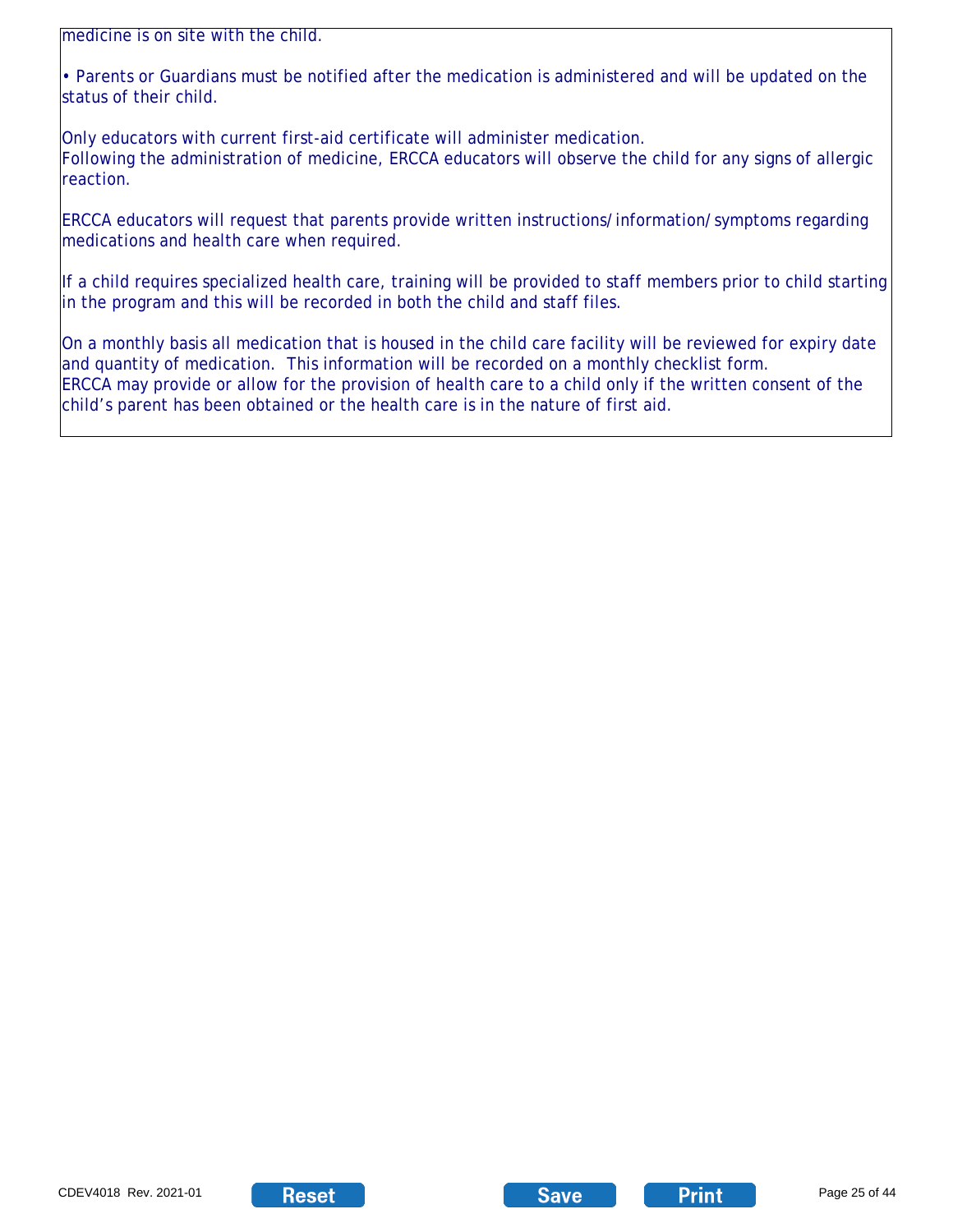**20) Please describe how you will ensure emergency medication to be used by a particular child as needed to prevent a medical emergency is stored in accordance with a plan that ensures the medication is accessible by staff and the child but is not accessible by other children in the program, and has been agreed on by the licence holder and the child's parent.**

Best Practice Examples:

- Medication required for an emergency is inaccessible to children, and can only be accessed by staff and the child who requires the medication in the case of an emergency.
- Their parents and licence holder, have mutually agreed in writing to the emergency medication plan that ensures the particular child who requires the medication and other children in the program have the well-being considered.

#### Educators ensure that:

| - Children who require emergency medications (ex Epi-pen or asthma inhalers) cannot attend unless the |  |  |  |  |
|-------------------------------------------------------------------------------------------------------|--|--|--|--|
| medicine is on site with the child.                                                                   |  |  |  |  |

- Emergency medication is stored unlocked and must be out of the reach of other children.

- Parents will sign the agreement form indicating that their child is aware of the importance of this emergency medication and is developmentally ready for the responsibility of carrying it when in a medicine pouch worn around the waist throughout the day.

#### **Menus**

## **21)** Do you provide meals and snacks for children in your program?  $\circledcirc$  Yes  $\circledcirc$  No

#### **Please describe how you will ensure that menus are posted in a prominent place on the program premises.**

Best Practice Examples:

- Weekly planned menu containing meal and snack items are posted near the program entrance where parents are able to view them daily.
- Menus posted align with a food guide recognized by Heath Canada or Alberta Health, and support appropriate nutrition needs of the children.
- Parents are provided with a copy of the menu to ensure they are able to support the nutrition needs of the child when not receiving meals and snacks from the child care program.

ERCCA aims to provide a well-balanced and nutritious diet, with an emphasis on introducing children to a wide variety of foods.

ERCCA aims to provide a safe and positive eating environment, teaching children about food and nutrition, communicating with parents about food and nutrition and meeting dietary considerations of the children in care.

Educators ensure all snacks are provided serving two of the four food groups as relayed in Canada Food Guide.

ERCCA will reduce the availability and limit the sugar, sodium, and saturated fat content in foods offered. Snack menu preparation is overseen by the Director to ensure Canada Food Guide is followed.

Menus are posted outside playroom doors and visible to families. Any changes or adjustments made to the menus are updated for families to see the changes made.

ERCCA provides snacks before school (between 7:00am-8:00am) and after school (approx. 3:30 -4:00pm). Snacks are to include two servings from the food groups identified in Canada Food Guide. For the AM Snack, toast or cereal are always available as a breakfast alternative. Milk and water are served with every meal.

## Allergies

ERCCA will align with the school they are providing care from regarding being nut free, should the school be a nut free school then the child care will also be nut free.

If a child in our care should have an allergy to specific food our program, will also ensure they comply and not serve that product nor have anyone attending the program bring that item in.

When requested, Menus may be emailed and/or printed to be shared with families to help make accommodations.

ERCCA strives to be inclusive of exceptionalities and keeps stock of "safe" food items for children who have



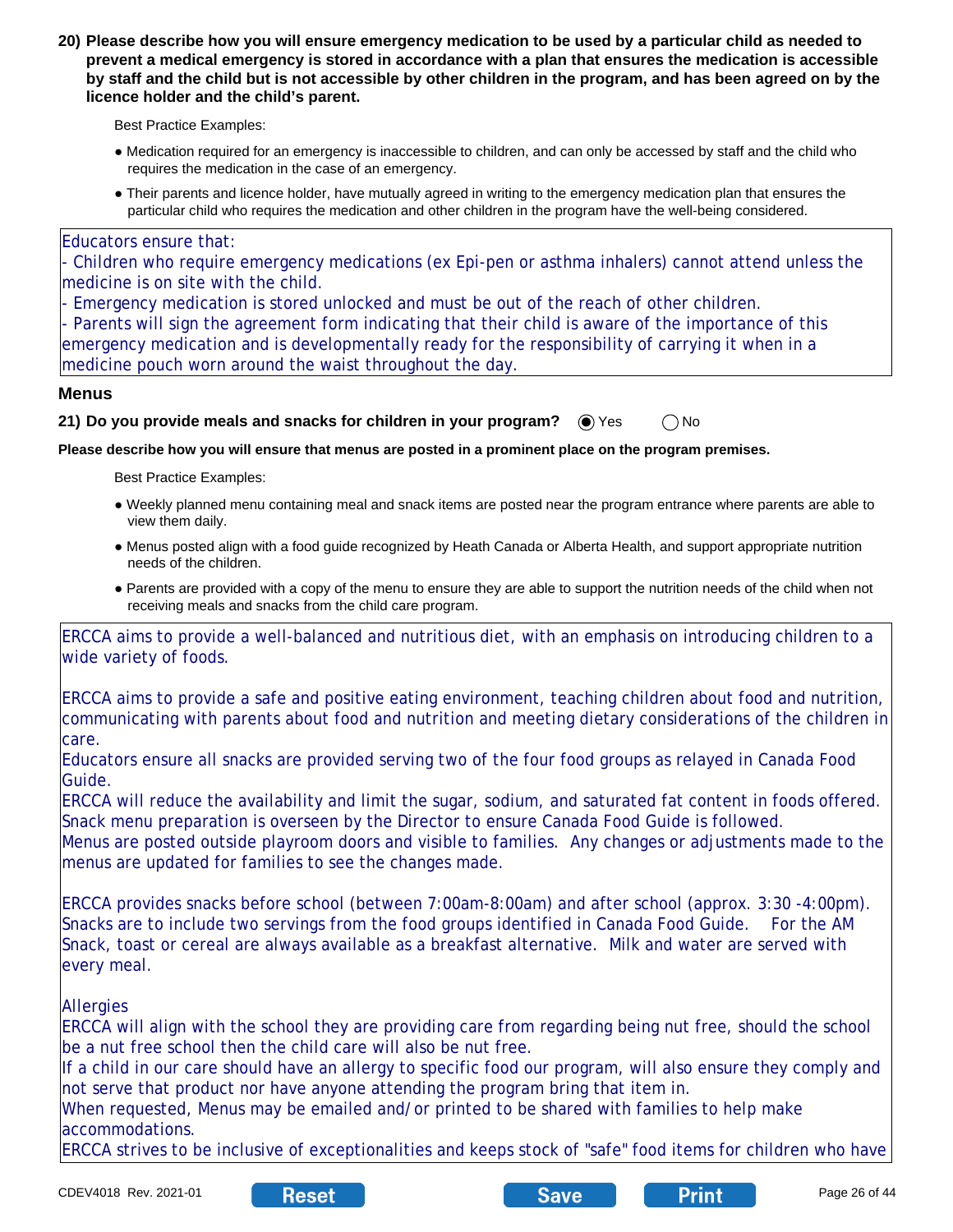allergies.

ERCCA supplies milk and /or water for breakfast, lunch and snack.

Lunches are provided by families for children who eat lunch at the centre. Lunches can be heated at the centre. ERCCA can supplement a lunch should the child indicate they are still hungry; the educators will also bring this to the attention of the family.

If a child is hungry outside of lunch or snack time, the educator will provide the child with a small snack (ex. fruit/vegetable). If the request in ongoing the family will be notified.

ERCCA promotes family style eating during snack and lunch: children will be seated while eating. No beverages will be provided to children while they are napping.

In the case of a pandemic or illness outbreak we will comply with all Public Health orders, which may include the discontinuation of family style eating.

Food Preparation

In preparing snacks for children in its care, the ERCCA Food Handling Permit requires the following: Foods must come from an approved restaurant, store or center that has a valid food handling permit (no home prepared foods are permitted).

Educator must be aware of the ERCCA's posted food handling procedures. Cooking/frying with the use of a deep fat fryer, broiler, or any such apparatus is not permitted.

The ERCCA will ensure that all hot foods will remain kept hot and cold foods will be kept cold.

Dishwashers with sanitizer cycles will be used to disinfect all dishware. No towel drying is permitted. Dishware is to be air dried prior to putting away in cupboards. If dishwasher is not functioning the centre will use disposable dishware until the dishwasher is repaired.

Cups, cutlery, plates and bowls cannot be washed by hand. In the absence of a dishwasher, only disposable dishes and cutlery will be used.

Food prep surfaces and tables must be disinfected with a food safe cleaner prior to use and after use.

Food Handlers

All educators are required within their first year of employment to complete Alberta Food Safety Basics 1.0 online course.

One educator per location will be required to take the Home Study Course In Food Safety provided by Alberta Health and Services.

Nutrition

Baking and cooking experiences planned by ERCCA educators will ensure that they will have less than 15% Daily Value of either sodium, saturated fat, or sugar.

Families are prohibited from providing snacks to the child care program for birthdays or other special events. If they are brought in, educators will not serve them to the children. Families are encouraged to celebrate children in another way, such as bringing in a favourite book, or art experience.

Children will only be given foods on the weekly snack schedule, unless families are informed of additional snacks for special occasions such as field trips, or special curriculum activities.

ERCCA will ensure that at least one fresh fruit or vegetable is available for every meal served.



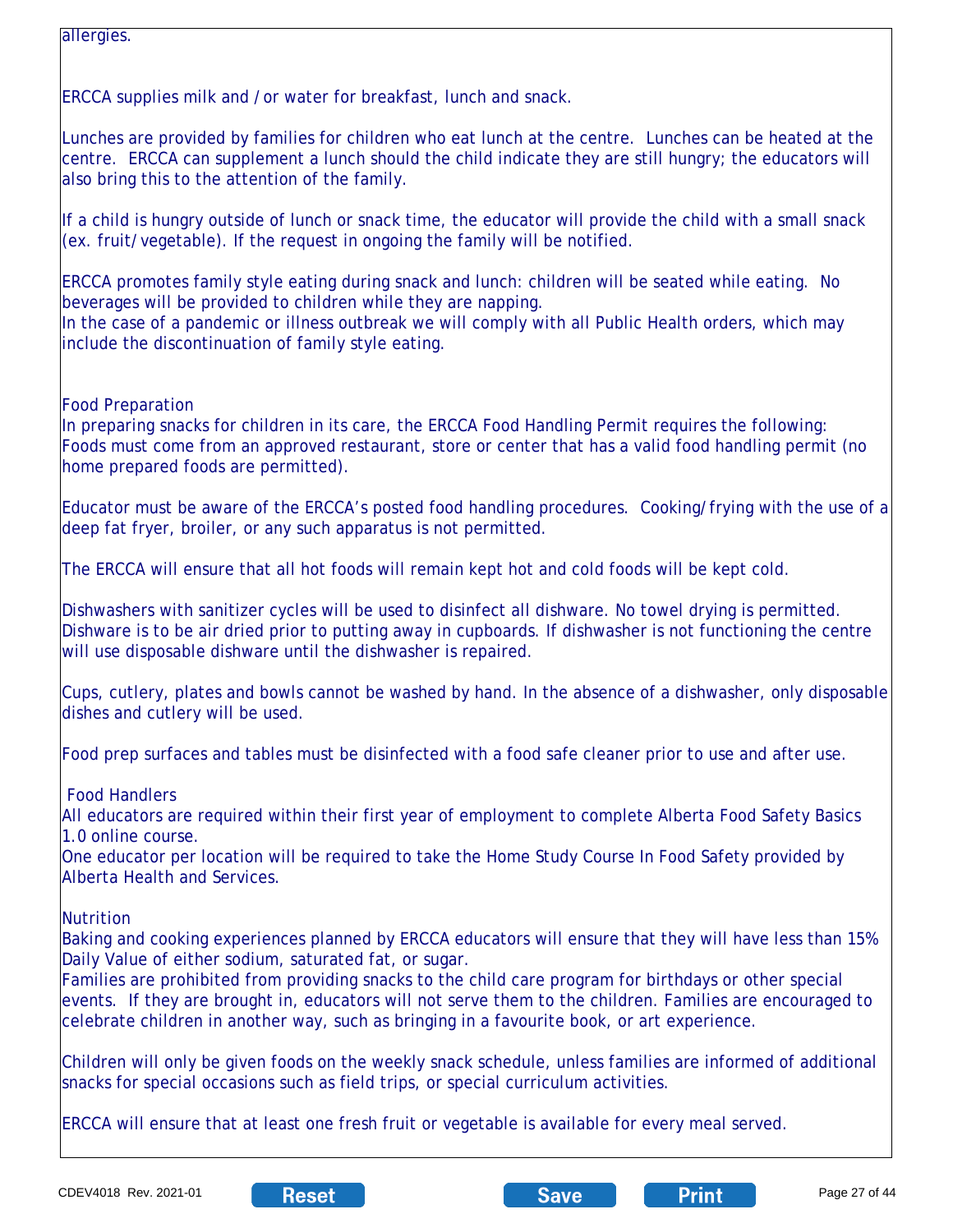## **Accident or Illness**

## **22) Please describe how parents will be notified in the case of an accident or serious illness involving their child.**

Best Practice Examples:

● In the case of an accident or a serious illness involving a child, the parent must be notified immediately. If parent cannot be reached, the emergency contact person will be notified. Children will receive medical attention deemed necessary.

ERCCA Child Care will ensure educators have the appropriate training to support situations that are accidental and may require first aid: emergent or non-emergent.

In the event of an accident or injury to a child, ERCCA Child Care ensures that:

� In the event that emergency medical attention is required, an ambulance will be called and the child will be transported to the Hospital.

-Parents will be notified immediately by phone.

� If parents or guardians cannot be located, emergency contacts listed on the registration form will be phoned. An educator will remain with the child at all times until a parent, guardian or the emergency contact person arrives.

� In the event of an emergency when parents or guardians are not present, an attending physician will proceed with any medical procedures deemed necessary. Any expenses incurred in such an event are solely the responsibility of the parents or quardians.

� An incident/injury report will be completed and provided to parents in a timely manner when incidents/ injuries occur and includes details of any corrective action taken by educators. The report must be signed by the parent and retained in the child's file.

� Child Care centre will complete a critical incident report as required by licensing.

## **23) Please state how you will respond to an accident or serious illness that involves a child. This includes ensuring that a child receives medical attention as necessary.**

Best Practice Examples:

- First aid procedures are followed by a staff member with approved first aid certification, acceptable to the statutory director.
- 911 is called immediately when required.
- Staff can readily identify the parent or the emergency contact person who must be contacted.

All educators maintain an up to date first aid certification. Directors also ensure certifications are kept up to date.

 $\vert$ <sup> $\vert$ </sup> A qualified staff member will administer first aid, as required.

 $\sigma$  If staff have determined that the child's injury requires non-emergency medical treatment, the parents will be contacted to pick up the child.

 $\sigma$  An incident/injury report will be completed and provided to parents in a timely manner when incidents/ injuries occur and includes details of any corrective action taken by staff. The report must be signed by the parent and retained in the child's file.

� ERCCA will only provide or allow provision for health care to a child only if written consent is obtained from the parent, and the health care provided to the children is in the nature of first aid.

## **24) Please state how the program will track, review, analyze and respond to accidents. This includes identifying of any trends or potential issues so that future accidents can be prevented and avoided.**

Best Practice Examples:

● The program supervisor takes the lead and ensures all accidents are reviewed at regular staff meetings to receive feedback on how to be proactive instead of reactive.

The Program Director will track the type and occurrence of accidents and incidents happening in the program.



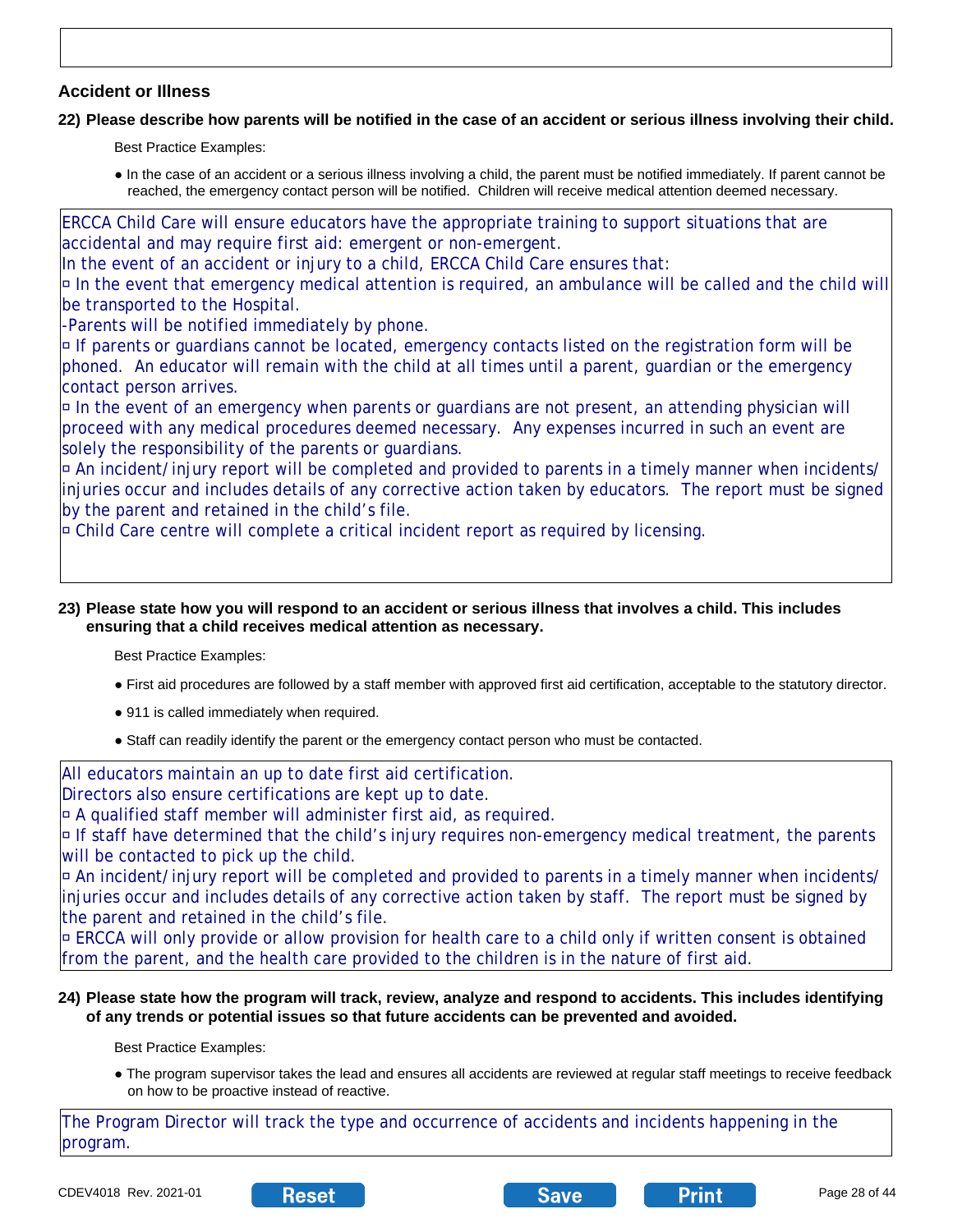A review of the policy is done during educator meetings including a discussion of the incident/accident happening in the program to plan in preventing the same incident/accident to happen.

## **Supervision Policy and Practices**

**25) Please state your supervision policy and practices, including a description of the methods used to ensure that primary staff effectively supervise children's play and behavior in both indoor and outdoor settings. Effective supervision prevents injuries, accidents and reduces harm to children. It also promotes safe, positive, responsive and intentional learning environments for children and staff.** 

**Please also ensure you describe how you will ensure that primary staff are aware of the program's indoor and outdoor physical environments, and supervision policies.**

Best Practice Examples:

- Staff are actively participating in, or guiding children's activities, while being attentive, alert and watchful of each child, as well as engaged with the group.
- Supervision is adjusted to the specifics of the child care environment and the individual needs of the children attending the program.
- Able to demonstrate that children are safe and are supervised in accordance with their developmental needs and that primary staff are aware of children at all times.
- Supervision practices are reviewed every six months at staff meetings.
- All children are accounted for both on and off program premises, when arriving or leaving the program premises or entering and leaving a vehicle.
- At staff orientation, the program supervisor ensures new staff spend time in all the rooms where childcare is being provided and describes adequate supervision techniques in each room - and - spends times outdoors showing appropriate supervision techniques around play equipment.
- Staff conduct regular safety checks of the program premises and equipment to remove hazards and complete safety assessment checklists as required.
- Staff can identify where extra supervision is required to position equipment and arrange the environment to allow staff to supervise the children's indoor and outdoor play spaces, rest, and bathroom areas.
- School aged children are provided guidance and are distally supervised based on their age and development.

ERCCA believes that strong and consistent supervision of children while participating in our programs is essential. Children are safe and are supervised in accordance with their developmental needs and primary educators are aware of children at all times.

Educators are accountable to the children in their care and as part of the hiring orientation the policy and procedures will be carefully reviewed with the Director of Assistant Director.

The Executive Director and Directors shall be responsible for providing or organizing new educators with an orientation of ERCCA facilities. This includes identifying how to access all parts of the building including the gym, playground, bathrooms, and play rooms and emergency procedures. Children must be primarily supervised by ERCCA educators with a current criminal record check and valid certification. The supervision policy is part of the new parent handbook. Families sign off that they have read and understood the policy.

## Procedures:

1. Educators will attempt to position themselves to provide optimal coverage of any space where children are located and will engage in active supervision when children are not in an educator's direct line of sight.

2. ERCCA educators will observe children's play and behaviour by directing and closely monitoring children when carrying out activities that may involve some risk (including, but not limited to, playing near water, near doorways, or during transition time).

3. ERCCA educators will observe children in their care on a regular basis and record their observations on their planning form.

4. Educators will actively attempt to identify and record any signs of illness, or unusual behaviour in



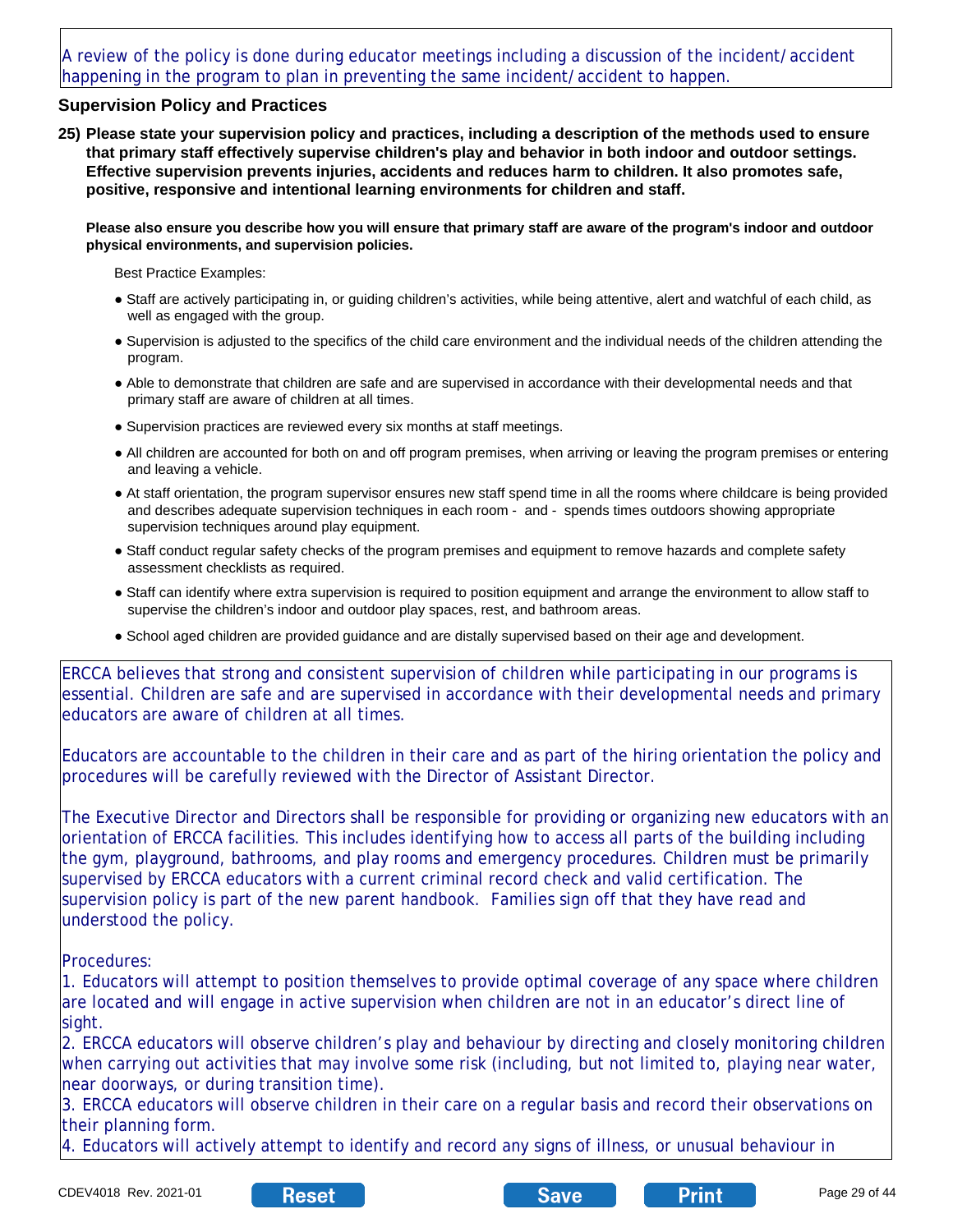children.

5. For children who are in to grade one - six ERCCA will provide developmentally appropriate supervision. Children within this age group will be allowed to go to the bathroom by themselves and to get something from another room or their cubby provided they ask an educator. Children outside of this age group will be escorted to the washroom and outside of the room.

6.There is a whiteboard with children's names on magnets that can be moved around to specific categories. These categories are "in the room", "in washroom", "outside" and "out". Children are responsible to move their names based on where they are in the program. This helps keep a list of where each child is, and provides a tally of each group.

Distal Supervision:

1. Children who are ten years old or older may be allowed to be alone to do homework or quiet activities not directly supervised by the ERCCA educator. This will only occur when it is developmentally appropriate for the child.

2. Parents of children who desire distal supervision must sign an agreement that outlines when and where this will take place.

3. Educators will periodically check on children who opt to participate in distal supervision.

4. ERCCA reserves the right to refuse distal supervision.

**26) Please describe how the licence holder will promote child safety through supervision practices, including ensuring all children are accounted for both on and off program premises, when arriving or leaving the program premises or entering and leaving a vehicle.**

To promote child safety, during on and off program premises including entering and leaving a vehicle: 1. ERCCA educators must maintain a list of all children who are currently being supervised in any given space.

2. All educators must conduct a role call prior to transitioning from one space to another and do head counts periodically throughout the day.

3. While transitioning educators must carry a list of children who are moving from one space to another.

4. Once educators reach a new space they are required to do a second role call to ensure all children have successfully transitioned to the new space.

5. Children who are picked up during a transition shall be removed from the educator's attendance list and then signed out once the educator has reached the destination.

6. If the transition includes a site that is outside of the ERCCA premises educators are required to do periodic head counts to maintain appropriate supervision. This includes entering and exiting the ERCCA school bus.



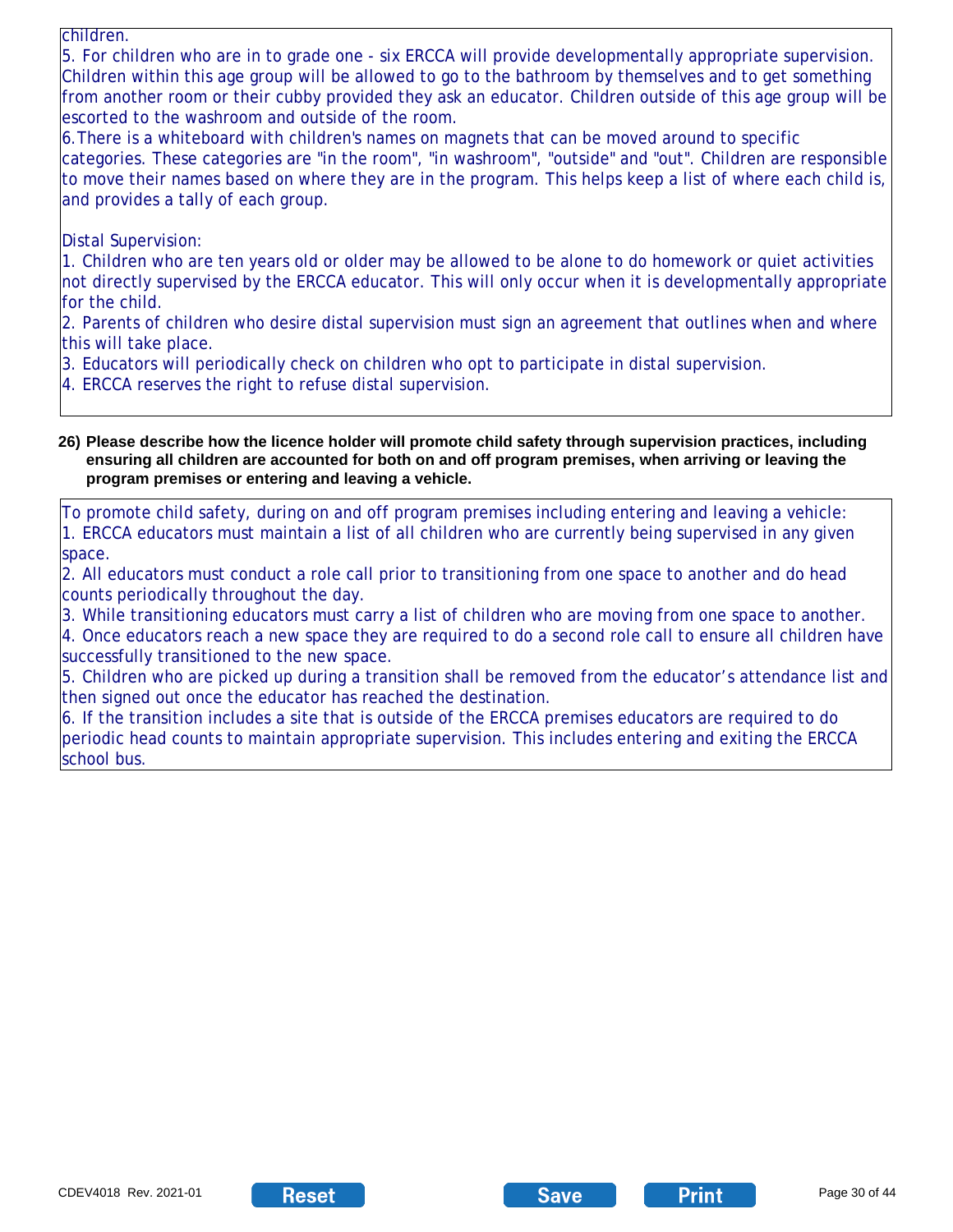## **Informing Parents of Postings**

#### **27) Please state how you will ensure parents or guardians are informed of all required information that is required to be posted as described in the Act and Regulations.**

Best Practice Examples:

- A Licence holder of a facility-based licence notifies parents or guardians in writing of the new posting that is available for review in a clearly visible and prominent place on the premises where the licenced facility-based program is being provided.
- Parents are informed and aware of all changes to policies and procedures, including the Program Plan, through parent orientation at the time of registration and are provided updates on any changes throughout the year.
- Parents will be issued an email about any new postings to ensure they are informed of any changes to the program and updated on current events.
- Parents are issued a newsletter monthly of the programs plan for the next month and are informed of any plans, events or changes to the child care plan.
- Programs notify parents or guardians of all incidents and any planned or unplanned events that may impact or has impacted the child's well-being but didn't not result in a hospital visit or physical injury. (i.e. Child was upset over fire drill, a child showed anxiety when going down the slide).

Our licensing information is posted on our family information board. It is clearly labeled as licensing information. When new licensing inspections are completed, they are posted on this board.

- Families are provided with a copy of the parent handbook at the time of registration. Families are provided with any changes to policies and procedures when they happen.

We maintain an email list for all of our parents and send out regular emails with centre information these emails go out monthly to all of the child's primary caregivers. If there has been an inspection update we will inform the families of such in the monthly email, allowing families to look at the postings when updates are made. Any other updates or changes to the program plan are also a part of these emails. We also use these emails as an opportunity to share community events, fundraising endeavors, and educator changes. Our educators are cc'd on this as well so they are aware of the information that is being shared with families.

Parents will be provided with a copy of the Program Plan and any updates that are made Incidents/accidents:

We have an incident/accident for minor occurrences which impact children's daily lives such as - educators have parents sign incident and accident reports that apply to their child. We discuss what actions were taken and any follow up required by families.

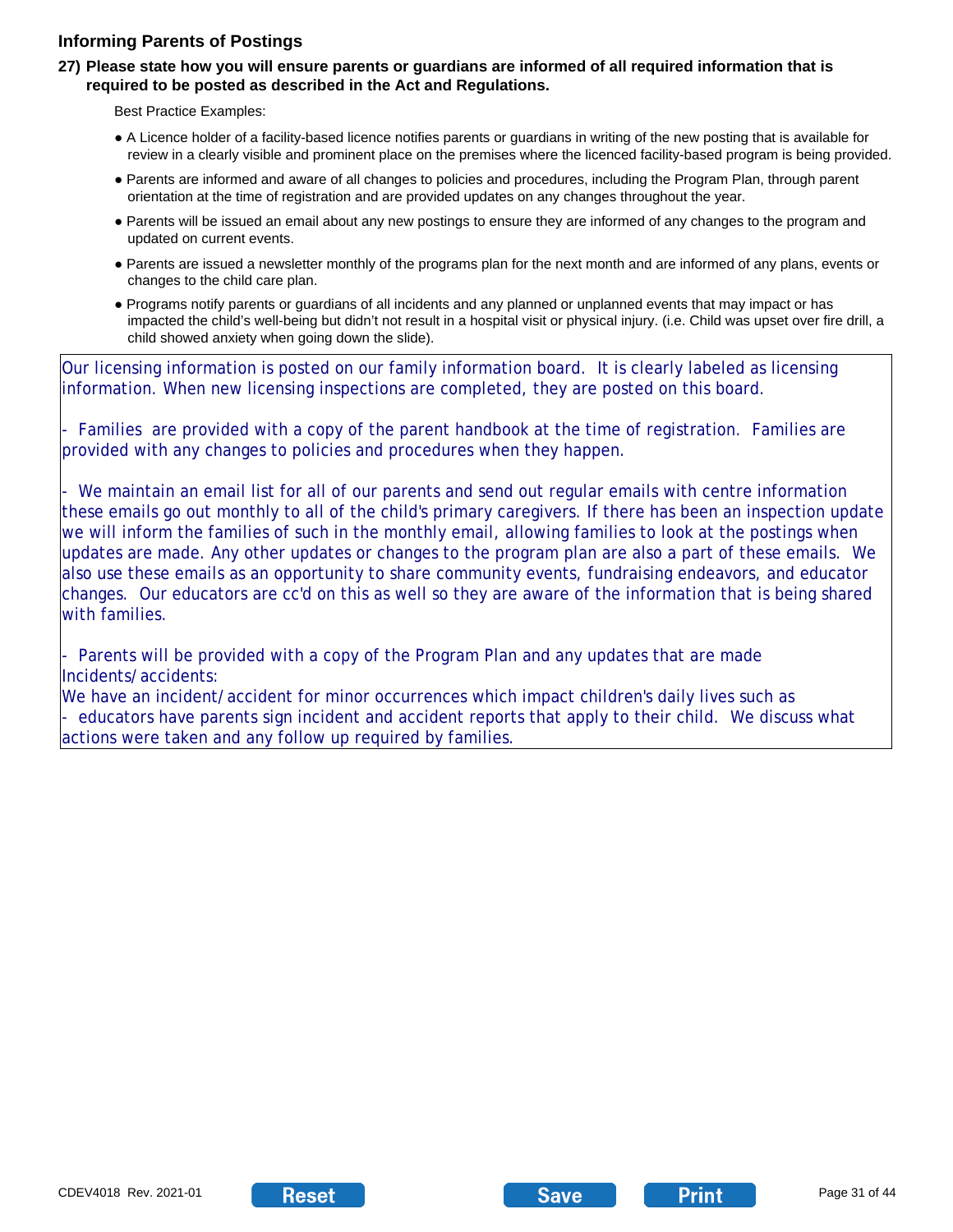



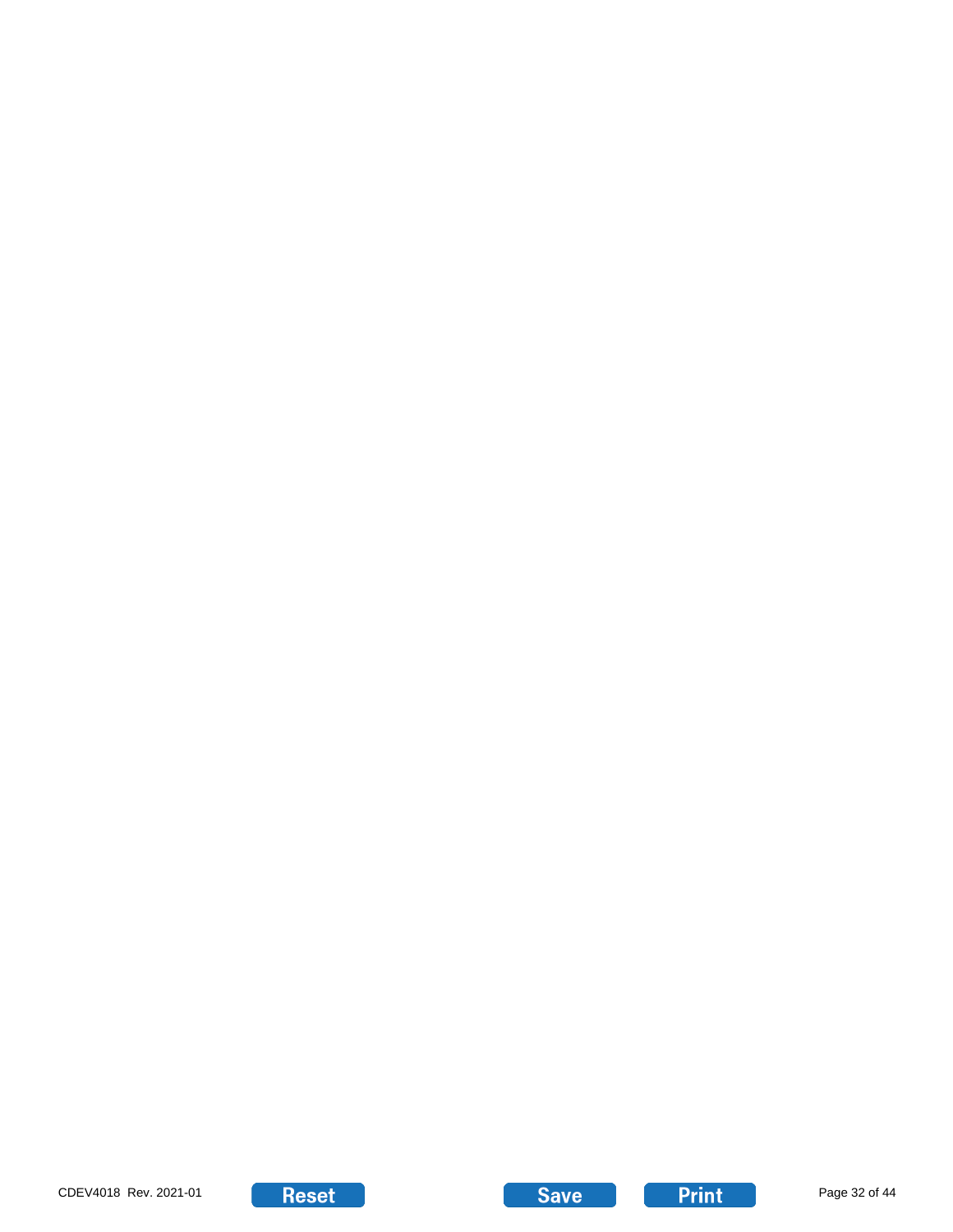# **Transportation**

## **28) Does the program provides transportation for children between school and the program's premises?**

 $\bigcirc$  Yes  $\bigcirc$  No

#### **Please describe the following**

- a. the mode of transportation used (i.e. walking, program motor vehicle, 3rd party chartered school bus).
- b. how you will ensure that a child's parent is informed and has provided consent in writing to be transported to and from school by the child care program.
- c. the procedural steps that must occur when a child fails to show at the arranged pick-up time or location.

Best Practice Examples:

- All drivers have appropriate class of licence and training to provide transportation.
- Details of transportation and supervision have been planned and documented, and communicated to parents or guardians.
- What time are they dropped off at school and where- on the playground when a teacher is on supervision or are they walked to their classroom.
- What time is dismissal and when are they picked up.
- Where is the meeting spot or are they met at the classroom.
- The form usually includes a statement that it is the parent's responsibility to inform the program of any changes in their schedule.
- The program must develop steps to follow if the child does not show up as arranged.

ERCCA will transport children from ERCCA child care to their designated location in a safe manner ensuring the health and safety of the child. ERCCA Educators who are transporting children are required to know in advance who they are transporting/ the time of departure- pick up and the destination. Directors or alternate will ensure all transportation information is gathered, documented and shared with educators to ensure the safety of the child and that they are delivered to their destination as required. Parents are required to complete & sign a transportation agreement form that includes the details of the transportation arrangements. Private vehicles will never be used to transport children unless Alberta Transportation has issued and Operating Authority for the specific vehicle. ERCCA Yellow bus driver will possess a valid Class 2 license

During transportation, children will be closely supervised. Attendance will be checked before departure from the centre and before leaving the school and again when children arrive at the centre. Attendance is completed both by name call and number count.

Children attending play school inside the child care building

• ERCCA educator will walk the child from ERCCA child care to their play school room prior to the start of their class

- ERCCA educator will mark the child in attendance at play school
- ERCCA educator will ensure the child is marked out of the ERCCA program
- ERCCA educator will do a roll call of remaining children to ensure all are present. Upon pick up
- ERCCA educator will proceed to the play school room prior to its end time (< 5 minutes)
- ERCCA educator will sign the child out of play school and transport them back to ERCCA child care
- ERCCA educator will signing the child into care
- ERCCA educator will do a roll call of children in care

Children attending Malmo Elementary school where they must be walked to and from school: • ERCCA will escort children from ERCCA child care centre to their elementary school by walking the children, leaving the child care location in reasonable time to ensure the child is not late for school. • A designated pick up location is established at the elementary school for the children to gather after school or the educator will directly pick the child up from their classroom. Prior to leaving the school site

ERCCA educators will do a roll call, both with the names of the children in care and a head count. • Prior to leaving ERCCA site roll call is completed by one educator and confirmed by the second. Both

names of children and a head count are conducted.

 PEY119dኖeFf are Walked on public sidewa<mark>lks with one educator in the fron</mark>t of the linenand one in the 1988eR <sup>of 44</sup> given appropriate ratios.

• Should an educator pick children up by themselves they will walk in the middle of the line.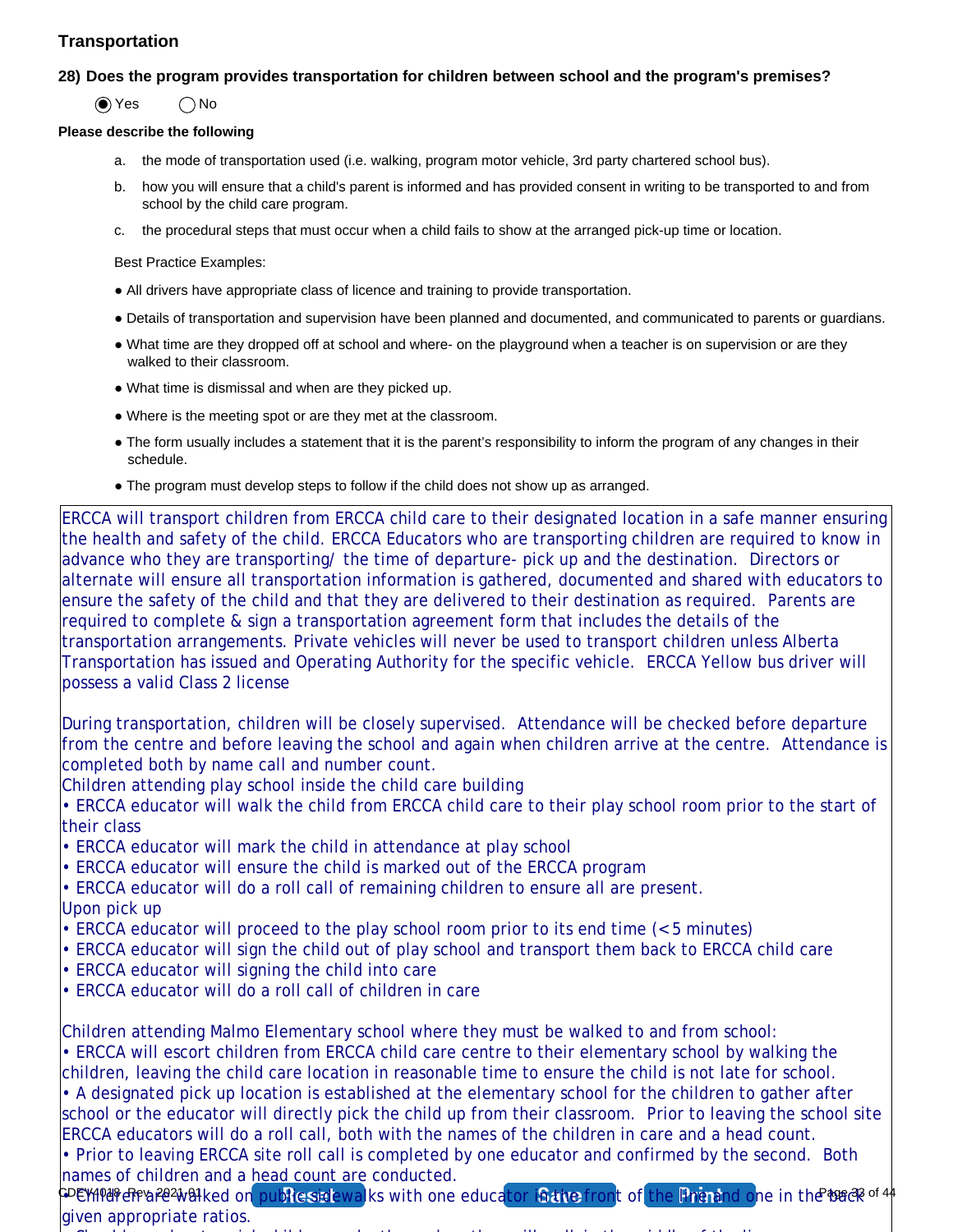# **Overnight Child Care**

#### **29) Do you provide overnight child care?**  $\odot$  No

# **Records**

**30) Please describe your records policy including how records will be stored, kept up-to-date, and in which format(s) they are maintained (digital or paper).**

Best Practice Examples:

- Director or assigned staff member completes regular reviews of information with the parents.
- A good record should be easily retrievable, kept up to date, and contains the information as indicated in the *Early Learning and Child Care Act* and Regulation.

Director and Assistant Director is responsible for updating and maintaining information.

Accurate information pertaining to children in care is needed to provide the desired standard of care at the site where the child is enrolled.

In maintaining records for children in care, special precaution will be taken to ensure any sensitive or personal information is adequately secured and safeguarded.

Maintaining accurate and up-to-date administration records ensures that educators providing care have the appropriate qualifications and attendance records are accurate and complete.

Accurate portable records for children in care are needed when play and excursions away from the center are planned.

# Procedures:

All records of the Association are clearly marked with their contents and with the year that the records pertain to. Records are stored in a designated location and in a manner that reasonably safeguards personal, confidential and sensitive information. Examples of safeguarding include storing in a location with limited access, in a locked office or cabinet, in a password protected computer file etc.

ERCCA must maintain on the program premises up-to-date child records containing the following:

- the child's name, date of birth, & home address
- the parent's name(s), home address & telephone number
- any legal documents pertaining to the child
- the name, home address & telephone number of an emergency contact
- a completed enrollment form
- medication information and administration of medication records
- the particulars of any health care provided to the child

• any relevant health information pertaining to the child, including health care number, immunizations & allergies

This information is to be updated by a file review with the educator and parent yearly to ensure information accuracy is maintained.

# Administrative Records

ERCCA must maintain on the program premises up to date records containing the following:

• daily attendance of both children & educators, including arrival & departure times, & hours spent providing childcare, if applicable

• educator child care certification, first aid & police information check including the vulnerable sector search which dates no longer than 6 months prior to their start date and is updated every 3 years. Original Records: Unless otherwise set out in this policy, original records are stored at the office of the Association. The Executive Director controls access to original records and restricts access to employees, agents and Board Members as reasonable in the normal course of business of the Association.

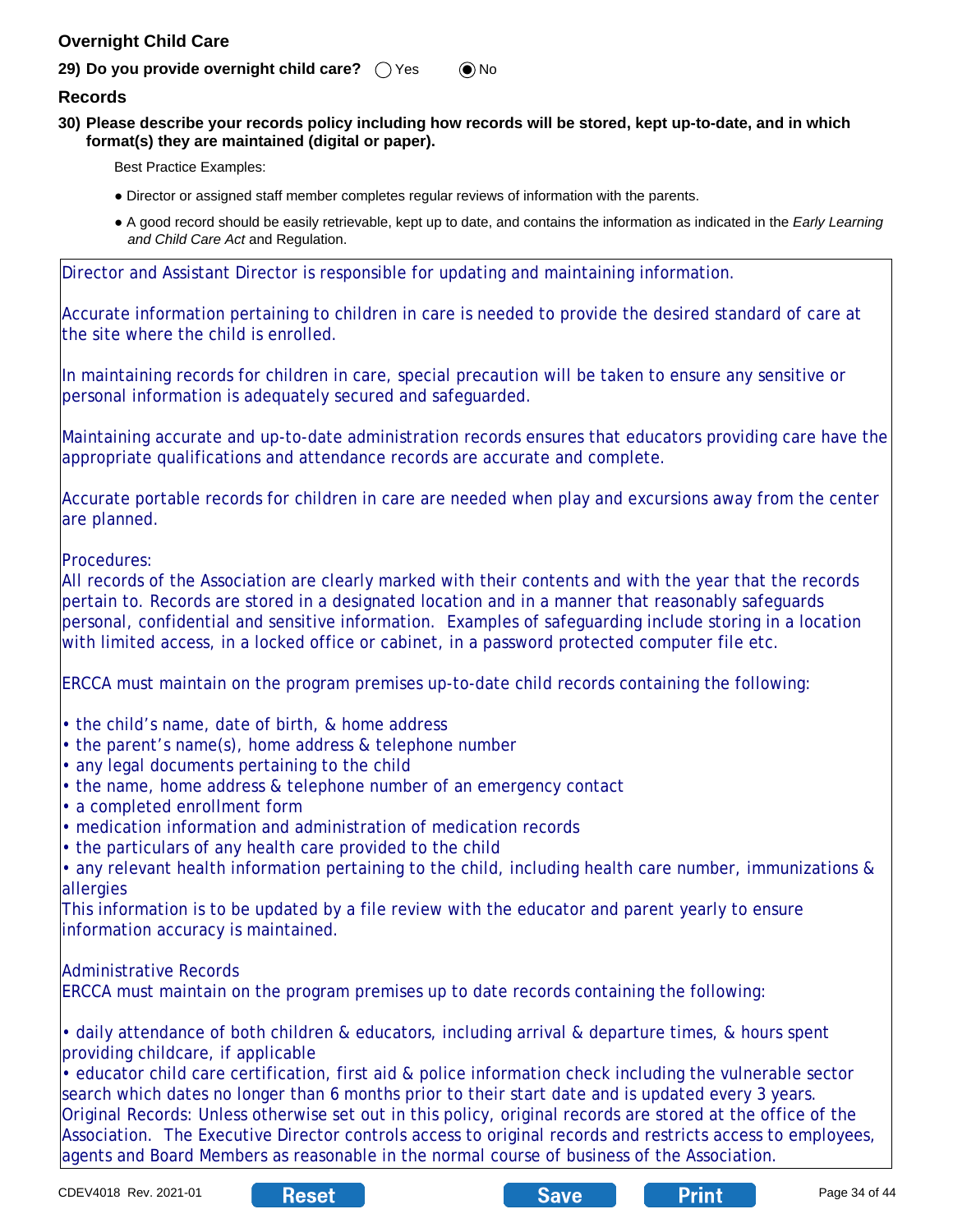Exceptions: Designated members of the Board of Directors control access to original Minutes of Annual General Meetings, Minutes of Meetings of the Board of Directors (in-camera and regular) and the Personnel file of the Executive Director. An Executive Member of the Board of Directors may authorize access to these records if reasonable for the business or best interest of the Association (e.g. auditor).

Financial and Other Business Records: Other records of the Association are available to employees, Members of the Board of Directors and standing committees as reasonably required to perform their duties. Access and copies to outside parties may be authorized in the discretion of the Executive Director or Executive Member of the Board of Directors as necessary for the outside party to provide services on behalf of the Association (e.g., auditor).

Retention & Destruction: Whenever records of the Association are disposed of, they are first destroyed by shredding, incineration, wiping of the computer file or similar method so as to safeguard any personal, confidential, or sensitive information.



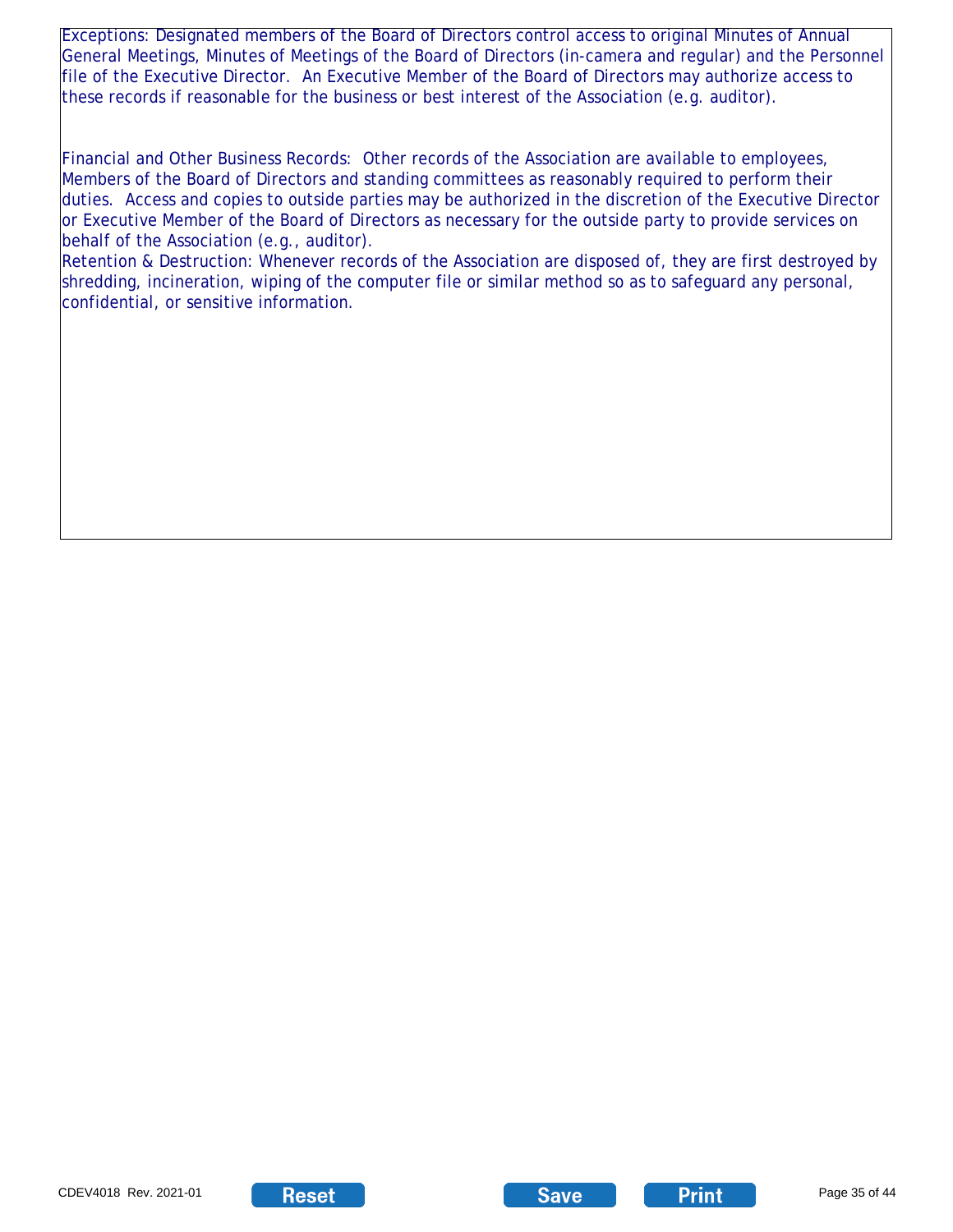## **Emergency Evacuation Procedures**

**31) Please describe your emergency procedure policy, including a description of how staff and children, where developmentally appropriate, will be informed and aware of emergency evacuation procedures and describe how and where this will be posted.** 

Best Practice Examples:

- Have consulted with local emergency services to implement recommended and approved practices (i.e. fire department).
- All emergency procedures are available and directly correspond with guidance from the local fire department.
- Fire drills will be scheduled and practiced at regular intervals (i.e. Quarterly).
- Staff have been oriented on all procedures.
- Policy and procedure on how to work with emergency service personnel if lock-down procedures are required due to a serious incident.
- Portable record is readily accessible in case of emergency evacuation.

ERCCA must take reasonable steps to ensure the safety of children, educators, and others on the premises in the case of any emergency and must have an emergency procedure in place.

Directors will ensure all educators are trained and familiar with emergency procedures.

All attendees will partake in emergency protocols and procedures undertaken by the schools in which they operate (i.e. lockdowns, responding to natural disasters [tornadoes]).

Programs not located within a school will conduct their own safety drills, monthly, alternating between fire and lockdown.

ERCCA Directors or alternate will ensure emergency information posted at each site is accurate and up to date.

Types of Disaster/ Emergencies:

- Fire
- Loss of utilities
- Thunderstorm
- Tornado
- Dangerous individual
- Lockdown

Procedures:

Fire:

Immediately activate the building fire alarm system. This will notify the fire department and the rest of the building to evacuate.

Fire extinguishers are in the facility where there is a kitchen. If the fire is small enough, use a fire extinguisher to control the fire. Do not fight the fire in the following situations:

- You do not know what is burning
- The fire is spreading rapidly
- They don't have the proper equipment
- You are unsure of what to do

Follow evacuation procedures as you would during a fire drill.

Never re-enter the building.

Fire Drills and Evacuation

1. If the program is in a school environment, a fire drill is to be conducted once a month apart from the school drills. Records should be posted.

2. If a fire is discovered, the fire alarm will be activated. The educator will begin the evacuation procedures.

3. The educator will lead the children through the nearest exit, taking the attendance and portable records on the way out, to the field at least 50 feet from the school.

4. Educators must close all doors, check the rooms, washrooms, hall area, gym and windows. Children's

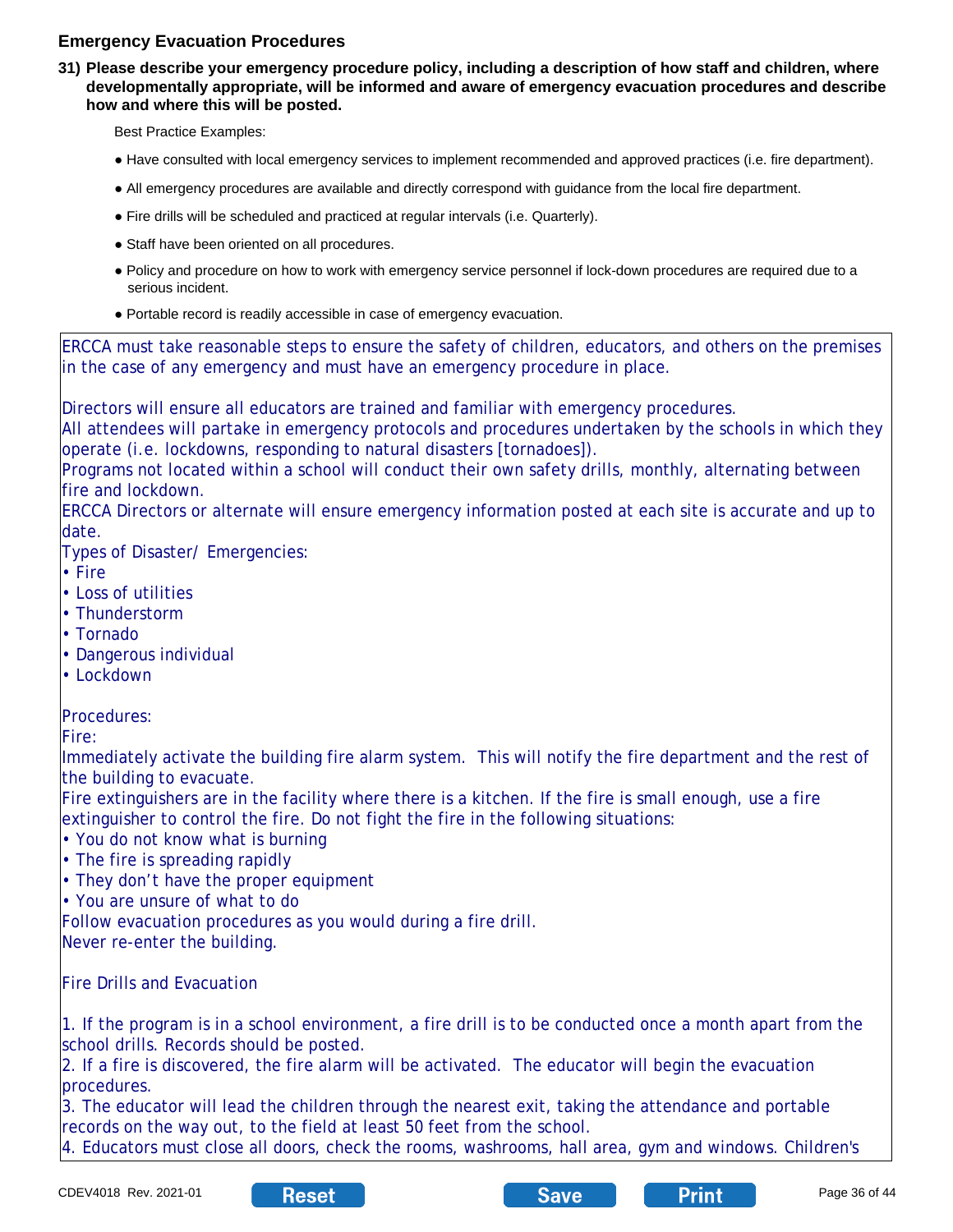emergency information should be secured. 5. An educator from each room must immediately take roll call when they reach their meeting point. 6. In the case of a fire drill, the Director (or designated person in charge) will instruct the children and educators to return to the school when it is safe to do so. 7. The Director (or designated person in charge) shall phone the fire department: Dial 911- State: "Fire" Your location address 8. In the event the facility needs to be evacuated listed below are the names of the centre and their alternate location. Malmo educators and children will proceed on foot to: Holy Spirit Child Care 11223 51 Avenue Phone: 587-759-0807 All parents will be phoned, if not reachable, the emergency contacts will then be phoned. Loss of Utilities: Loss of utilities, power, water and heat will result in the closure of the centre OR relocation of the program until services are fully restored. Power Outage The Executive Director or Assistant Director will contact EPCOR Power Trouble Line at 780-412-4500. If the estimated outage time is less than 2 hours the program will remain open. If the estimated outage is greater than two hours parent will be contacted and asked to pick up their child from the program. If the centre is closed into the next business day, the program may relocate to another ERCCA location if space is available. Water Outage The Executive Director or Assistant Director will contact EPCOR Power Trouble Line at 780-412-6800. If the estimated outage time is less than 1 hour, the centre will remain open. If the estimated outage time is more than 1 hour, parent will be contacted and asked to pick up their child from the program. If the centre is closed into the next business day, the program may relocate to another ERCCA location if space is available. Loss of Heat: The procedure applies when the outside temperature is below Zero Degrees Celsius. The Executive Director or Assistant Director will contact ATCO Gas Emergency Line at 780-420-5585 If the estimated outage time is less than 1 hour, the centre will remain open. If the estimated outage time is more than 1 hour, parent will be contacted and asked to pick up their child from the program. If the centre is closed into the next business day, the program may relocate to another ERCCA location if space is available and will reopen when the centre has reached a minimum of 15 Degrees Celsius. Thunderstorm: All thunderstorms are dangerous, no matter how mild or severe they are. Every thunderstorm will produce lightning so immediate shelter must be sought.

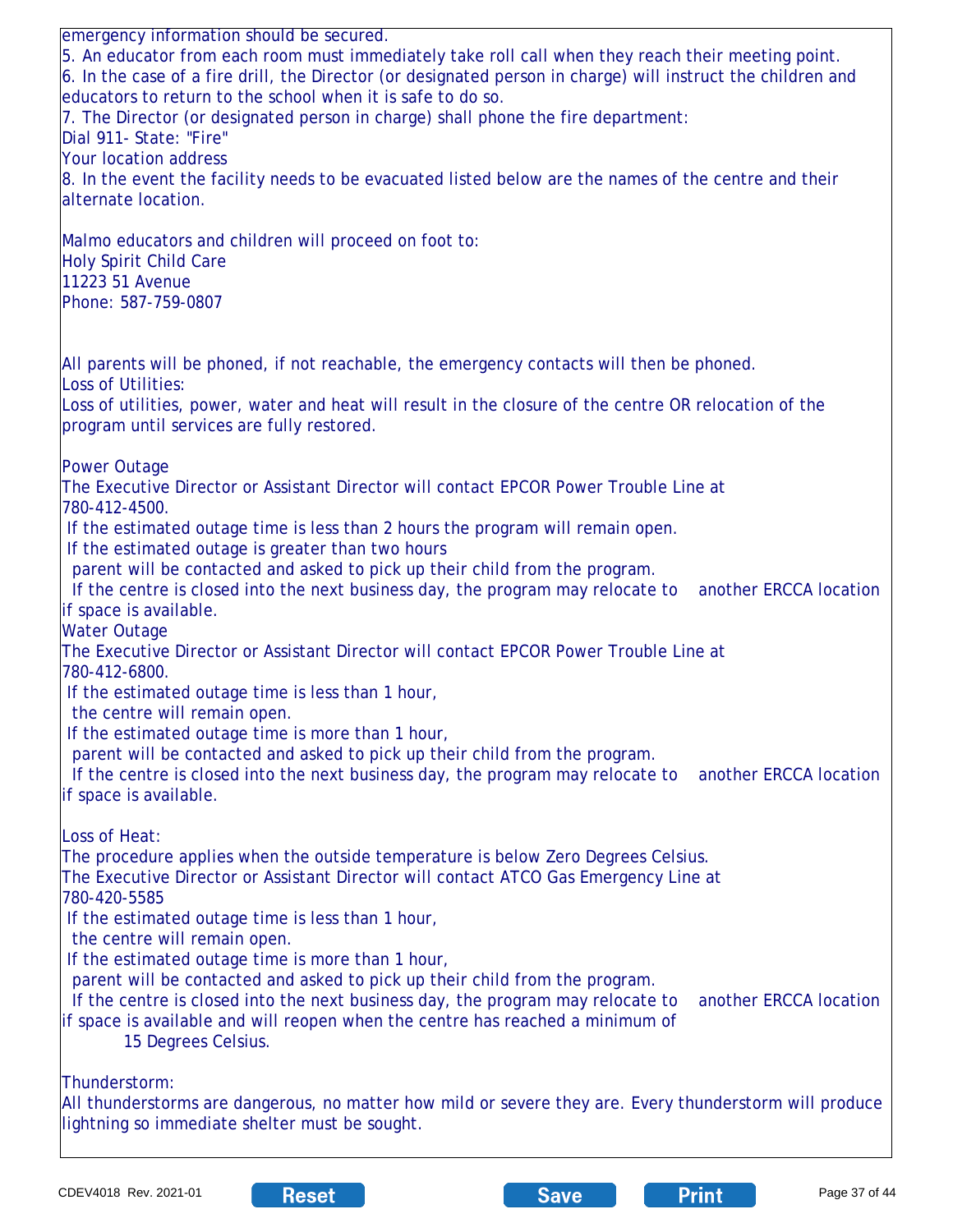When playing in the playground – designated play space: At the first sound of thunder, All children and educators are to go inside the child care program Ensure all doors are securely closed Close open windows The program may not go back outside until 30 minutes have passed from the last sound of thunder. When playing in the playground- field trip: At the first sound of thunder, All children and educators are to find immediate shelter in the closest public building Ensure the children are not close to windows Contact the Director/ Assistant Director to inform them of the location change The program may not go back outside until 30 minutes have passed from the last sound of thunder Tornado: Tornado Watch: Weather conditions are favorable for the development of severe thunderstorms that may turn into a tornado. Tornado Warning: severe thunderstorm is imminent or occurring and the conditions are right for the formation of tornadoes. During a thunderstorm, Environment Canada website: www.weather.gac.ca or cell phone app. will be monitored by the Director of Assistant Director for Tornado warnings. In the event that a Tornado warning is issued: Any children and educators who are outside must return to the building Once inside, windows must be closed. Educators will gather the children in the hallway or the gym if no windows are present and classroom doors will be closed. Educators will remain in the hallway until the warning has been dropped. While the tornado warning is in effect: No educator will be permitted to leave the building Any parents that arrive to attend the centre will be asked to stay inside until the warning has been lifted. Lock Down/ Dangerous Individual: Lock down and/or dangerous individual is implemented when there is a serious security risk to the child care centre or the building it occupies.

Lockdowns are issued by: Edmonton City Police School Authority

Issued by Director

In the event the lock down is not a drill the Director or Alternate will contact 911 stating:

- 1. Location/name and room number
- 2. Number of people in the location
- 3. Any injuries
- 4. If threats are identified, state:
- Location and number of suspects
- Direction of travel
- Clothing and description
- Any weapons or backpacks
- Any unusual sounds etc.

Roll Away Programs During Lockdown





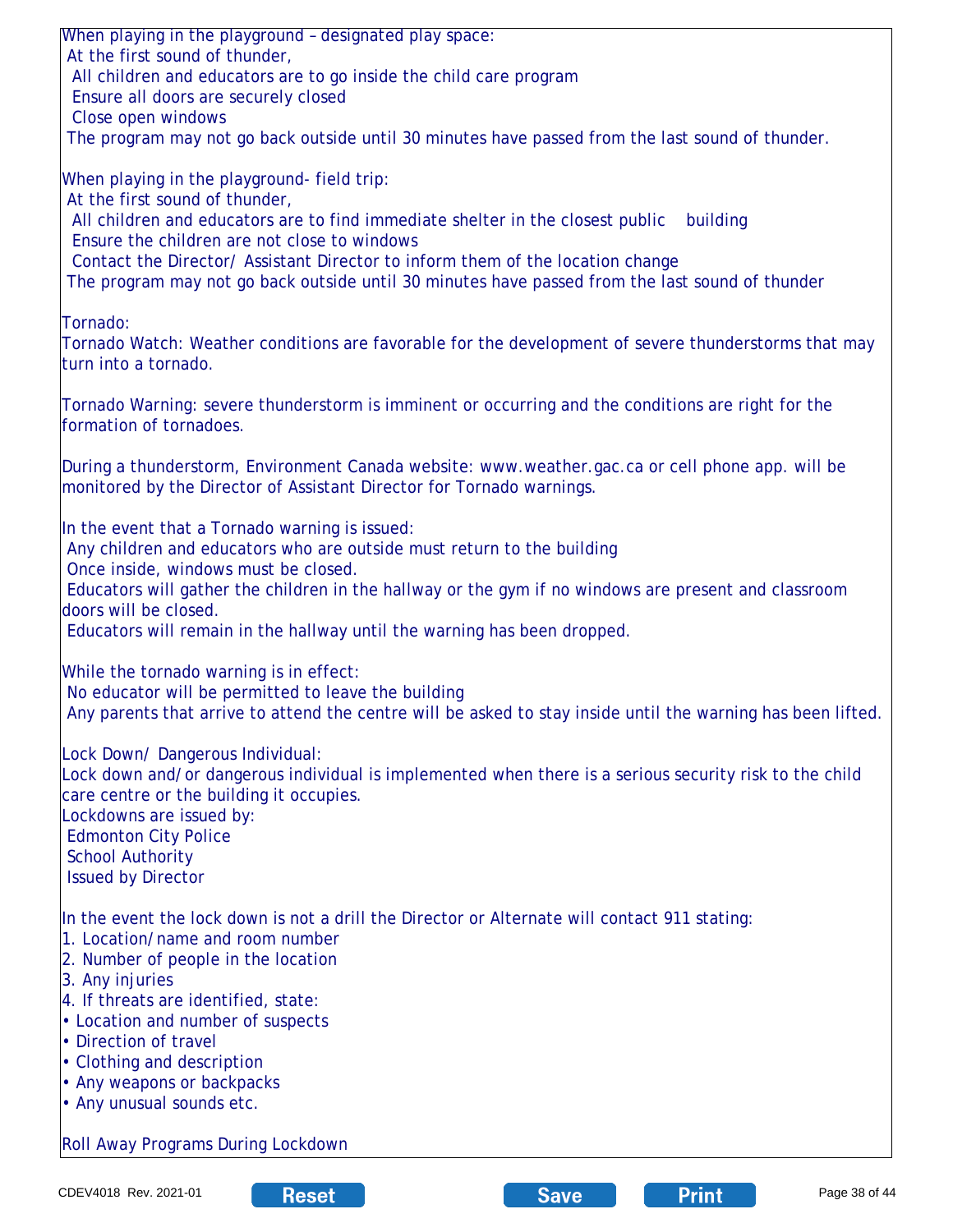In case of lockdown, our roll away programs have designated space within the school. Twice a year, lock down drills are conducted. If the program is located in a school environment the drills are conducted in coordination with the school.

- 1. Monthly lock down drills will be conducted and records posted.
- 2. Educators will move to the nearest room where they can lock and barricade the door
- 3. Turn off lights
- 4. Windows will be covered with blinds, if possible
- 5. Educators will support the children to lay on the floor or take cover out of sight
- 6. Cell phone volumes will be turned off and used only to report injury or for status updates via text
- 7. The focus will be to keep the children in care calm and quiet
- 8. The program will remain in this state until notified the danger has passed.

9. Should the fire alarm sound during the lock down the program will not evacuate. They must wait for information from the authorities.

Emergency Information:

ERCCA must ensure the following numbers are posted on program premises and readily accessible:

- a) emergency medical services
- b) ambulance service
- c) fire department
- d) police service
- e) poison control centre
- f) nearest medical facility
- g) child abuse hotline
- h) an after-hours emergency contact that is visible from the outside of the program premises.

6.There is a whiteboard with children's names on magnets that can be moved around to specific categories. These categories are "in the room", "in washroom", "outside" and "out". Children are responsible to move their names based on where they are in the program. This helps keep a list of where each child is, and provides a tally of each group.

# **Usable Play Space**

**32) Indoor usable play space includes all space that can be accessed by the children at any time during all operating hours for play purposes. When determining maximum capacity for children, it is important to understand what total usable play space is available. This may include areas that the children may access within the premises that allow room to play. This does not include staff rooms, supply rooms, kitchens, closets, or fixed storage furniture like cubbies, shelves, or cabinets that cannot be used as play space.**

Please be aware that if you have a child care licence that was issued to prior to December 1, 1990, the floor space may be calculated by measuring the usable floor space, including unencumbered hallways, but not including stairwells, kitchens, offices, staff rooms or half the washroom. For more information on how to measure your program please contact your early learning and child care staff.

- **1. To ensure that each child has a minimum amount of primary play space available for playing, resting, eating, and learning purposes. According to the Early Learning and Child Care Regulation, a licence holder must provide a minimum net floor area of:**
	- 3.0 square metres of primary play space multiplied by the licenced capacity for a day care, if the licence holder provides day care programming.
	- 2.5 square metres of primary play space multiplied by the licenced capacity for pre-school care, if the licence holder provides pre-school care programming.
	- 2.5 square metres of primary play space multiplied by the licenced capacity for out of school care, if the licence holder provides out of school care programming.
- **2. Determine Total Square Metres. Please provide the Length and the Width of the usable indoor primary play space and subtract any areas that are unable to be used. (i.e. fixed shelves, rooms for staff only).**

| Length                | Width | $=$   | <b>Total Usable Square Metres</b> | 54            |
|-----------------------|-------|-------|-----------------------------------|---------------|
|                       |       |       |                                   |               |
| CDEV4018 Rev. 2021-01 | Reset | Savel | <b>Print</b>                      | Page 39 of 44 |

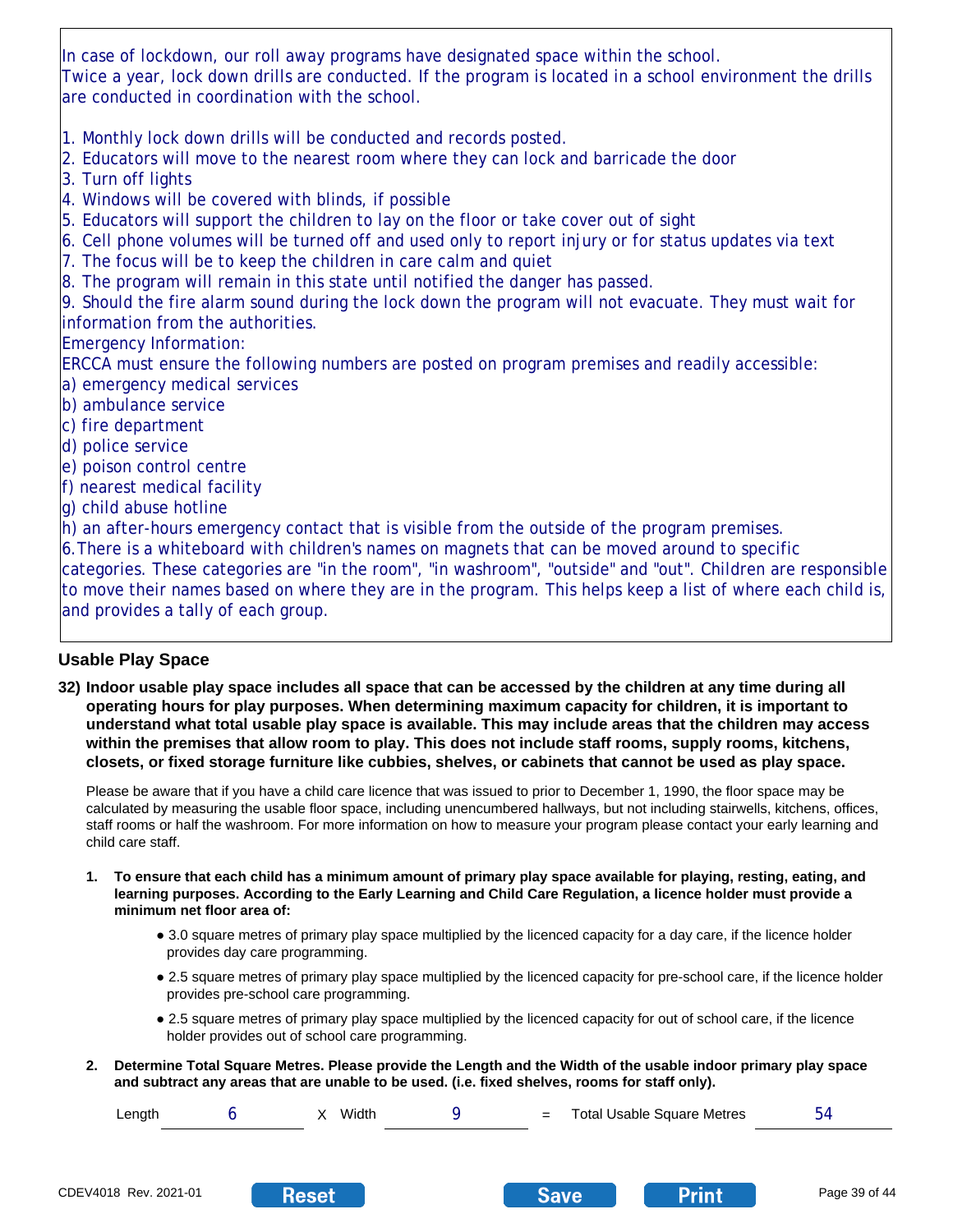| 3. For the Total Square Metres calculated above, a maximum number of Day Care children and Preschool/Out of School |
|--------------------------------------------------------------------------------------------------------------------|
| children are provided below.                                                                                       |

| Maximum Number of Day Care Children |  |
|-------------------------------------|--|
|                                     |  |

Maximum Number of Preschool or Out of School Children 22

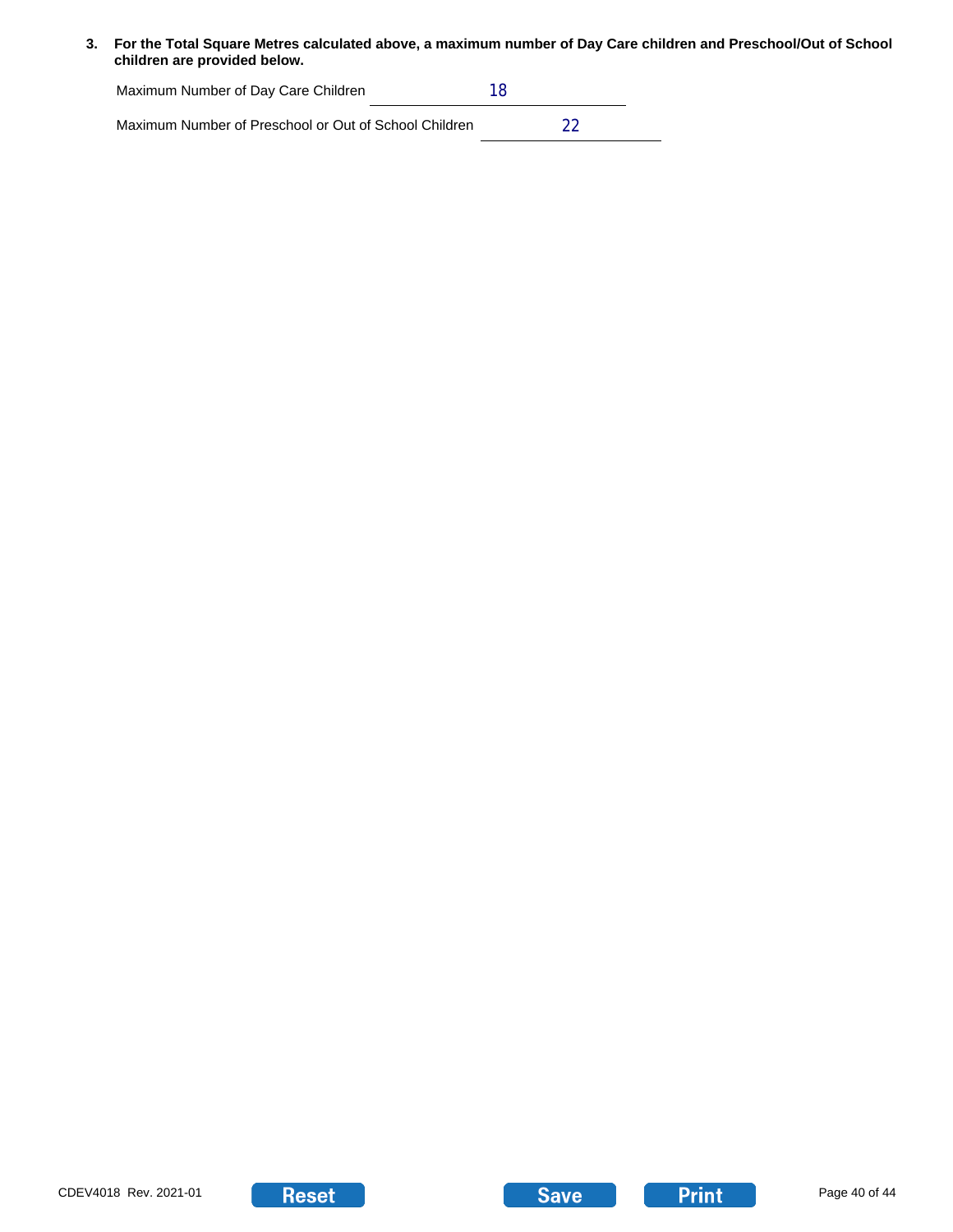#### **4. To determine how much space is needed based on the number of children, please select the group and enter the information required below.**

| Please select group                           | ○ Day Care ○ Preschool or Out of School ● Mixed |               |
|-----------------------------------------------|-------------------------------------------------|---------------|
| Number of Day Care Children                   | 18                                              |               |
| Number of Preschool or Out of School Children | 62                                              |               |
| Play Space Required (Mixed)                   | 209                                             | Square metres |

## **33) Based on your facility-based program, please fill in the box below to clearly identify how your primary indoor place space will be utilized by your program and a provide a description on how it meets or exceeds the minimum requirements.**

**This includes submitting a visual to Early Learning and Child Care Staff that includes clearly labeled images, and/or diagrams that illustrate how the layout of your indoor play space is utilized by your program.**

Best Practice Examples:

- The primary indoor play space layout adheres to the different groups of children, and the maximum group sizes.
- The layout of the program and fixtures allow for and promotes adequate supervision (i.e. no blind spots).
- Staff are able to be strategically placed to supervise and respond to children's needs.
- An attachment has been submitted to Children's Services that accurately shows in detail the layout of the indoor play space.

## ERCCA Malmo Site has 3 Rooms:

Room 1: Our OSC Room and services Kindergarten to grade 6. This room is large and has space for 45 children. Typically, we don't have more than 30, but the extra space is available if more community families need care. The furniture and space layout changes often, to accommodate the needs of the children and educators.

Room 2: OSC room (Kindergarten - Grade 6) 30 children.

Room 3: Preschool Room. This space may also sometimes have Kindergartens, depending on the needs of the community, however, we will always go by the 3m2 in this space.

## **Outdoor Play Space**

#### **Minimum Requirements**

#### **Day Care**

A Day care program licence holder must provide the following minimum outdoor play space that is on, adjacent to or within easy and safe walking distance from the program premises and accommodates at least 50% of the licenced capacity at a level of:

- Not less than 2 square metres for each infant under 19 months of age receiving day care, and
- Not less than 4.5 square metres for each child who is 19 months of age or over receiving day care.

Example Calculation for 20 Children under 19 months

```
= (20 Children under 19 months * 50%) * 2m<sup>2</sup>
```

```
= 10 * 2m^2
```
 $= 20m<sup>2</sup>$ 

Example Calculation for 20 Children 19 months and over

 $=$  (20 Children months  $*$  50%)  $*$  4.5m<sup>2</sup>

```
= 10 * 4.5m<sup>2</sup>
```
 $= 45m<sup>2</sup>$  = total amount of outdoor play space required

# **Out of School Care**

An out of school care licence holder must provide outdoor play space for children that is, to the satisfaction of the statutory director, within easy and safe walking distance from the program premises.

# **Preschool Care**

A preschool program is not required to provide an outdoor play space. However, if your program provides an outdoor play space as part of your program plan, please fill in the following boxes to document your outdoor play space.





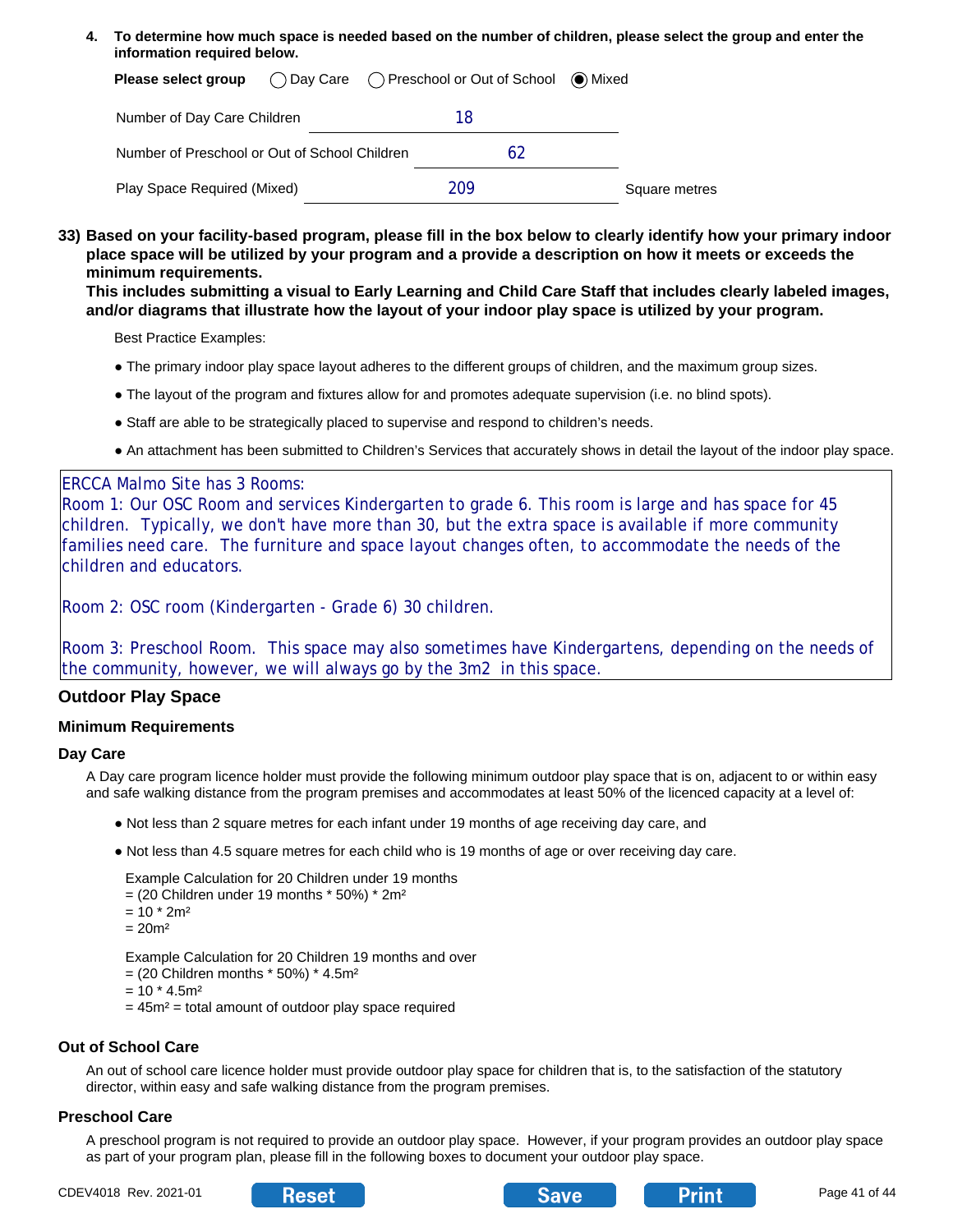**34) Based on your facility-based program, please fill in the box below to clearly identify how your outdoor space will be utilized by your program and provide a description on how the outdoor play space meets or exceeds the minimum requirements.** 

**This includes submitting a visual to Early Learning and Child Care staff of clearly labeled images, and/or diagrams that illustrates the layout of the outdoor play space utilized by your program.** 

\*If you have applied and received an exemption or variance to your license please ensure your plan represents those changes.

Best Practice Examples:

- The layout and equipment adheres to the different groups of children, and the maximum group sizes.
- The layout of the outdoor play space allows for and promotes adequate supervision (i.e. no blind spots).
- Staff are able to be strategically placed to supervise and respond to children's needs.
- An attachment has been submitted to Children's Services that accurately shows the layout of the outdoor play space.

Our children use the Malmo school playground. We have an exemption in place for the preschool children to use this space.

Educators are responsible to:

- to check weather conditions prior to transitioning to outdoor play

- ensure play experiences are provided to children in our care on a daily basis, weather permitting - ensure outdoor space is inspected daily and safe for the child care centre to use

- provide range of experiences in the outside area from a quiet area where children can sit and reflect about nature and the world around us to resources which encourage gross motor movement. The area may also provide opportunities to dig, grow plants, roll, jump, write, draw, read, crawl, run, skip, hop, role play, paint, pour, fill, empty and climb which all support children's speaking and listening skills - ensure that children have opportunity to access the natural environment through planting, mud, water and sand play

- Focus on children's interests and plan for them outside so children can have continuity in their play

- Recognize that this may be a great environment to extend a child's ability to engage and respond to risk which will in turn provide a sense of achievement and an awareness of how far a child can extend their skills within the bounds of safety

Playground Inspection/Safe Sand Play

1) Prior to providing children access to playground structures and sand play areas, ERCCA educators conduct an inspection of the area to ensure that the equipment is in working order and sand areas are clear of debris and unsafe objects.

2) Children are not permitted to play in the sand without shoes.

Supervision:

1) Educators will ensure they are situated within the playground area ensuring they have clear supervision of the children.

2) Educators will ensure they are moving throughout the play space to ensure children are supervised.

3) Educators will take attendance and take the attendance records with them as they enter the outdoor space. Educators must also take portable records and first aid kit to the outdoor space

#### **Approval**

I certify that the information I have provided in this program plan program plan template is true and accurate, and understand it must be adhered to and approved by the Statutory Director or approved designate.

**Irene Wood** Digitally signed by Irene Wood Date: 2021.08.11 15:29:39 -06'00'

Licence Holder Representative Signature





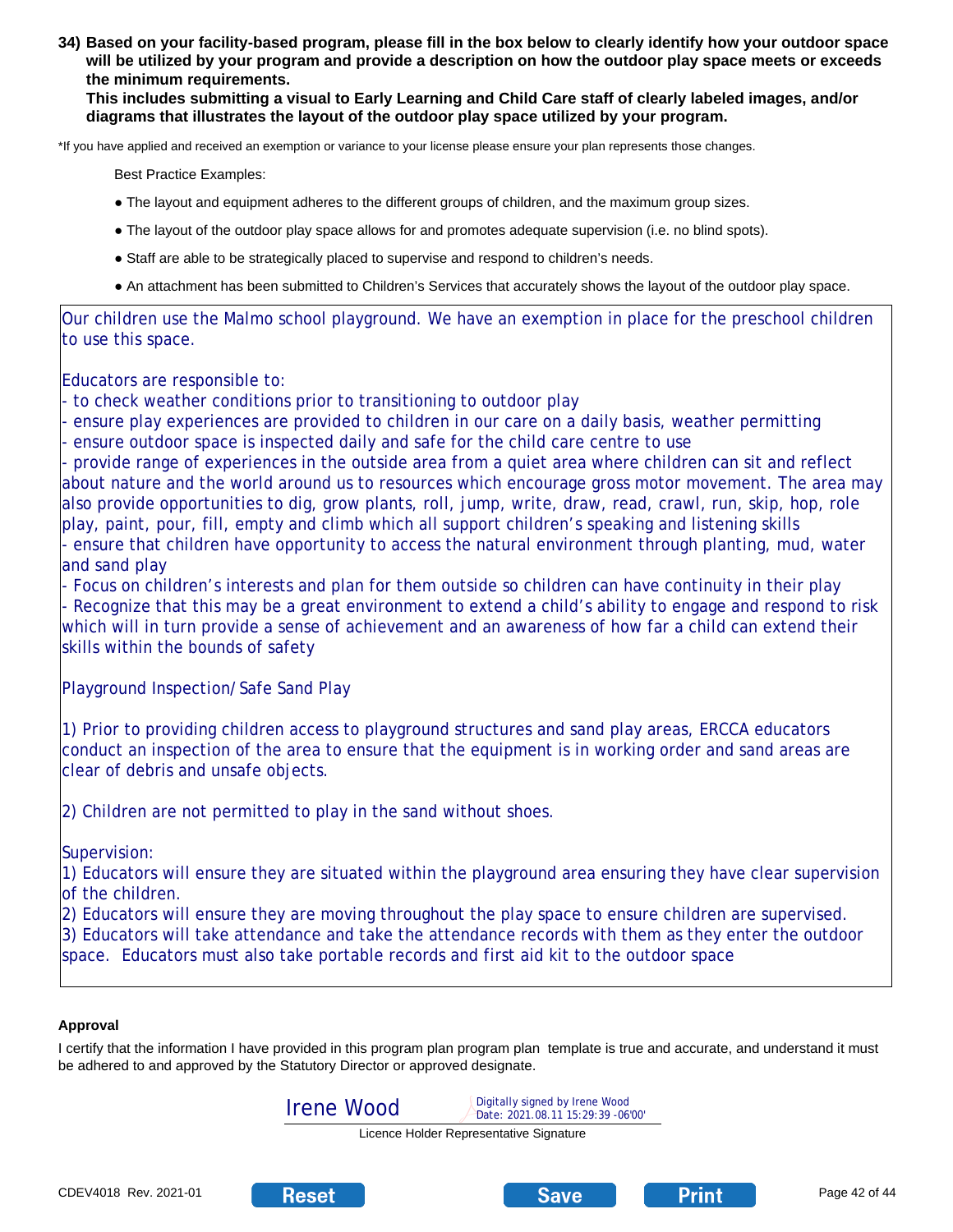| <b>Ministry Use Only</b> |                           |          |         |                             |
|--------------------------|---------------------------|----------|---------|-----------------------------|
| Date Received yyyy-mm-dd | Date of Review yyyy-mm-dd | Decision |         | Date of Decision yyyy-mm-dd |
|                          |                           | Approved | Refused |                             |
|                          |                           |          |         |                             |

Statutory Director's Delegate Signature